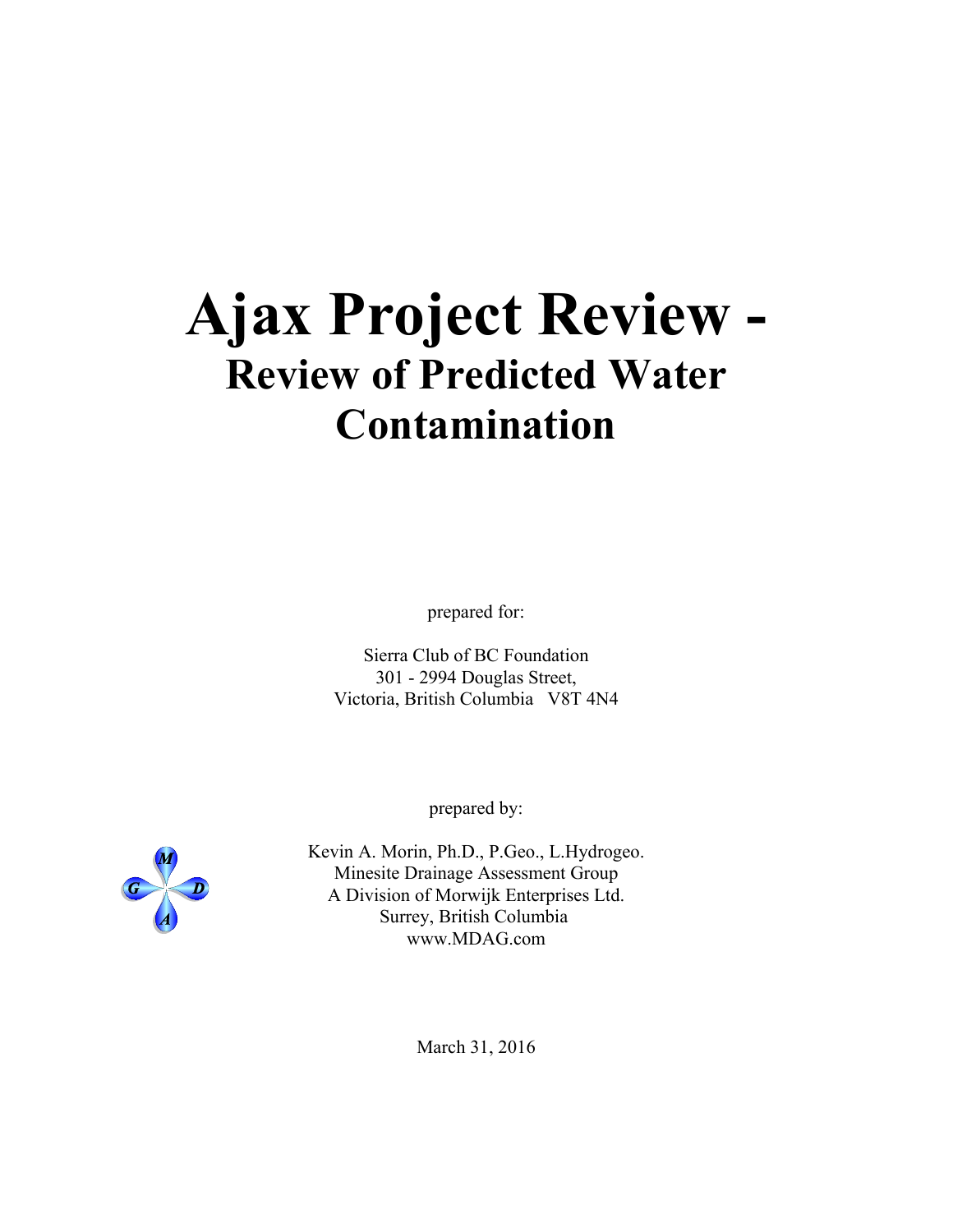# **P.Geo. Notice**

This study is based on detailed technical information interpreted through standard and advanced chemical and geoscientific techniques available at this time. As with all geoscientific investigations, the findings are based on data collected at discrete points in time and location. In portions of this report, it has been necessary to infer information between and beyond the measured data points using established techniques and scientific judgement. In our opinion, this report contains the appropriate level of geoscientific information to reach the conclusions stated herein.

This study has been conducted in accordance with British Columbia provincial legislation as stated in the Engineers and Geoscientists Act.

> Kevin A. Morin, Ph.D., P.Geo. Registration No. 18,721 Association of Professional Engineers and Geoscientists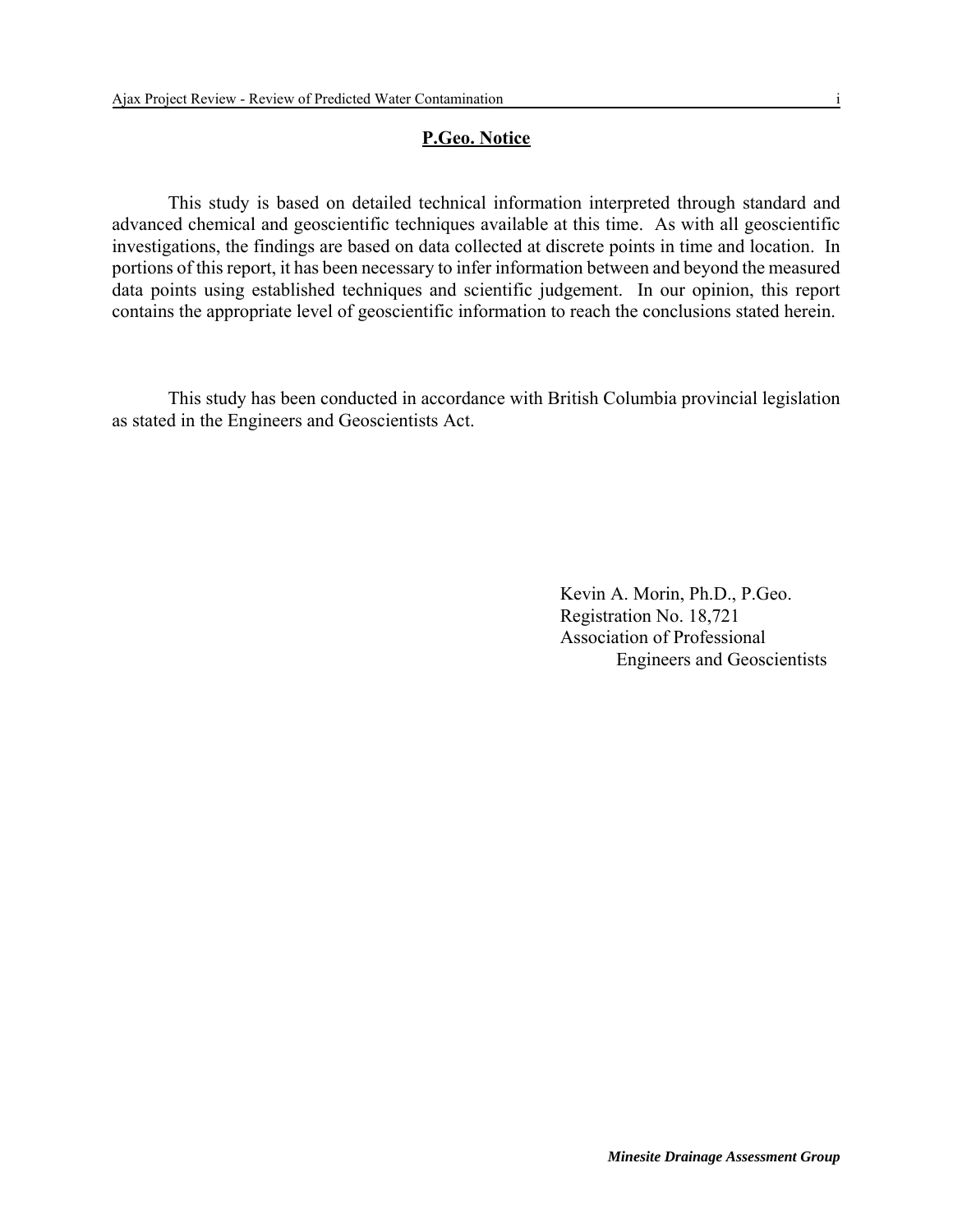# **TABLE OF CONTENTS**

| 3. THE PETERSON CREEK AQUIFER AS A CONTAMINANT PATHWAY  5<br>3.2 Underestimation of Contamination of Residential Wells and Reaches of Peterson                                                                                                                                                                                                                                       |  |
|--------------------------------------------------------------------------------------------------------------------------------------------------------------------------------------------------------------------------------------------------------------------------------------------------------------------------------------------------------------------------------------|--|
| 3.2.3 Low flow of contaminated water based on closure conditions after                                                                                                                                                                                                                                                                                                               |  |
| 3.2.5 Natural attenuation into elevated background levels does not                                                                                                                                                                                                                                                                                                                   |  |
| 3.2.7 Failure to meet British Columbia's Water Sustainability Act and the                                                                                                                                                                                                                                                                                                            |  |
| 3.2.8 Declaration of the Aquifer as Contaminated, with warnings and limitations<br>3.2.10 Failure of KAM to meet its corporate Precautionary Principle  9<br>3.2.12 Reliance by third parties on this preliminary assessment in the EIS  10<br>3.2.14 Accuracy and reliability of EIS groundwater modelling  11<br>3.2.16 Summary and understimation of risk to human health and the |  |
| 4. PREDICTED SOURCE CONTAMINATION AT THE PROPOSED AJAX SITE 12<br>4.1 Weakness of kinetic-testing methods used in the Ajax EIS to predict<br>4.2 What are the metal levels in rock and tailings and blowing dust at the Proposed                                                                                                                                                     |  |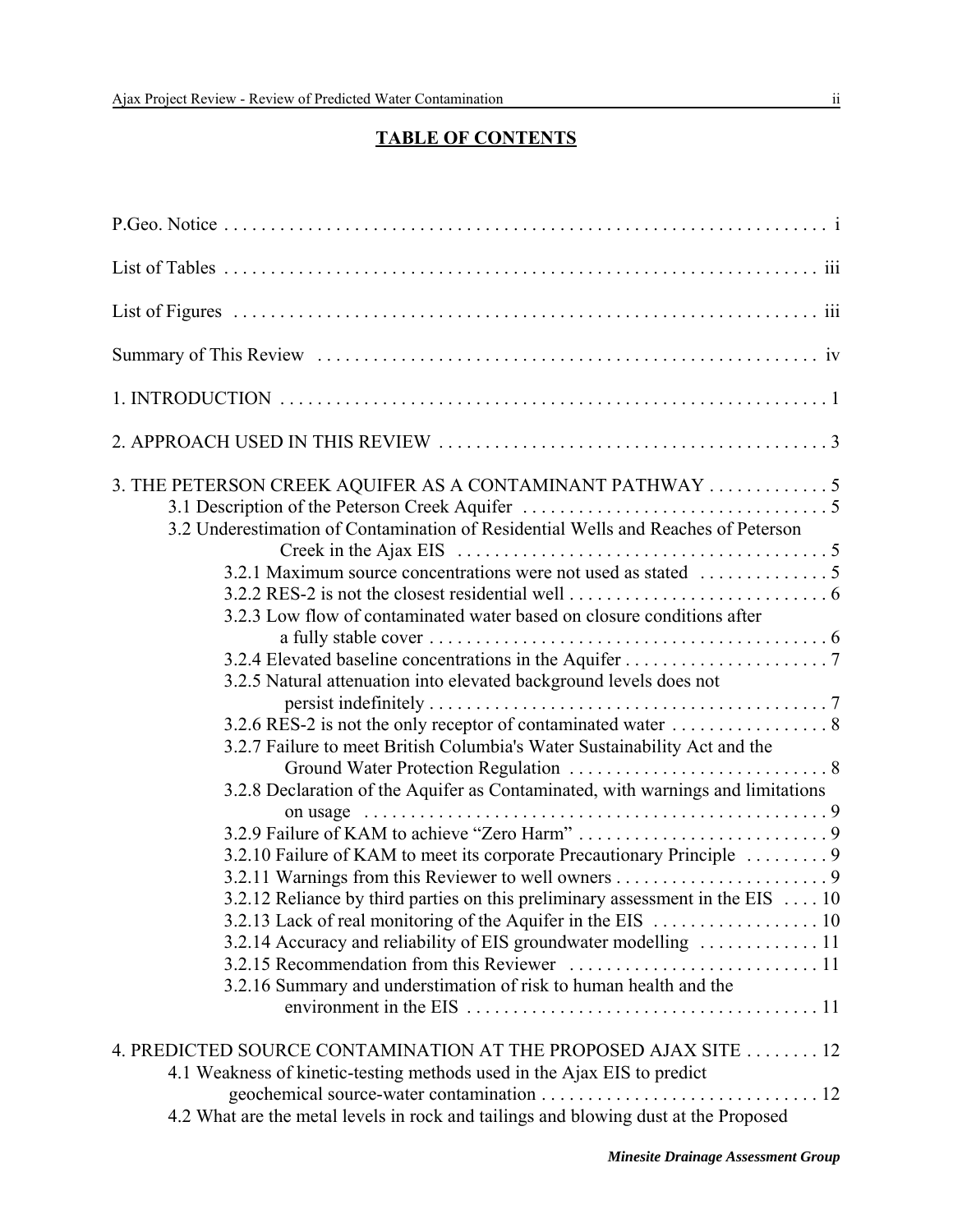| 4.3 Lack of usage of historical geochemical data during operation at the earlier Ajax |  |
|---------------------------------------------------------------------------------------|--|
|                                                                                       |  |
| 4.4 Source leaching of metals and other elements, leading to contamination of         |  |
|                                                                                       |  |
| 4.5 How many tonnes of proposed mine rock will be capable of releasing ARD            |  |
|                                                                                       |  |
| 4.6 How quickly will rock begin releasing ARD at Ajax (the ARD "lag time")? 31        |  |
| 4.7 "Blending" of net-acid-generating ("NPAG") rock with net-acid-neutralizing        |  |
|                                                                                       |  |
|                                                                                       |  |

#### **List of Tables**

4-1. Percentages of net-acid-generating (PAG) rock from various parts of the Ajax EIS . . . . . 30

#### **List of Figures**

- 4-1. A schematic comparison of typical testwork with humidity cells, columns, and in-field tests to typical full-scale reality in waste rock, tailings, and mine walls, showing that reality at Ajax can produce much higher concentrations than typical testwork . . . . . . . 14
- 4-2. A copy of Figure 11.5-6 from the Ajax EIS, showing that Ajax environmental "static test" analyses grossly underestimate the true total amount of arsenic measured by the Ajax assay database; KAM refuses to release the assay database, so the substantially lower environmental values were used to predict lower environmental contamination, lower effects of windblown dust, and lower risks to human health and the environment in the EIS . . . . . . . . . . . . . . . . . . . . . . . . . . . . . . . . . . . . . . . . . . . . . . . . . . . . . . . . . . . . 18 4-3. Aqueous concentrations of copper (mg/L) draining from waste rock at a copper minesite
- in British Columbia, showing that the average-annual value (dashed line) provides no information on toxic peaks that can persist for weeks or months; the average-annual approach was used for all source-term predictions of water contamination in the Ajax EIS . . . . . . . . . . . . . . . . . . . . . . . . . . . . . . . . . . . . . . . . . . . . . . . . . . . . . . . . . 27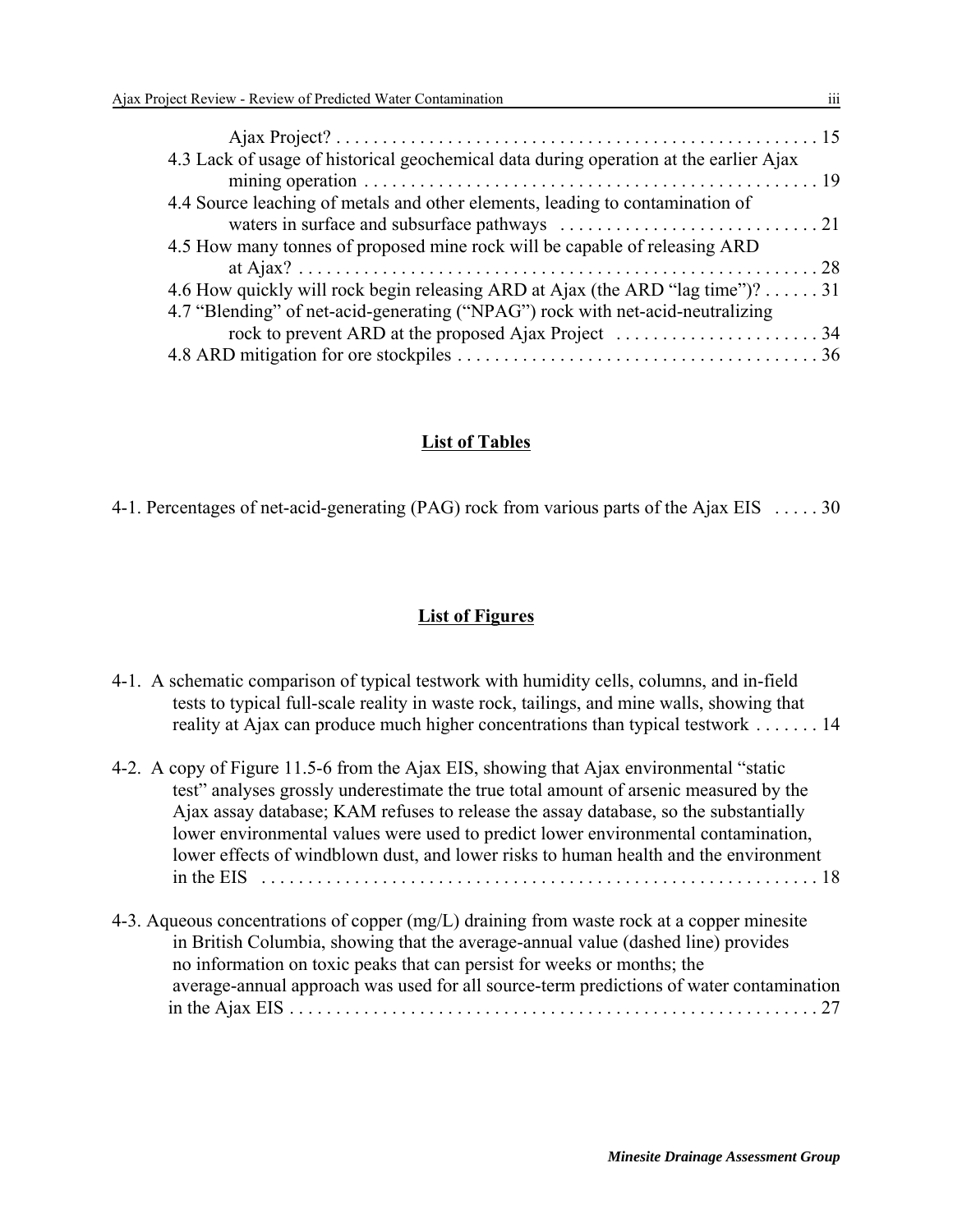# **Summary of This Review**

The Sierra Club of BC Foundation asked the Minesite Drainage Assessment Group (MDAG) to review and comment on the *Ajax Project Environmental Assessment Certificate Application / Environmental Impact Statement for a Comprehensive Study* ("Ajax EIS"). This EIS consists of many chapters and supporting appendices, submitted by KGHM Ajax Mining Inc. (KAM).

MDAG was asked to focus on predictions of water contamination that would arise on and downstream of the proposed Ajax minesite. The basic question was: Are the predictions of water contamination contained in the EIS reasonable, considering the studies in the EIS and the inevitable uncertainties that cannot be known in advance?

It is very important to understand that KAM has committed the Ajax Project to the Precautionary Principle and Zero Harm in Section 3.2 of the EIS. The strengths of these commitments can be seen in the following quotations from the EIS.

"The Precautionary Principle stipulates that lack of certainty regarding threats of environmental harm should not be used as an excuse for not taking proactive steps to avert that threat. It also recognizes that delaying action until there is compelling evidence of harm will often mean that it is then too costly or impossible to avert the threat. The use of the Precautionary Principle promotes action to avert risks of serious or irreversible harm to the environment."

"KAM integrates the application of the Precautionary Principle throughout the design of the Project and forms the basis for project design criteria, the effects assessment, the alternatives assessment and management practices. To this end, the precautionary approach has been used throughout the environmental assessment by applying conservative factors in design, assessment inputs and modelling, including: ... where there is uncertainty or some plausible risk, implementing conservative approaches, together with a dynamic process of adaptive management."

"ZERO HARM - We are committed to Zero Harm for our employees, our communities and the environment. . . . KAM believes that protection of the natural environment is fundamental to the success of operations and projects. . . . [W]e will . . . [p]revent and minimize environmental impacts [and] meet or exceed all environmental laws and regulations."

While commitments to the Precautionary Principle and Zero Harm are noble and laudable, they are not easily carried out. When it comes to contamination of water around and downstream of the proposed Ajax Project, the EIS clearly fails to uphold the Precautionary Principle and Zero Harm.

The question put to us was, "Are the predictions of water contamination contained in the EIS reasonable, considering the studies in the EIS and the inevitable uncertainties that cannot be known in advance?" Our answer is, "No, the predictions are not reasonable, and they significantly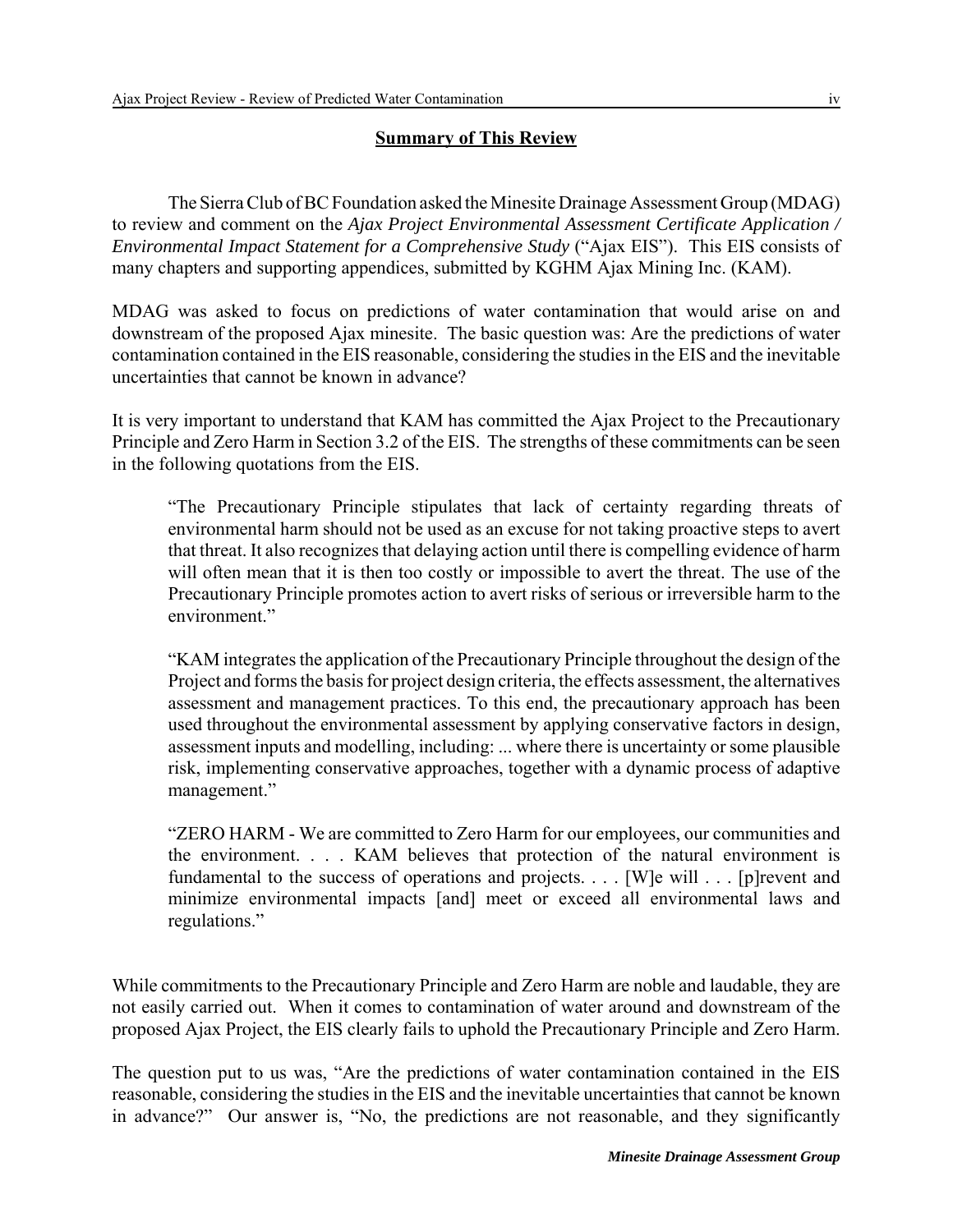underestimate the likely contamination of water on and leaving the proposed minesite".

Our answer is based on the following three-step approach for causing impacts, harm, or damage: source  $\rightarrow$  pathway  $\rightarrow$  receptor. For the Ajax EIS, the primary receptors are nearby humans and the surrounding environment. These receptors can be harmed by the Ajax Project if there are both a source, and a pathway from the source.

For water contamination, various pathways connect the proposed minesite to the receptors. The two largest groups of pathways are: surface waters and groundwaters.

This review looked at one pathway in particular, the Peterson Creek Aquifer generally east and downgradient of the proposed Ajax Minesite. As explained in Section 3 of this review, the contaminant plume modelling in the Ajax EIS underestimated the much larger extent and severity of contamination reasonably expected in the Peterson Creek Aquifer.

The extent and severity can reasonably be expected to be much worse than predicted for the Aquifer, not just for a few reasons, but for many reasons as compiled in Section 3. These reasons do not include problems with contaminant-source predictions, as discussed in Section 4.

Moreover, the intentional release of a contaminant plume into the Peterson Creek Aquifer fails to meet the objectives of British Columbia legislation.

Section 4 of this review looked at the proposed sources of water contamination, that is, the components of the Ajax site. These components include:

- (a) waste-rock disposal dumps called "mine rock stockpile facilities";
- (b) the low-grade-ore and medium-grade-ore stockpiles that will not be processed before the end of the operation and may, in effect, become additional waste-rock disposal dumps;
- (c) the tailings disposal facility called the "tailings storage facility" or TSF,
- (d) the waste-rock embankments of the TSF, which will contain a significant percentage of the total waste rock and thus represent additional waste-rock disposal dumps;
- (e) the open pit, which will fill with water after mining;
- (f) the overburden stockpile and overburden spread across the proposed site during construction and operation; and
- (g) several other components that will contain mined material or receive water from the minesite, including roads and ponds.

Thus, there are many individual contaminant sources within the collective footprint of the proposed Ajax Minesite. Predictions of water contamination from many of these individual sources were developed in the EIS.

For the many reasons discussed in Section 4 of this review, the Ajax EIS significantly underestimated the severity of contaminated source water at the proposed minesite. We expect Ajax on-site waters and drainages would be much more contaminated than estimated in the EIS if mining were ever to occur.

Altogether in our review of the Ajax EIS, we have found a cumulative and substantial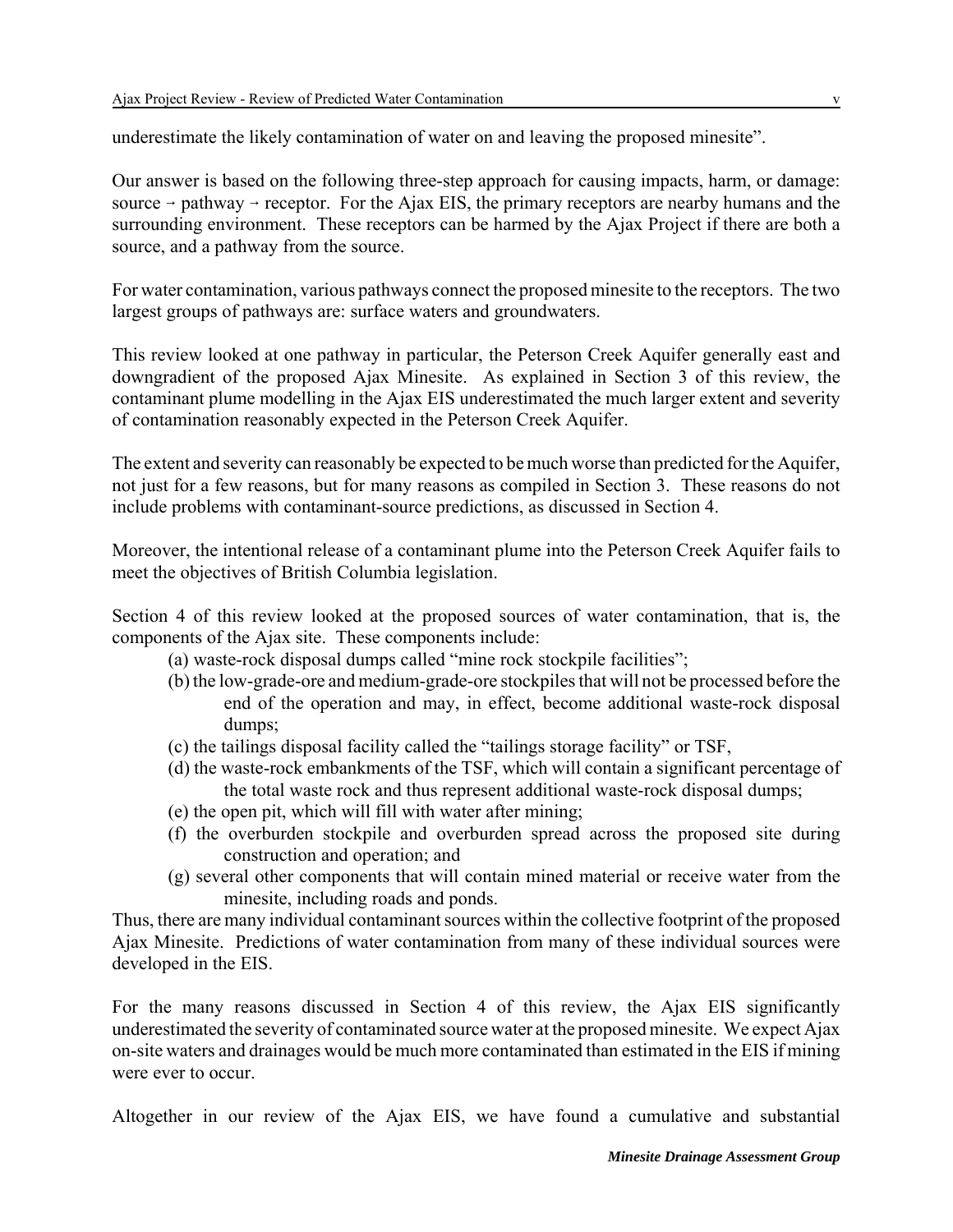underestimation of the extent and severity of contamination (1) at the source, which is the proposed minesite, and (2) in one pathway reviewed here, the Peterson Creek Aquifer. This means that the likely impacts, damage, and harm to human health and environmental quality are significantly underestimated in the Ajax EIS.

To emphasize, the significant underestimation of contamination at the source in the Ajax EIS automatically underestimates the amount of contamination travelling along all pathways in the EIS, including non-aqueous pathways like windblown dust. Additionally, the transport of water contamination through the Peterson Creek Aquifer was underestimated. Therefore, the assessments of risk and residual risks in the Ajax EIS may greatly underestimate the actual risks that would occur if mining is ever approved.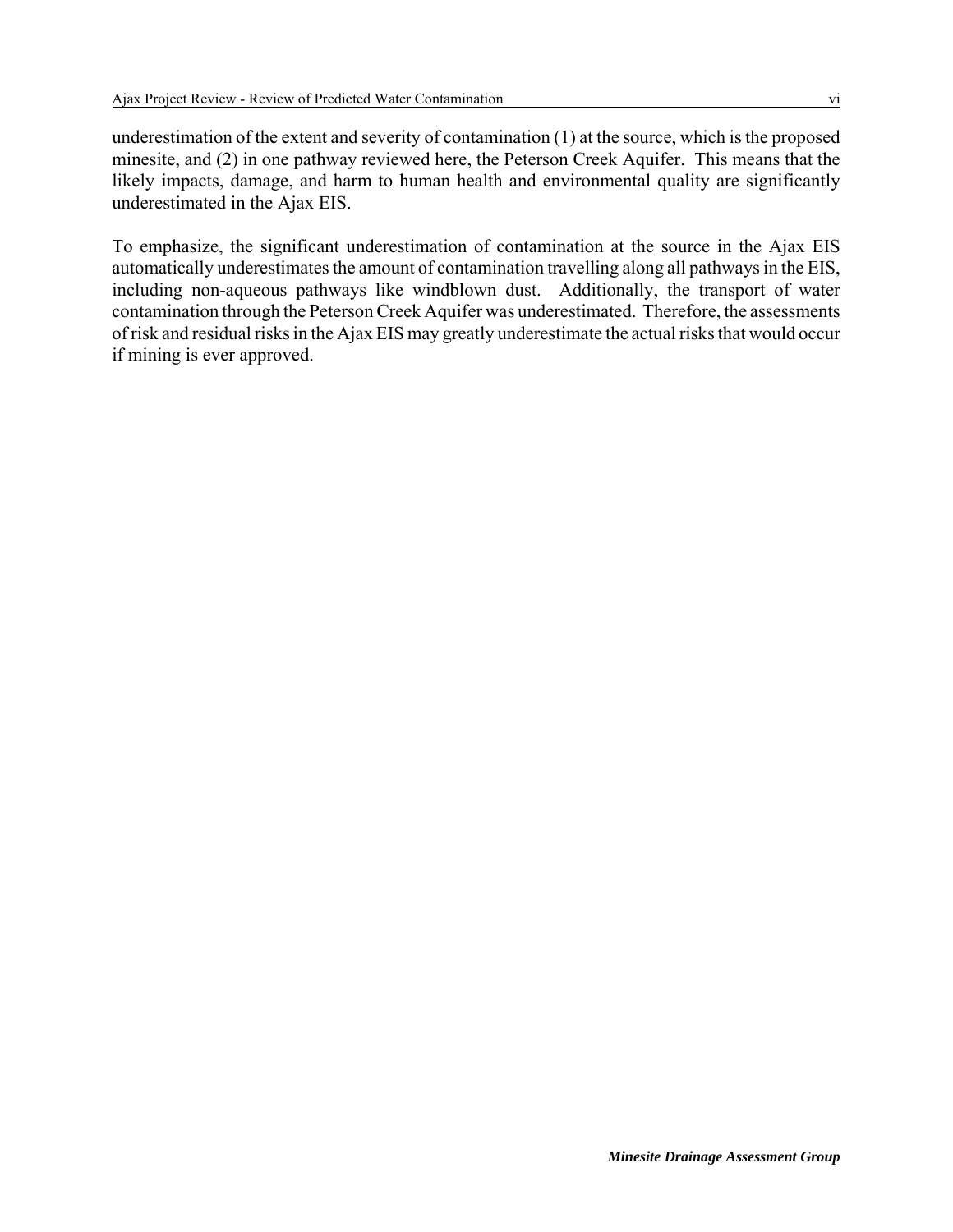# **1. INTRODUCTION**

The Sierra Club of BC Foundation has asked the Minesite Drainage Assessment Group (MDAG) to review and comment on the *Ajax Project Environmental Assessment Certificate Application / Environmental Impact Statement for a Comprehensive Study* ("Ajax EIS"). This document consists of many chapters and supporting appendices, submitted by KGHM Ajax Mining Inc. (KAM).

MDAG was asked to focus on predictions of water contamination that would arise on and downstream of the proposed Ajax minesite. The basic question was: Are the predictions of water contamination contained in the EIS reasonable, considering the studies in the EIS and the inevitable uncertainties that cannot be known in advance?

As the following sections of this review show, the answer to the basic question is "No, they are not reasonable and significantly underestimate the likely contamination of water on and leaving the proposed minesite". Even the EIS provides this answer when it comes to how uncertainties should be carefully considered in the EIS: through the Precautionary Principle.

#### In Section 3.2.3 of the EIS, KAM explains,

"The Precautionary Principle stipulates that lack of certainty regarding threats of environmental harm should not be used as an excuse for not taking proactive steps to avert that threat. It also recognizes that delaying action until there is compelling evidence of harm will often mean that it is then too costly or impossible to avert the threat. The use of the Precautionary Principle promotes action to avert risks of serious or irreversible harm to the environment."

"KAM integrates the application of the Precautionary Principle throughout the design of the Project and forms the basis for project design criteria, the effects assessment, the alternatives assessment and management practices. To this end, the precautionary approach has been used throughout the environmental assessment by applying conservative factors in design, assessment inputs and modelling, including: ... where there is uncertainty or some plausible risk, implementing conservative approaches, together with a dynamic process of adaptive management."

By implementing the Precautionary Principle, KAM would be proposing a proactive and safer mine plan in the face of uncertainties. Unfortunately, as the Acknowledgements in the EIS confirm, KAM did not conduct most of the technical work where the Precautionary Principle is needed. Instead, several non-KAM consulting companies did the work. As shown in this review, these other companies did not use the Precautionary Principle and, thus, the EIS fails to implement the two paragraphs quoted above from the EIS.

On the issue of water contamination on and leaving the minesite, as reviewed here, the EIS:

- does not take proactive steps;
- does not recognize that delaying action until there is compelling evidence of harm will often mean that it is then too costly or impossible to avert the threat;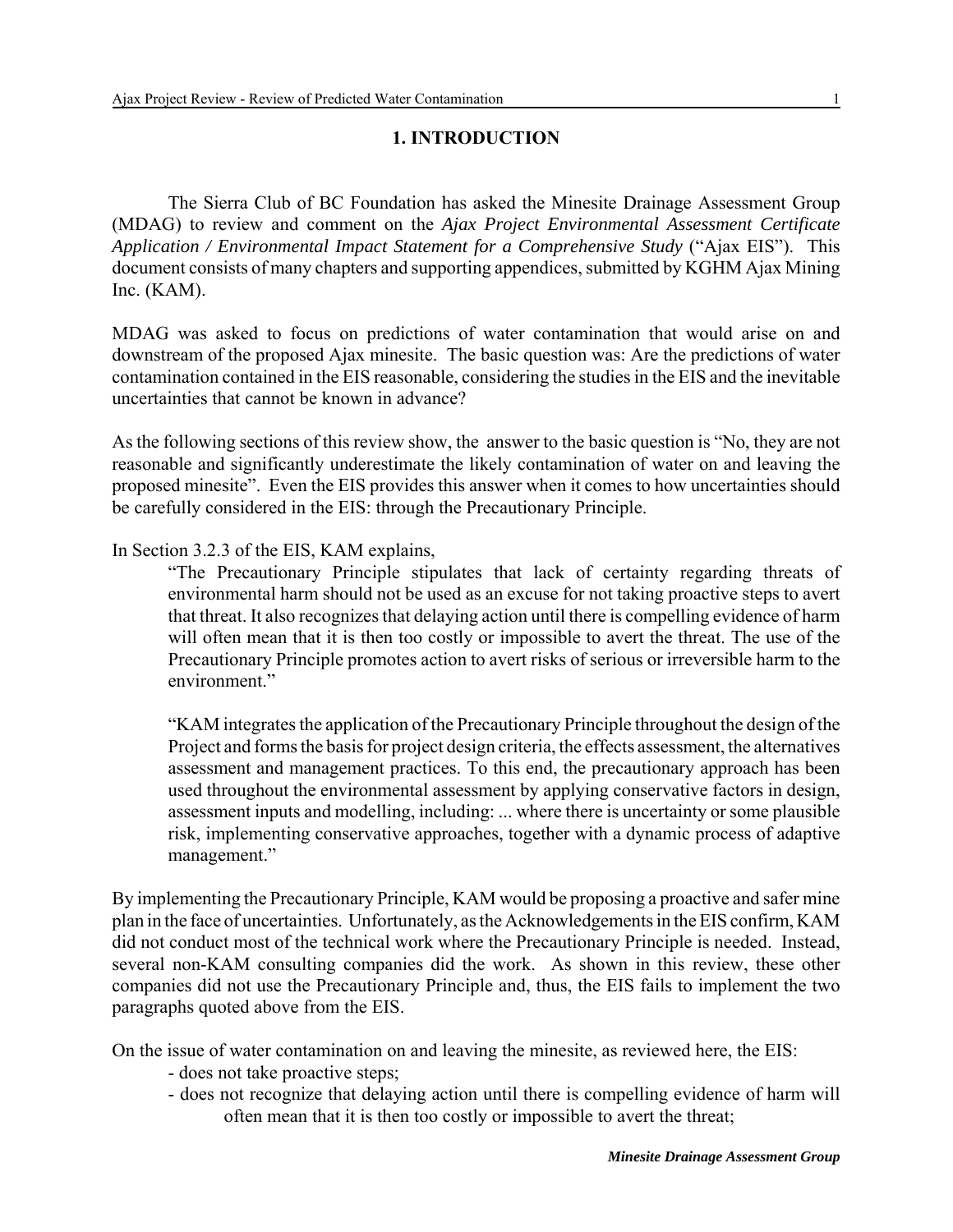- does not promote action to avert risks of serious or irreversible harm to the environment; and

- does not apply conservative factors in design, assessment inputs and modelling. The following sections of this review confirm these observations.

Furthermore, KAM in Section 3.2 of the EIS commits to "zero harm".

"ZERO HARM - We are committed to Zero Harm for our employees, our communities and the environment. . . . KAM believes that protection of the natural environment is fundamental to the success of operations and projects. . . . [W]e will . . . [p]revent and minimize environmental impacts [and] meet or exceed all environmental laws and regulations"

As with the Precautionary Principle, the EIS fails to offer reasonable evidence that zero harm will be done to the environment from water contamination.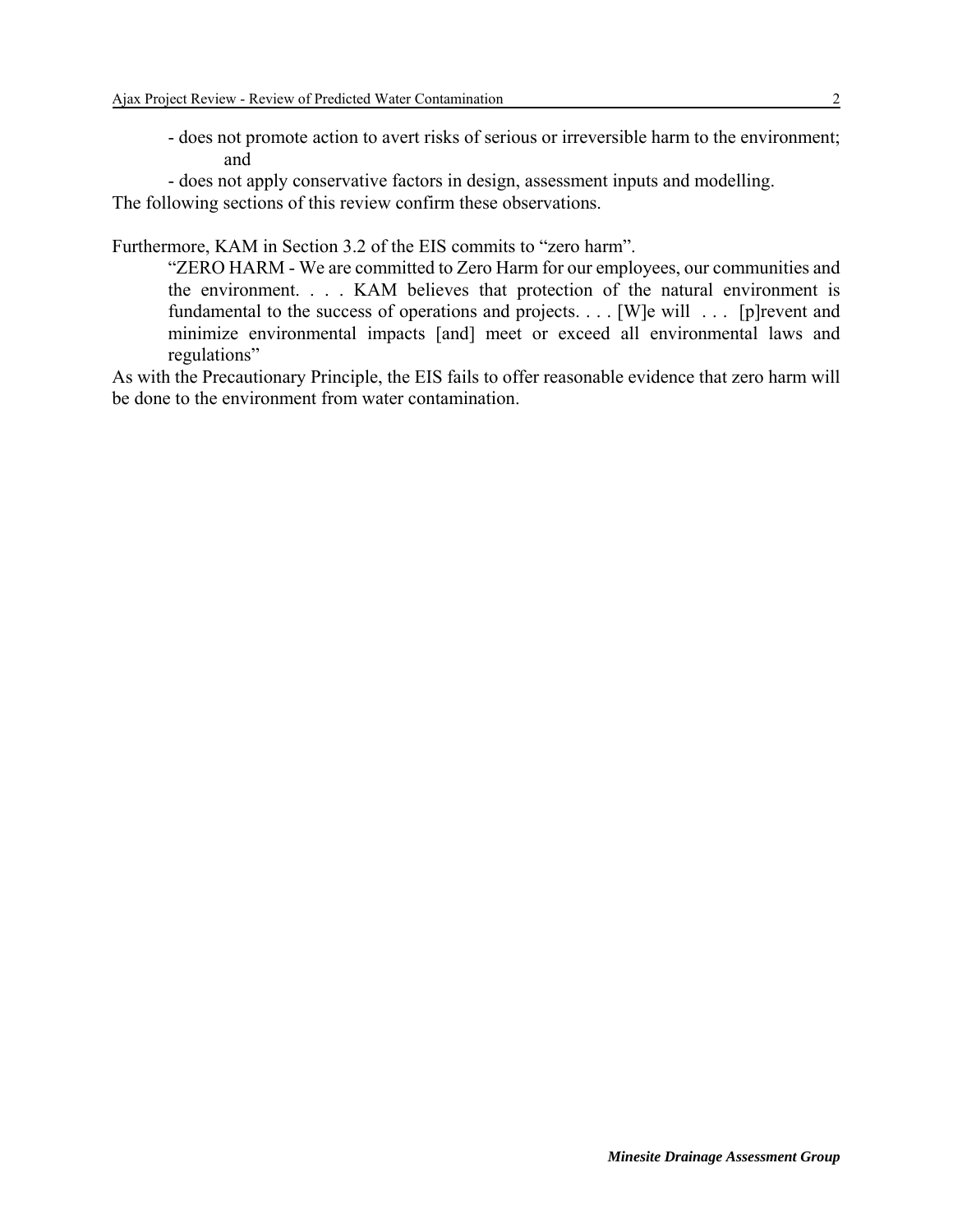# **2. APPROACH USED IN THIS REVIEW**

The approach used in this review is based on three steps resulting in impacts, harm, or damage to the environment or nearby humans: source  $\rightarrow$  pathway  $\rightarrow$  receptor.

- Step 1) There must be a source of contamination to start the processes. The source in this case is the Ajax site itself, specifically the minesite components that include:
	- (a) waste-rock disposal dumps called "mine rock stockpile facilities";
	- (b) the low-grade-ore and medium-grade-ore stockpiles that will not be processed before the end of the operation and may, in effect, become additional waste-rock disposal  $dumps<sup>1</sup>$ ;
	- (c) the tailings disposal facility called the "tailings storage facility" or TSF,
	- (d) the waste-rock embankments of the TSF, which will contain a significant percentage of the total waste rock and thus represent additional waste-rock disposal dumps;
	- (e) the open pit, which will fill with water after mining;
	- (f) the overburden stockpile and overburden spread across the proposed site during construction and operation; and
	- (g) several other components that will contain mined material or receive water from the minesite, including roads and ponds.
- Step 2) The contamination from Step 1 must travel along some pathway to reach receptors at Step 3. If there is no pathway, no contamination would leave the proposed Ajax site. The two groups of pathways at the proposed Ajax site that would allow contaminated water to migrate downstream are: surface water and groundwater.
- Step 3) Receptors would have to be connected in some way to pathways from Step 2 carrying contamination from Step 1 to create adverse impacts, harm, or damage. The Ajax EIS recognizes two groups of receptors for contaminated water: humans (Chapter 10 addresses "potential health effects") and a collective "environment" for everything else (Chapter 6 addresses "potential environmental effects").

The Ajax EIS contains predictions of adverse impacts, harm, and damage to the two groups of receptors, with proposed mitigation and residual effects. It is important to understand that these predictions under Step 3 are only as reasonable and reliable as the predictions for (a) the contaminant sources in Step 1 and (b) the pathways in Step 2.

If the extent and/or severity of the contaminant sources in Step 1 are underestimated, then the predicted impacts, harm, and damage would be worse than discussed in the EIS. Additionally, if the contaminant pathways in Step 2 are greater or more conductive than estimated in the EIS, then the predicted impacts, harm, and damage would be worse than discussed in the EIS.

<sup>&</sup>lt;sup>1</sup> Decades-long exposure and weathering of ore, as planned for the Ajax Project, can make the economic elements (gold and copper) economically unrecoverable, and these ore stockpiles would in effect become waste-rock disposal dumps.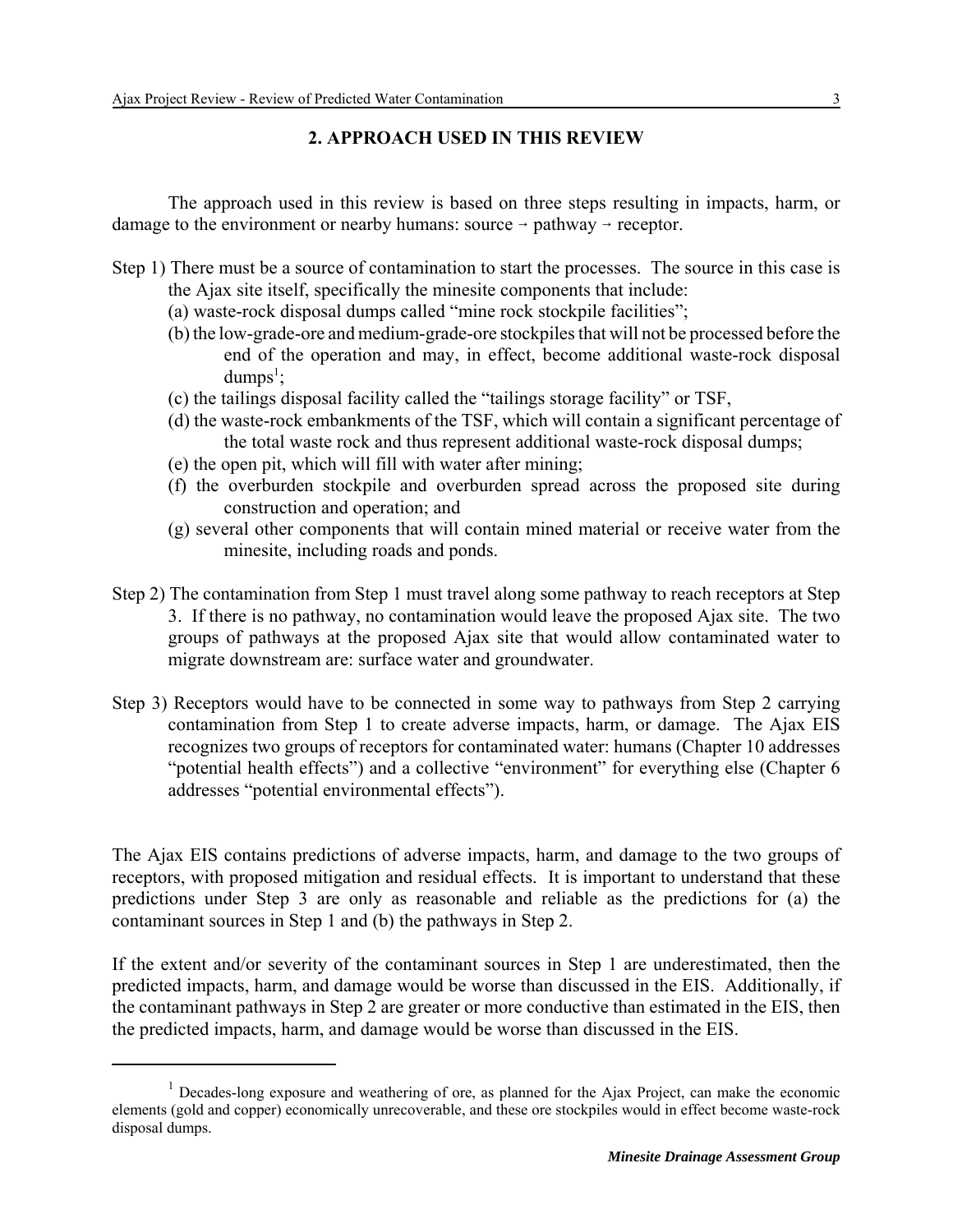If both the sources and the pathways are underestimated, then the predicted impacts, harm, and damage could be much worse than discussed in the EIS. This would invalidate the predictions of residual effects, because they could be much worse. This would also violate the EIS' invocation of the Precautionary Principle discussed above in Section 1.

The previous paragraph is important, because this is actually what has occurred in the Ajax EIS, as confirmed in the following sections. Because there are so many detailed sources, pathways, and receptors in the Ajax EIS, most could not be reviewed here in detail. Instead, a specific pathway was chosen for review, with the understanding that problems with this pathway would likely signal similar problems with other pathways.

Therefore, the next section focusses on one pathway, namely groundwater in the Peterson Creek Aquifer. This particular pathway would transmit contaminated water from the Ajax site to residential water wells and/or reaches of Peterson Creek where aquatic life could be locally affected. As shown in the next section, the Ajax EIS has underestimated the extent and severity of contaminated water entering and flowing through this Aquifer.

The subsequent section of this review (Section 4) focusses on predictions of contaminant levels at the source - the minesite components themselves. As that section shows, the severity of contaminant levels at the minesite have been underestimated.

To summarize, this review has found that the Ajax EIS has underestimated:

- the severity of contaminated water originating on the minesite (Section 4), and
- has underestimated the amount and severity of this more contaminated water entering the Peterson Creek Aquifer and flowing to residential water wells and/or reaches of Peterson Creek where aquatic life resides (Section 3).

Therefore, the risks and potential damage to human health and environmental quality have been significantly underestimated in the Ajax EIS.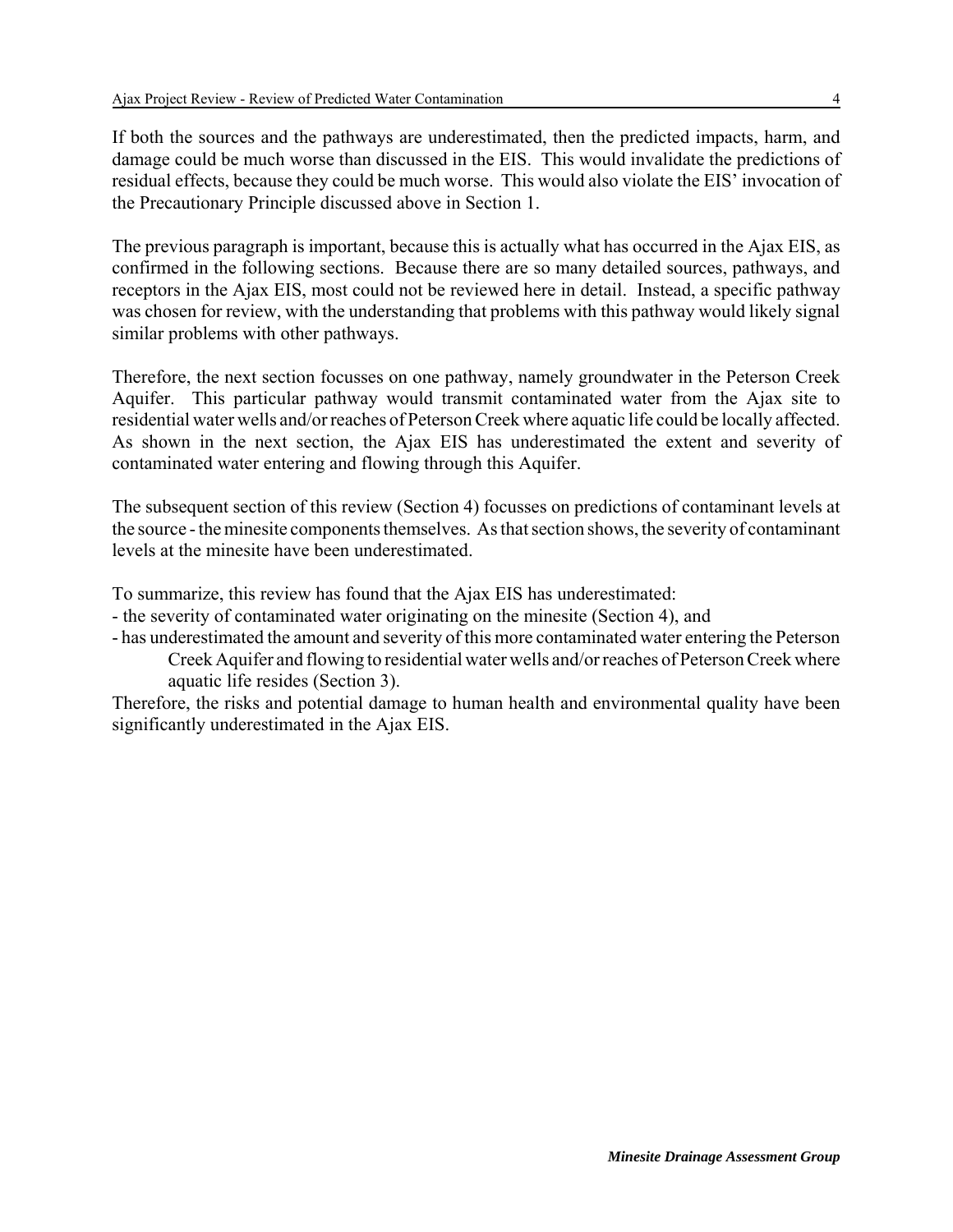# **3. THE PETERSON CREEK AQUIFER AS A CONTAMINANT PATHWAY**

# 3.1 Description of the Peterson Creek Aquifer

The Peterson Creek Aquifer is about 18 km<sup>2</sup> in lateral area along Peterson Creek ( $\sim$ 12 km long and ~1.5 km wide according to Figure 6.6-E-3 in the Ajax EIS). Appendix 6.6-C explains it is up to 80 m thick with "sand and gravel units . . . interpreted to be glaciofluvial in origin and interbedded with glaciolacustrine silt and clay lenses". "The PC Aquifer may be recharged by both the underlying Sugarloaf Hill Bedrock Aquifer . . . and from groundwater flow in the overlying quaternary materials. Infiltration from precipitation, snowmelt and anthropogenic irrigation may also contribute to recharge of the aquifer."

The Peterson Creek Aquifer is rated by the British Columbia Ministry of Environment as "low development, high vulnerability and moderate productivity (Class IIIA)" (Appendix 6.6-C). Thus, the Peterson Creek Aquifer has a moderate productivity that is not currently taken advantage of, but is vulnerable to pollution and contamination. This contamination will happen if the Ajax Mine proceeds, as the Ajax modelling predicts but underestimates (Section 3.2)

# 3.2 Underestimation of Contamination of Residential Wells and Reaches of Peterson Creek in the Ajax EIS

The main source on predicted contamination of the Peterson Creek Aquifer in the Ajax EIS is Appendix 6.5-A, "Plume Migration Analyses to RES-2". RES-2 is a nearby residential water well.

Most of the problems and contradictions in Appendix 6.5-A become apparent only upon reviewing other portions of the EIS, like Chapters 3, 6, 10, and 11, and Appendices like 3-A and 6.6-D. When all these pieces of information are combined, it becomes apparent how the EIS underestimates the likely extent and severity of contamination of the Peterson Creek Aquifer. In turn, the likely impacts, damage, and harm to human health and environmental quality are underestimated in the EIS.

The following is a list of problems and contradictions.

#### 3.2.1 Maximum source concentrations were not used as stated

Appendix 6.5-A falsely states that "maximum source concentrations" were used to predict the severity of contamination. Other EMRSF contaminant-source concentrations in the Ajax EIS are up to 4 times higher than used in this model.

Therefore, even according to the EIS, this plume study has substantially underestimated the severity of the contaminants entering the Peterson Creek Aquifer, RES-2, other wells, and reaches of the creek in the path of the groundwater plume. Moreover, even the higher contaminant concentrations elsewhere in the EIS are too low (see Section 4 of this review).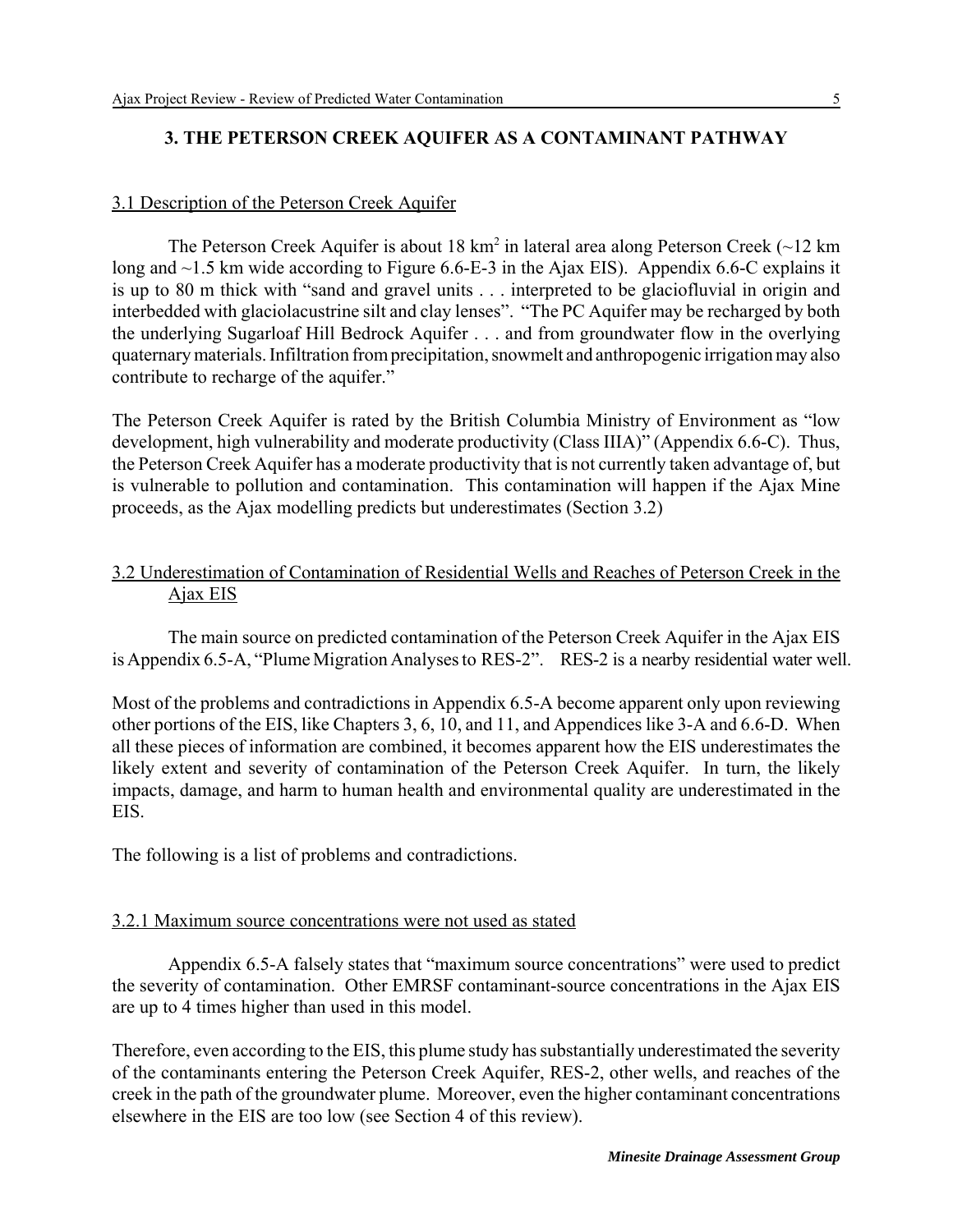#### 3.2.2 RES-2 is not the closest residential well

Apparently, the concept of the plume study in Appendix 6.5-A was that risk to RES-2 would be highest, because RES-2 "is the nearest residential well down-gradient from the proposed mining infrastructure" (EIS Section 6.5.4). Thus, risks to all other wells would by inference be lower. That is wrong for several reasons.

First, EIS figures like Figure 6.5-2 show that RES-5 and RES-3 are much closer to mining infrastructure.

Second, in addition to all the concerns raised here about the underestimation of risk, this plume study included a "main assumption" that "the well screen for RES-2 fully penetrates the Peterson Creek Aquifer (i.e., the well screen is installed across the full vertical thickness of the aquifer)". In simple terms, this means that any contaminants entering this well from a plume will be diluted down to lower levels by the full thickness of the Aquifer and its clean water.

Should risk to human health at RES-2 be estimated based on an "assumption"? Also, should risk to human health be estimated based on maximum assumed dilution, with no sensitivity study of a shorter well screen?

Third, the sensitivity analyses of Section 2.4 in the appendix consider variations in hydraulic conductivity, effective porosity, and hydrodynamic dispersion. Notably, there were no sensitivity analyses for the variables underestimated in the modelling: the amount of contaminated water leaving the minesite, the severity of its concentrations, and the proportion of RES-2 well screen pumping water from the plume.

#### 3.2.3 Low flow of contaminated water based on closure conditions after a fully stable cover

Based on the EIS, the volume of contaminated water flowing from the East Mine Rock Storage Facility (the "EMRSF" or east waste-rock disposal dump) into the groundwater will be at least 16 times higher than modelled in the appendix. This would drive the contamination down into and through the aquifer at much greater rates than estimated in the predictions. In turn, this means contaminant levels and volumes at RES-2 would likely be much higher than predicted in this plume study.

The low modelled volume is due to the false assumption that a fully intact dry cover will be installed on top of the rock dump when mining starts. Perhaps KAM assumed, incorrectly, that relocating overburden into stockpiles on the EMRSF during operation counts as a full intact dry cover. In reality, if the mine is built, the mine life of approximately 20 years would prevent a fully intact cover from being built for years, and perhaps for 30-40 years depending on rock-settlement rates that would periodically rupture and damage the cover.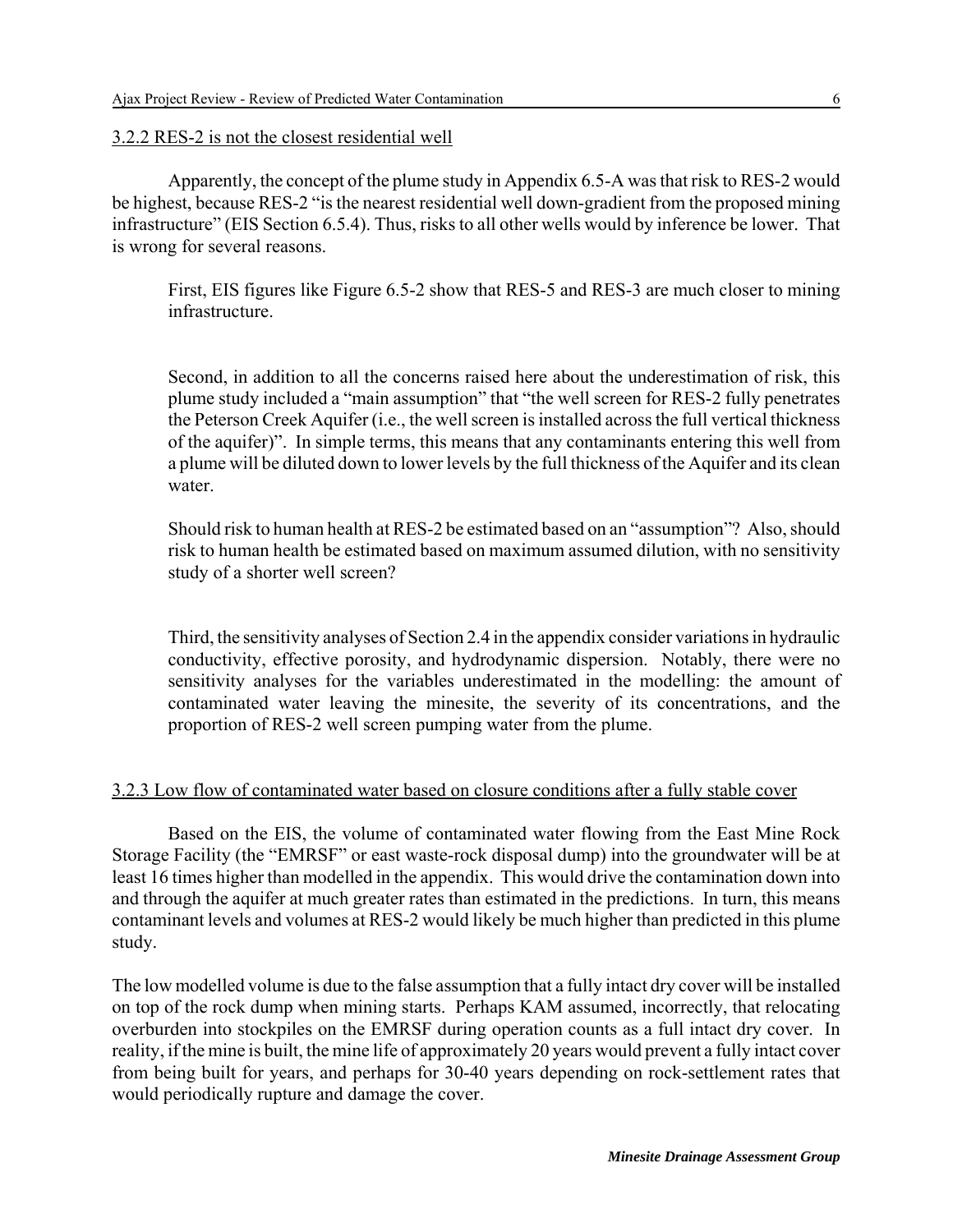Such damage to engineered fine-grained layers caused by rock settlement is the reason that specially sized and compacted rock is planned for the TSF embankments (see EIS Section 3.8.3). Remarkably, this sizing and compaction are not included with covers for the rock dumps and the TSF, which are assumed to be intact and remain so in perpetuity.

For the top of the EMRSF, the time before a fine-grained cover is fully installed, intact, and permanently stabilized would be about a minimum of about 10-20 years, and perhaps 30-40 years. Until then, larger contaminant inflow continues into the Aquifer. As a result, Figures 3-3 and 3-4 of the appendix show the main core of the plume would arrive at RES-2 before an intact cover would be installed. It makes no sense to use a small flow of contamination, controlled by an intact dry cover, before the cover is even installed and stabilized.

It is possible that someone assumed groundwater would not leave the EMRSF during Operation and for up to decades later as an entire intact cover was installed and stabilized. However, this is not a viable assumption, as explained in the point below on the accuracy of the Ajax groundwater modelling (Section 3.2.14).

#### 3.2.4 Elevated baseline concentrations in the Aquifer

The Aquifer already has elevated baseline levels of some elements, like sulphate. As a result, there is no way that "breakthrough" concentrations at RES-2 could ever decrease to levels like 2% of the source (Figures 3-3 and 3-4 and Table 3-4 in Appendix 6.5-A). Instead, they would be strongly affected by the dispersive mixing of the baseline water. In technical terms, the "C/C<sub>0</sub>" approach does not provide valid predictions in this dispersive flow system with significant baseline concentrations.

Also, KAM is apparently arguing that elevated baseline concentrations of some elements already in the Aquifer means the Aquifer is already contaminated. No matter whether one accepts this argument, the proposed Ajax site would significantly increase the contamination, including toxic metals that are not currently high in the Aquifer, rendering more of the Aquifer unfit, which is opposite of provincial legislation (Section 3.2.7).

#### 3.2.5 Natural attenuation into elevated background levels does not persist indefinitely

It is unlikely that "natural attenuation" of contaminants would lead to the predicted 2% of source levels, with RES-2 located only 1.762 km from the "center of source", and only about 1 km from the closest edge of the EMRSF creating the plume. Additionally, it is unlikely natural attenuation would persist for at least 200 years as shown by Figures 3-3 and 3-4 in the appendix, because the aquifer would continue to increase in concentrations as the contaminant input continued for decades and centuries.

The initial large contaminant input for the first 20-40 years would overwhelm any sorptive capacity and would widely contaminate the aquifer around the plume, so that attenuation would decrease through time. In the end, this means contaminant levels would be higher than predicted in this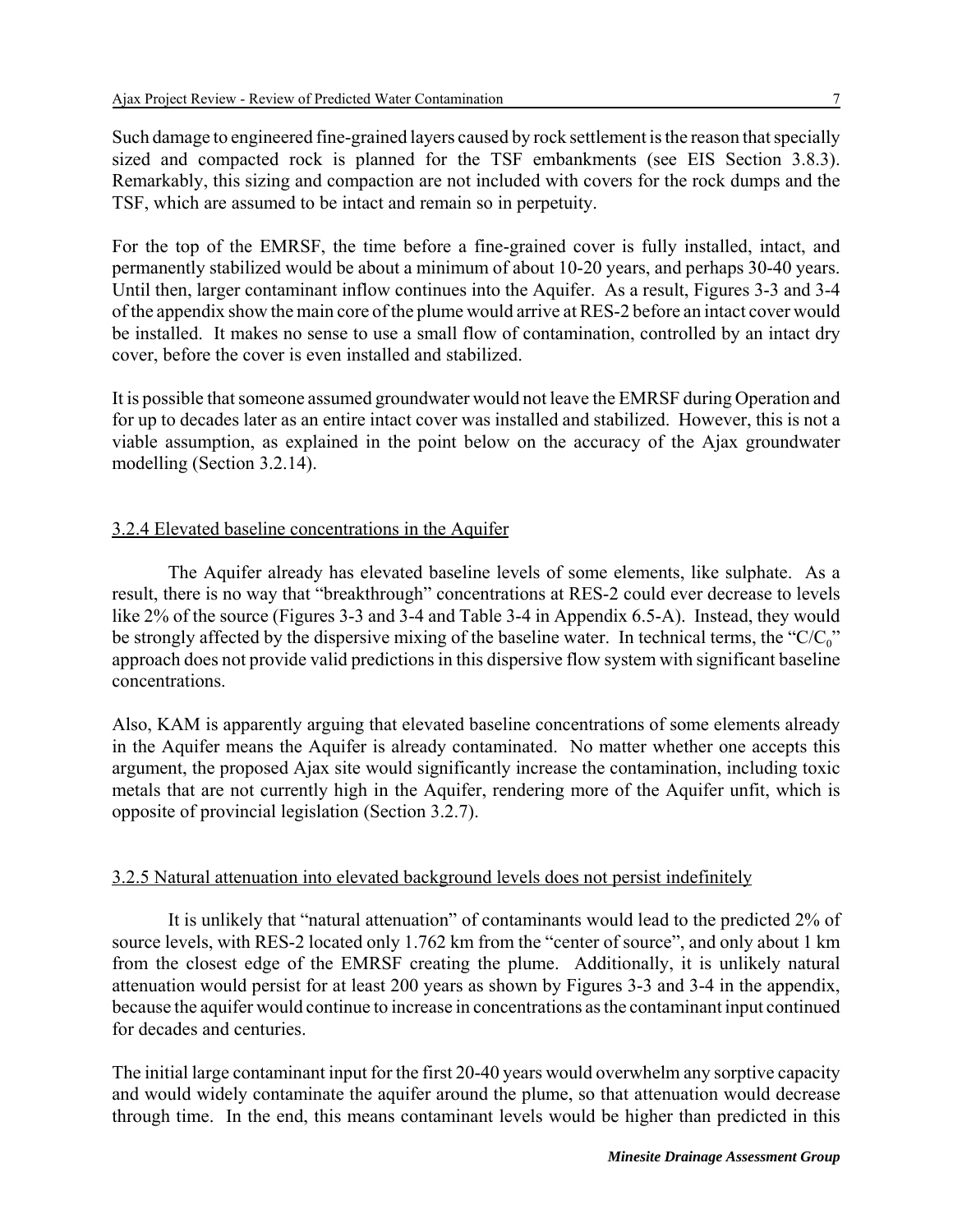model, and thus the risk to the environment and humans would be higher.

#### 3.2.6 RES-2 is not the only receptor of contaminated water

Because a single residential well will not capture all the contamination, other portions of the Peterson Creek Aquifer will experience substantial degradation of water quality and perhaps other residential wells too. Substantial degradation could also occur along reaches of the creek receiving the discharge of this groundwater plume.

At this time, there are only a few groundwater monitoring wells near the east and south side of the EMRSF (Figure 6.5-2 in the EIS). There are none farther to the east and close to RES-1, RES-2, and the discharge reaches in lower Peterson Creek. As a result, it is likely not possible with current information to determine better where and when the contaminant plume would flow and discharge near the residential wells. This uncertainty means the risk to human health and environmental quality cannot be reliably estimated with the studies to date for the Ajax Project. This is discussed further in Section 3.2.14 on the accuracy of the Ajax groundwater modelling

# 3.2.7 Failure to meet British Columbia's Water Sustainability Act and the Ground Water Protection **Regulation**

In light of British Columbia's Water Sustainability Act, this intentional contamination of the Peterson Creek Aquifer and its discharges to surface is not consistent with protecting stream health and aquatic environments, nor with conservation and efficiency of water. The Ajax contaminant groundwater plume will not "ensure that water stays healthy and secure for future generations of British Columbians".

Also, the Ground Water Protection Regulation calls for:

- ensuring activities related to well water and ground water are undertaken in an environmentally safe manner;
- securing a safe and healthy ground water resource and reducing risk of degradation of water quality and depletion of aquifers;
- increased public confidence in ground water resources;
- improved integrity and safety of wells and community drinking water supplies (consumer protection);
- a system of ground water protection that is efficient and accountable, and
- enhanced protection of aquatic ecosystems dependent on ground water.

(http://www.env.gov.bc.ca/wsd/plan\_protect\_sustain/groundwater/gw\_regulation/backgrounder. html)

This intentional release of a contaminant plume into the Peterson Creek Aquifer fails to meet these objectives of British Columbia legislation.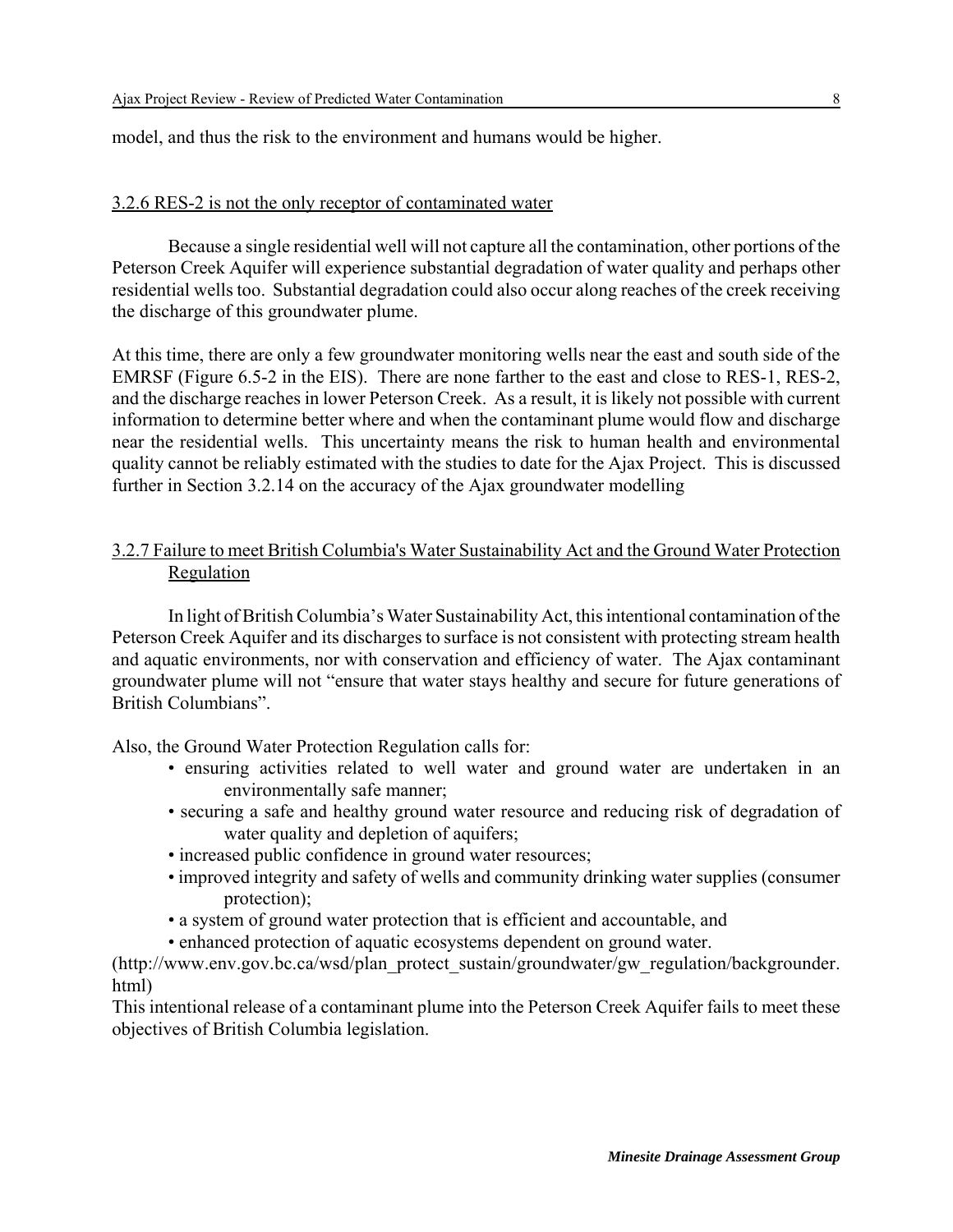#### 3.2.8 Declaration of the Aquifer as Contaminated, with warnings and limitations on usage

The Peterson Creek Aquifer should be declared contaminated if the proposed mining starts. This will protect other well owners currently using the Aquifer, so that they will be vigilant regarding the significant contamination that could be drawn into their wells. This will also protect drillers who may drill downward through the contaminant plume and thus be exposed to the contamination. This will also protect future well owners, so that they do not place well screens across the plume. This will not protect subsurface biota or benthic aquatic life in the plumedischarge reaches in the creek, which would violate KAM's zero-harm policy.

#### 3.2.9 Failure of KAM to achieve "Zero Harm"

This intentional contamination of an aquifer taints "KAM core values" for the Ajax Project of "ZERO HARM - We are committed to Zero Harm for our employees, our communities and the environment. . . . KAM believes that protection of the natural environment is fundamental to the success of operations and projects. . . . [W]e will ... [p]revent and minimize environmental impacts [and] meet or exceed all environmental laws and regulations" (EIS Section 3.2). See the comment above about not meeting one regulation, the British Columbia Ground Water Protection Regulation.

#### 3.2.10 Failure of KAM to meet its corporate Precautionary Principle

The unrealistic modelling of the contaminant plume in Appendix 6.5-A, underestimating the severity of the contamination of the Peterson Creek Aquifer, violates KAM commitments under the Precautionary Principle including:

"where there is uncertainty or some plausible risk, implementing conservative approaches" and

"that lack of certainty regarding threats of environmental harm should not be used as an excuse for not taking proactive steps to avert that threat. It also recognizes that delaying action until there is compelling evidence of harm will often mean that it is then too costly or impossible to avert the threat." (EIS Section 3.2.3)

Appendix 6.5-A does not reflect these commitments by KAM.

#### 3.2.11 Warnings from this Reviewer to well owners

As a contaminant hydrogeologist with a Ph.D. in this field, I strongly recommend to people using water from the Peterson Creek Aquifer to have the well water tested (1) very frequently and (2) in perpetuity, now and in the future if the mine is built. Or, to be more cautious, to avoid using the aquifer water.

The reason for "very frequent" testing is that the contaminant plume could leave the minesite quickly and quickly arrive at your well in the Aquifer. Thus, even monthly sampling combined with a typical one-month time for laboratory analyses means that water from your well could be contaminated for two months before it is known and confirmed.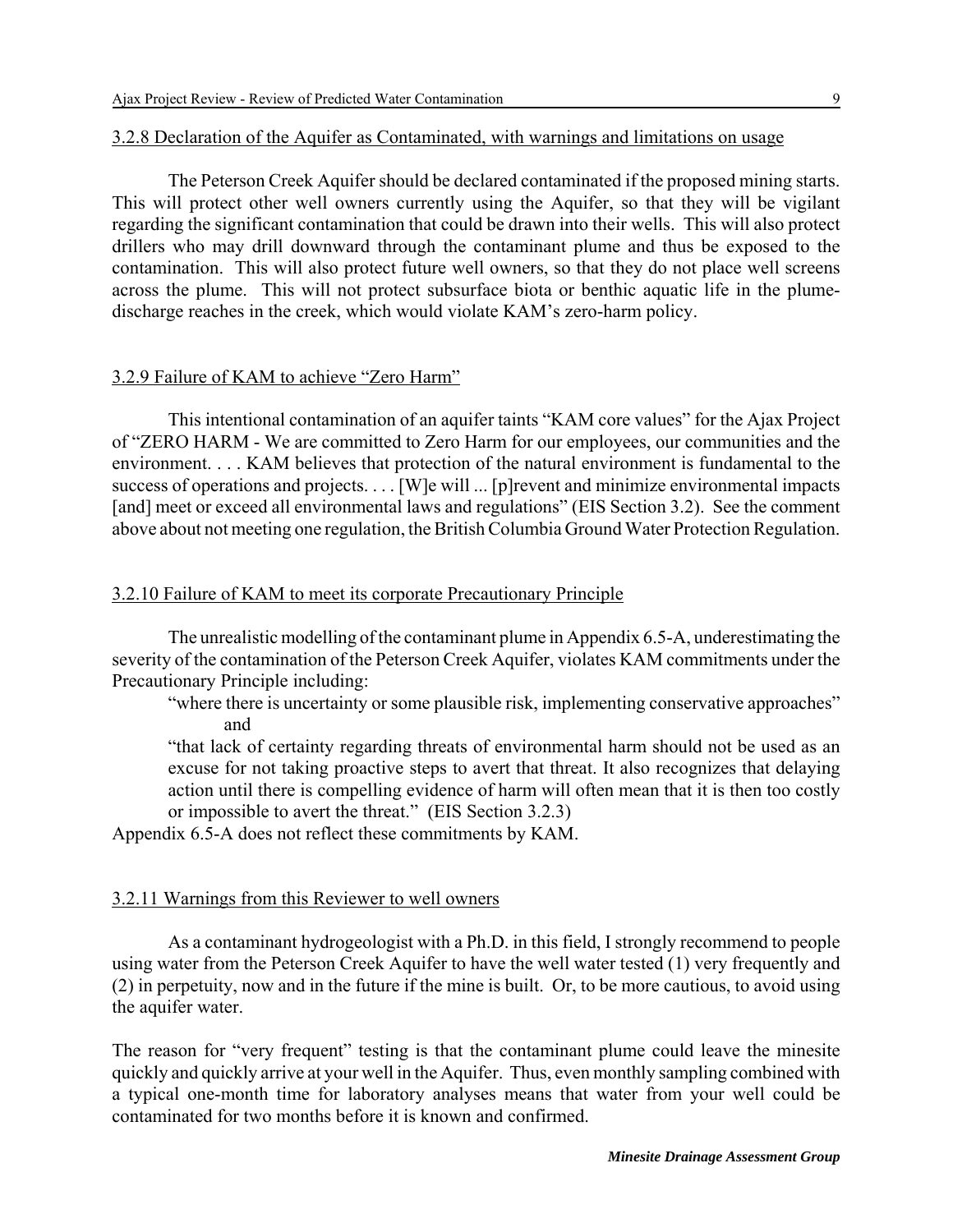The reason for "in perpetuity" testing is due to the longevity of the contaminant sources at the Ajax site. The waste rock and tailings are being placed in "storage" facilities, which may give the impression of storage for only a limited time. In reality, these facilities are planned as permanent disposal areas like landfills. The rock and tailings as sources of environmental contamination will persist in perpetuity, so well testing should continue in perpetuity.

The contaminant groundwater plume description in the EIS is not sufficient to determine whether your well or any well in the Peterson Creek Aquifer would be safe, and the plume modelling actually underestimates the effect of the contamination. As a result, the estimated effects on human health ("not significant (minor)", EIS Section 10.4) and water quality (EIS Section 6.5, referring to Section 10.4) have also been underestimated.

#### 3.2.12 Reliance by third parties on this preliminary assessment in the EIS

The engineering company that conducted this plume analysis showing no substantial additional risk (BGC Engineering Inc.) states in Appendix 6.5-A that

"Any use which a third party [such as a hydrogeological reviewer like me or a well owner] makes of this document or any reliance on decisions to be based on it is the responsibility of such third parties. BGC accepts no responsibility for damages, if any, suffered by any third party as a result of decisions made or actions based on this document."

Perhaps this is because Appendix 6.5-A on which contaminant migration and health risks are based is notably called "a preliminary assessment", which would be consistent with not placing any reliance on it. Yet, risks to human health and the environment in the Ajax EIS indeed rely on this appendix and its preliminary assessment.

Also, this appendix, through "particle tracking", suggested the plume may not even pass through RES-2 at all, but 50-150 m north of it. This raises the issue of what other wells and creek reaches might this plume reach, and what other minesite components might actually send a contaminant plume to RES-2. This is discussed further on the next page.

#### 3.2.13 Lack of real monitoring of the Aquifer in the EIS

One may wonder why there are all these uncertainties and underestimations of contamination of an aquifer when it has likely been studied in detail for the Ajax EIS. Surprisingly, the reality is the Peterson Creek Aquifer has not been studied in detail. Table 6.5-1 of the EIS lists only five groundwater monitoring wells near the EMRSF. Of those five, only one, just one, in an aquifer 18 km<sup>2</sup> in lateral area and up to 80 m deep, is installed in the Peterson Creek Aquifer. This one monitor well is more than 1 km away from RES-2.

Therefore, the EIS has taken very little information on the Aquifer, and through impressive models and the many resulting detailed diagrams from the models, made it seem like the movements of contamination and groundwater from the proposed Ajax site were reasonably well known. They are not! The movements of contamination and groundwater are not reasonably well known, and there is little information on which to make reliable predictions for the proposed Ajax minesite.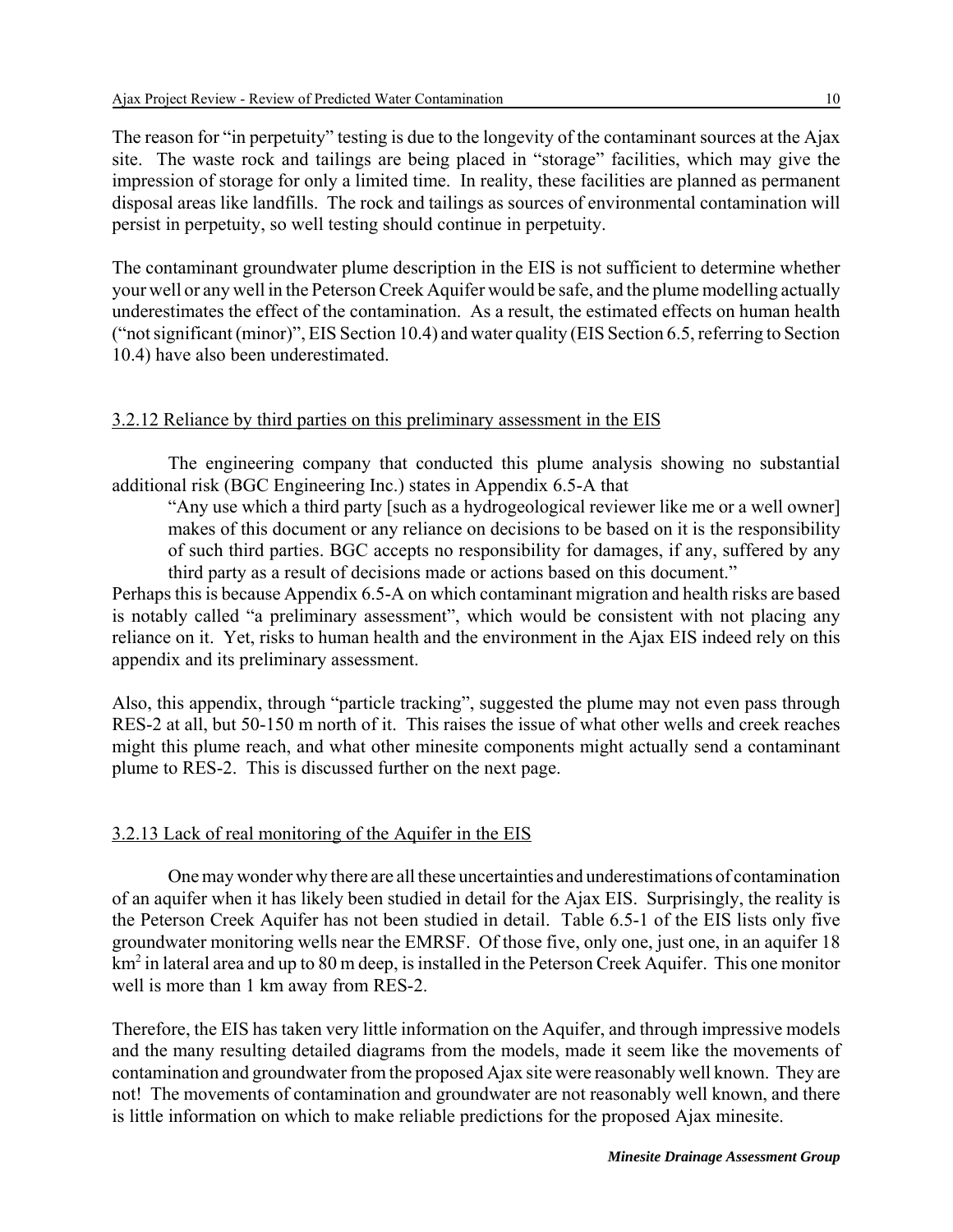# 3.2.14 Accuracy and reliability of EIS groundwater modelling

The accuracy of the Ajax groundwater modelling determines how accurately the groundwater flows, directions, and volumes in the Peterson Creek Aquifer can be estimated during Operation and after Closure. Section 6.6.4 of the EIS says that changes (or uncertainties) of a few meters in groundwater levels cause major changes in groundwater movement in the Aquifer.

So, are the currently existing groundwater levels at the Ajax site well matched by the model, within a few meters? They have to be for any predictions for the Aquifer to be reasonable and likely.

Appendix 6.6-D (Numerical Groundwater Flow Model) shows in Figure 14 that the value of the steady-state "absolute residual mean", which is the average of the absolute differences between measured and modelled groundwater levels were 5.8 m locally and 11.2 m regionally. Also, Figure 17 of that Appendix shows that groundwater-model levels at the Ajax Monitoring Locations were often within 10 meters above to 10 meters below the measured levels. Also, Figure 19 showed that the observed vs. modelled water levels (drawdowns) above 1 m for the pumping-test calibration could often differ by up to meters to tens of meters.

Therefore, Ajax groundwater modelling showed that existing groundwater levels could not often be matched by the model to within a few meters. Therefore, the EIS models cannot be counted on to simulate reasonably and accurately the Peterson Creek Aquifer, which requires better accuracies.

# 3.2.15 Recommendation from this Reviewer

I recommend going beyond the current preliminary plume assessment in Appendix 6.5-A containing unrealistic input values that contradict the EIS. A detailed, EIS-consistent, threedimensional plume assessment is needed to protect human health and environmental quality around the Ajax Project.

However, there are at this time only a few groundwater monitoring wells near the east and south side of the EMRSF (EIS Figure 6.5-2). None are farther to the east and close to RES-1 and RES-2 to understand better the Peterson Creek Aquifer and groundwater movement in the local area. Because insufficient information currently exists for an intensive three-dimensional plume model, this shows that the groundwater system around the Ajax Project and the Peterson Creek Aquifer are not sufficiently characterized and monitored with the current EIS studies. Much more work is needed either way.

#### 3.2.16 Summary and understimation of risk to human health and the environment in the EIS

In summary, the contaminant plume modelling in Appendix 6.5-A underestimates the much larger extent and severity of contamination reasonably expected in the Peterson Creek Aquifer. In turn, this significantly raises the potential impacts, harm, and damage to the environment and human health higher than is written in the EIS. Moreover, this intentional release of a contaminant plume into the Peterson Creek Aquifer fails to meet these objectives of British Columbia legislation.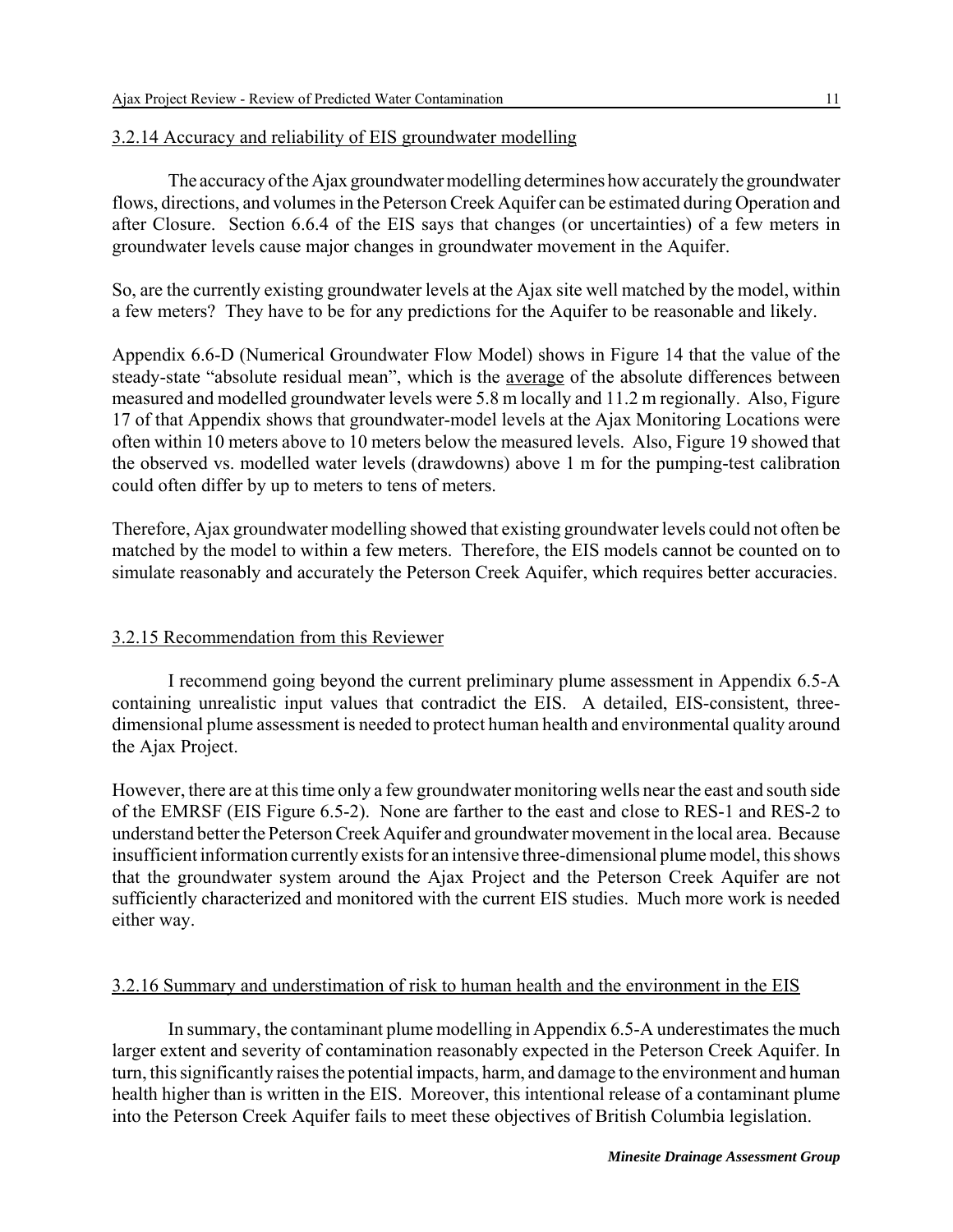# **4. PREDICTED SOURCE CONTAMINATION AT THE PROPOSED AJAX SITE**

As explained in Section 2 of this review, the source of contamination is the first step before an impact, harm, or damage can occur to the environment or human health. If the severity and/or volume of contamination are underestimated, then any risk of an impact could be underestimated.

In the Ajax EIS, the components of the proposed minesite represent the sources of water contamination. This contamination is also called "water quality", "ML-ARD" (metal leaching and acid rock drainage), and "geochemical source terms".

Section 3 of this review examined the groundwater contaminant pathway in the Peterson Creek Aquifer. The conclusion was that the extent and severity of contamination of the Aquifer had been underestimated in the EIS, and had even been underestimated in the plume-model appendix compared to other sections of the EIS. Much of this is independent of whether the source levels were reasonably predicted.

This section of the review focusses on the predicted source levels of contamination around the minesite. As with the Aquifer pathway above in Section 3, most problems with contaminant source concentrations become apparent only upon reviewing several portions of the EIS, like Chapters 3, 6, 10, and 11, and Appendices like 3-A and 3-B. When all these pieces of information are combined, it becomes apparent how the EIS underestimates the extent and severity of contaminated source water on the proposed minesite. In turn, the likely impacts, damage, and harm to human health and environmental quality are underestimated in the EIS.

For ease of reading, each of the following subsections begins with a summary. Then details follow the summary, offering further explanations and examples.

# 4.1 Weakness of kinetic-testing methods used in the Ajax EIS to predict geochemical source-water contamination

#### Summary:

A liter of rainfall passing through mined materials, such as a pile of rock or tailings or overburden, will dissolve and leach various elements and contaminants from these materials. This is well documented behaviour around the world, leading to increased aqueous concentrations in the water. Here is a simple question: would you expect a liter of rainfall to dissolve more contaminants as it passes through more and more rock or tailings or overburden? In other words, would the contaminant concentrations be higher if the liter passed through 200 m of piled rock (as proposed for Ajax) compared with passing through less than one meter (as tested in the EIS)? This situation is depicted in Figure 4-1 of this review. If your answer is "yes", that concentrations could be much higher, then the Ajax EIS disagrees with you.

Contaminant concentrations from the various dilute tests (less than 1 m high) were compared directly to provincial water-quality guidelines, and most were declared uncontaminated and low risk. They were not compared to the more stringent ("cleaner") federal CCME guidelines. Further, some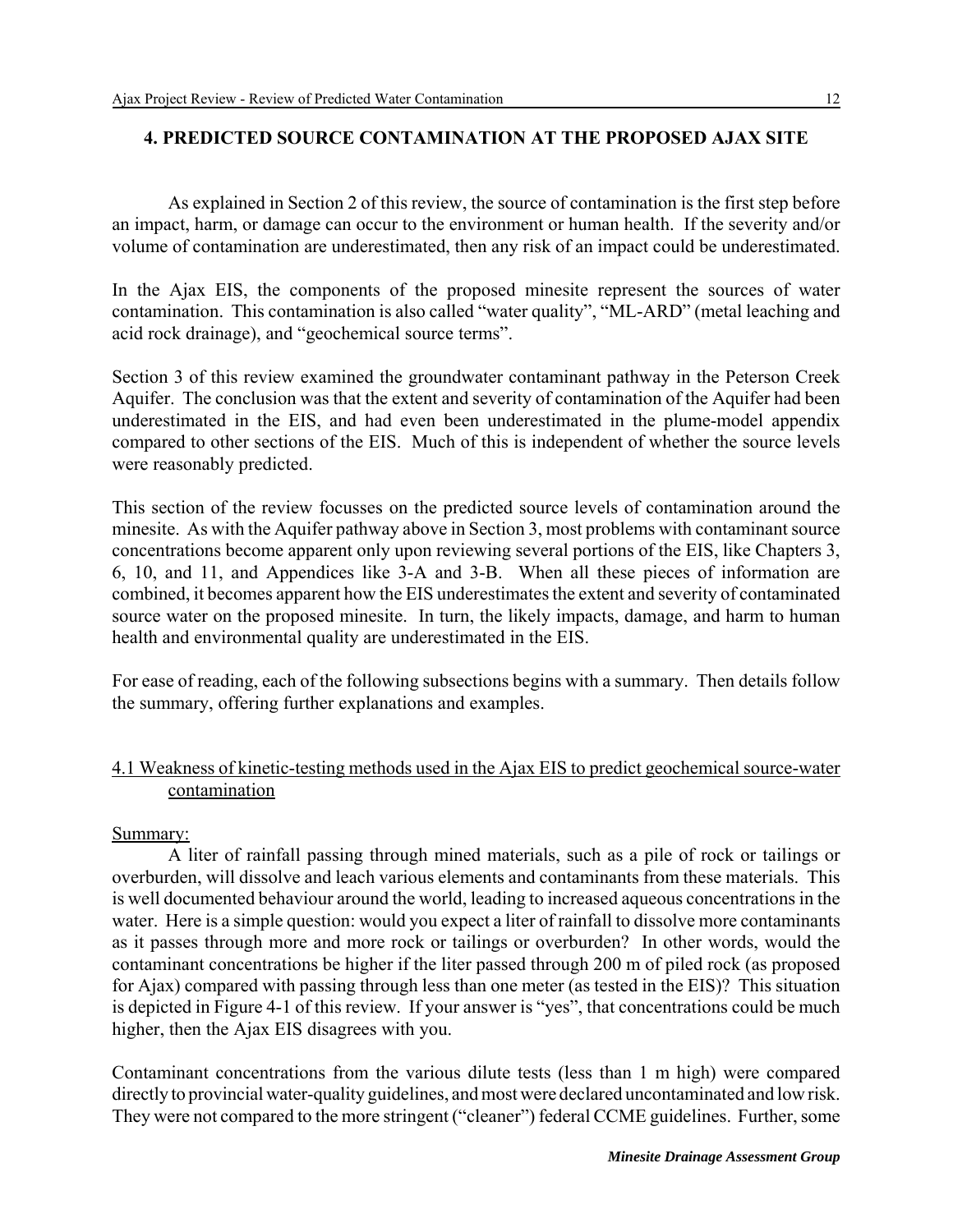Water contamination around the proposed minesite was also predicted and underestimated using "kinetic rates". This rate-based approach is discussed in a following subsection.

Finally, only "dissolved" concentrations were predicted for Ajax source terms, whereas water-quality guidelines are typically based on total (dissolved plus suspended) concentrations. Because by definition dissolved levels are less than total levels, comparisons of the lower predicted dissolved concentrations for Ajax to higher total government-determined guidelines can only make the Ajax Project look better than it would realistically be. Total concentrations could be predicted for Ajax, but were not, (1) because suspended-sediment levels at Ajax were not predicted (we could not find any such predictions) and (2) if realistic total-metal levels in Ajax rock were made available (the company refuses to release the assay database). The assay database is discussed in the next subsection of this review.

# Details:

Before getting into the details of contaminant-source predictions, there is a very important concept to understand. This concept will be referred to several times in the following subsections.

In the EIS, Section 3.1.4 of Appendix 3-A discusses the geochemical "kinetic-test" programs, based in laboratories and on the Ajax site. In all these programs, the height of the sample is about one meter or less. One kind of test (shake flask) is even highly diluted with dilute water. All tests are said to provide valuable information on water quality. In fact, the aqueous concentrations are compared directly to British Columbia water-quality guidelines.

As a side note, the concentrations are not compared to the federal CCME water-quality guidelines which are lower, safer, and more precautionary for some parameters. This would have made the proposed water contamination at Ajax look even worse.

Do such tests reasonably reflect water quality under full-scale mining conditions, or can they severely underestimate it? A simple way to answer this question is with a diagram, as shown in Figure 4-1.

The testwork in Appendix 3-A put water through samples about 1 m in height or less (left side of Figure 4-1). At the proposed Ajax site, the waste-rock dumps would have heights of 85-270 m, and the waste-rock tailings embankments would be 10-122 m high (longer than the right side of Figure 4-1)! Would you expect concentrations in water that has passed through 100 m of rock to be higher than concentrations that passed through less than 1 m? I see they could be much, much higher.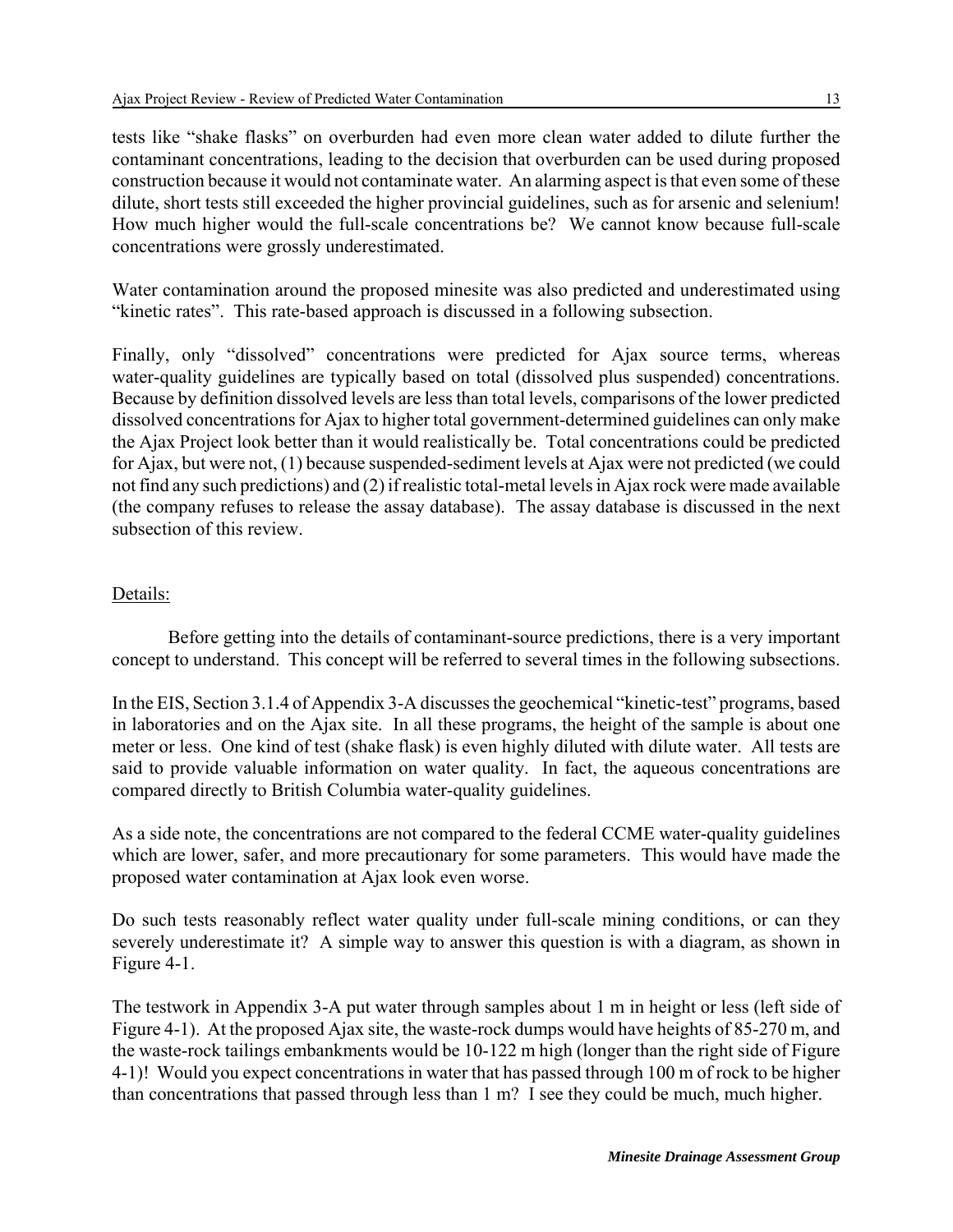

**Figure 4-1. A schematic comparison of typical testwork with humidity cells, columns, and in-field tests to typical full-scale reality in waste rock, tailings, and mine walls, showing that reality at Ajax can produce much higher concentrations than typical testwork.**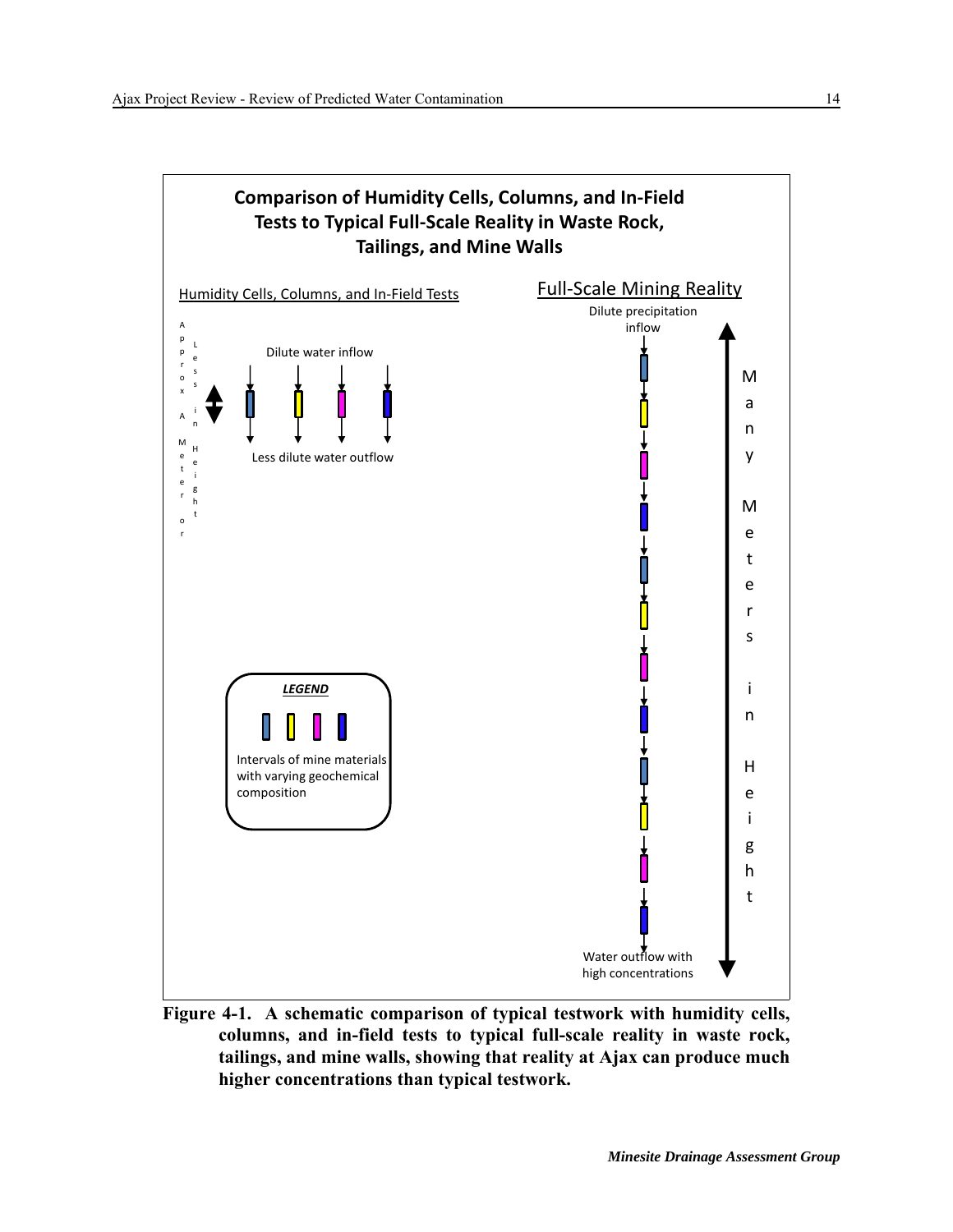As a result, the many comparisons of test results in Appendix 3-A to British Columbia water-quality guidelines are meaningless, because all we can surmise is that the real on-site source concentrations could be much higher and thus more contaminated to some unknown degree. Alarmingly, some concentrations from the short-length kinetic tests even surpassed provincial water-quality guidelines, so real on-site source contaminant concentrations could be highly toxic.

This point alone shows that contaminant source concentrations have been underestimated in the Ajax EIS.

Furthermore, it is important to note that British Columbia water-quality guidelines are based on total metals (dissolved plus suspended, except aluminum and iron). However, Appendices 3-A and 3-B that define the geochemical source terms, on which all risks to the environmental and human health are based, predict only part of the total. They only predict the dissolved portion. There is no explanation in the EIS for this, but total-metal concentrations can be estimated based on:

- (1) predictions of suspended solids, but such predictions could not be found in the EIS, and
- (2) accurate measurements of metal levels in the solid rock particles, but KAM refuses to release these measurements (see next subsection).

Therefore, aqueous concentrations at the source (the proposed Ajax minesite) and in pathways of contaminant migration, such as in ditches and ponds and groundwater, can easily be much higher than predicted in the Ajax EIS. They could exceed water-quality guidelines even when not predicted to do so in the EIS.

# 4.2 What are the metal levels in rock and tailings and blowing dust at the Proposed Ajax Project?

# Summary:

It is very important, for many reasons, to know accurately the levels of metals and other potentially toxic elements within Ajax rock, tailings, and overburden. For example, where pathways exist, windblown dust carries all these solid-phase elements off the minesite into the environment and into human/animal lungs. As another example, water contamination by some elements can depend on their solid-phase levels. So what are the levels of metals and other potentially toxic elements in Ajax rock, tailings, and overburden? We do not know accurately and the company will not tell us. The company claims the environmental analyses in the EIS tell us, but they are wrong.

The primary problem lies in the analytical methods for solid-phase elements. Some methods dissolve only part of a sample, and thus analyses using these methods say that levels are relatively low. Other methods dissolve most or all of a sample, and thus analyses using these methods say that levels are relatively high.

For exploration work and assay analyses at Ajax, KAM used the strong four-acid-digestion method. This makes sense, because it reports maximum levels of the economic elements like copper and gold, which makes for the best economics. On the down side, this near-complete digestion also reveals the real levels of unwanted elements like mercury and arsenic, which are then used by smelters to charge monetary penalties for unacceptably high levels. The company has refused to release the assay database, so we do not know the real, high levels of metals and other elements.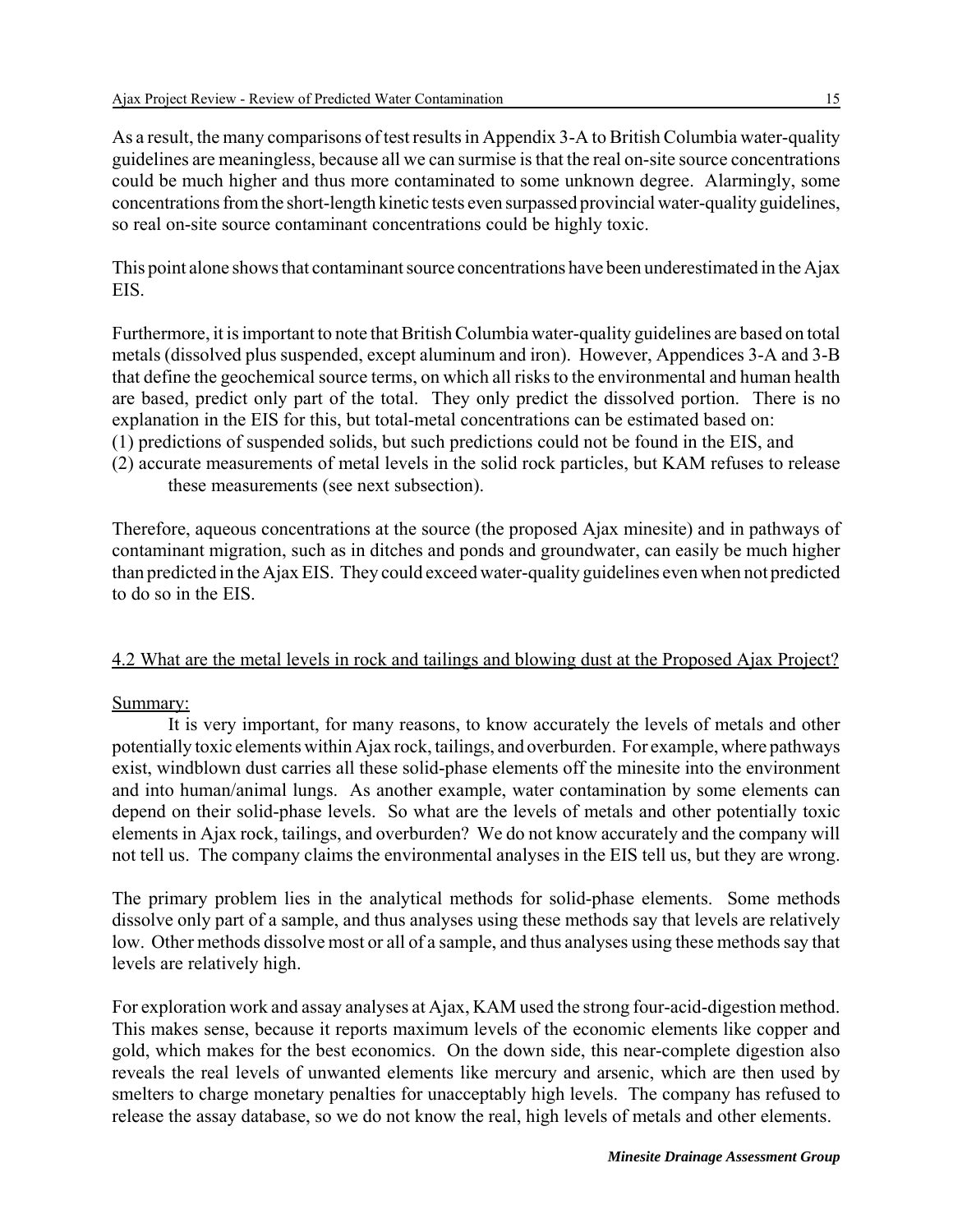The company instead refers people to the environmental analyses in the EIS. What method was used for all the environmental samples? The weaker, partial digestion method was used, which yields only part of the real concentrations. All the environmental samples used this. All risks to humans and the environment in the EIS are based on these partial levels.

An important question would be: how much higher are the real assay levels compared to the lower environmental samples? There is no way to tell reliably, because the company will not release the assay database. Yet, there is a clue. Figure 11.5-6 in the EIS shows a graphical comparison of arsenic levels in samples analyzed both for assay and for environmental studies. It turns out the assay levels of arsenic can be higher by a factor of 10 times or more. Yet, even knowing this, all predictions of water contamination and risks for windblown dust in the EIS are based on the much lower environmental values. What would these real, much higher levels of arsenic and other elements tell us about actual risks to humans and the environment from the Ajax Project?

This approach in the EIS and its significant underestimation of effects and risks are not precautionary, may lead to non-zero harm, and are not even reasonable. Nevertheless, KAM refuses to release the assay database.

# Details:

The rock and crushed-rock tailings would be the basic sources of water contamination at the proposed Ajax site, organized into various components like the TSF, TSF embankments, and minerock stockpiles. Therefore, the solid-phase levels of metals and other elements in rock become important as the first step in estimating water contamination. One might think these levels are easy to measure - just analyze samples of rock! The EIS contains hundreds of environmental analyses of rock and tailings.

However, it is not that easy. This is because there are many methods for analyzing rock and they do not necessarily yield similar values. It would take too many pages here to describe the differences and results of various methods, so this review will highlight one important aspect.

In order to analyze rock and tailings, many methods require the samples to be dissolved first. One common way to dissolve rock and tailings is by soaking the samples in acid. Here is where discrepancies arise. One method called "aqua regia digestion" uses a combination of two acids, which dissolves only parts of the samples. Three-acid digestion is more aggressive and dissolves more of the samples. Finally, four-acid digestion is extremely aggressive and dissolves most or all of the samples. Obviously, four-acid digestion can lead to much higher values than aqua regia when the acid solutions are analyzed.

For mining projects, assay samples are usually analyzed with four-acid digestion. This maximizes the results for economic elements like copper and gold. However, this also reveals the real levels of unwanted elements like mercury and arsenic, which are then used by smelters to charge monetary penalties for unacceptably high levels. The Ajax Project Feasibility Study Update of February 2016 (page 84) explains that four-acid digestion was used for KAM assay samples.

For non-mining contaminated-site studies, two-acid aqua regia is often used because the leachable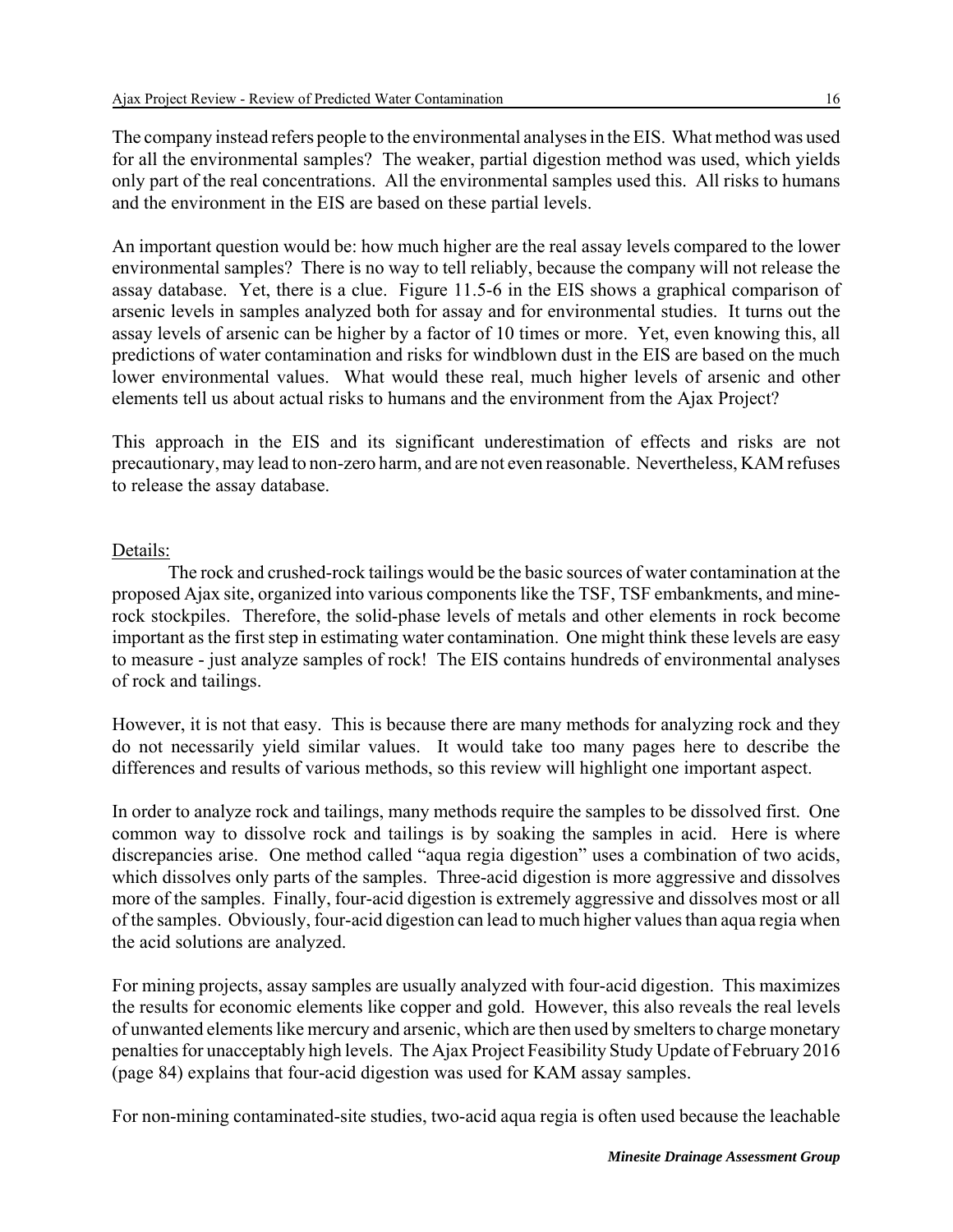portion of the solids is considered more important. The solid particles are considered unreactive and undissolvable. However, this does not apply to mining environmental studies.

For example, trace metals in silicate minerals are often thought to be non-dissolvable, because silicate minerals do not dissolve much in stable aquifers. However, Appendix 3-A emphasizes that silicate minerals in Ajax rock and tailings do dissolve relatively rapidly. Therefore, four-acid digestion is needed for Ajax environmental samples.

As another example, non-leachable sulphide minerals can be present in mine rock and tailings, as they are at Ajax (EIS Appendix 3-A). Sulphide minerals release their otherwise non-leachable metals only as they oxidize, as they will at Ajax. Therefore, four-acid digestions of Ajax environmental samples are required for proper characterization and predictions.

As another example, there are large concerns about dust from rock dumps and tailings blowing from the Ajax site to Kamloops and other locations. The windblown dust carries the total amount of metals and other elements, not just the more leachable portions. Again, four-acid digestion is needed for Ajax environmental samples.

Remarkably, EIS Appendix 3-A explains that only two-acid aqua regia digestion was used for all environmental samples. Therefore, we know that solid-phase levels have been underestimated for rock, tailings, and windblown dust in the EIS, and thus the human-health and environmental risk assessments in the EIS have also been underestimated. (This is due to the source-pathway-receptor connection discussed in Section 2 of this review).

A reasonable question is: how much has solid-phase contamination been underestimated by the aqua regia approach for Ajax environmental studies? This is easily answered by comparing results of the four-acid assay database to the two-acid environmental database for the same samples.

However, for the Ajax Project, this cannot be done, because KAM refuses to release the assay database. Slide 54 in the February 18, 2016, company presentation to the Community Advisory Group explains the Ajax assay database will not be released, and that "considerable environmental sampling data has been included to support the Environmental Assessments". There is no mention that the environmental analyses are not sufficient to support the Environmental Assessments properly.

However, there is a telling clue to how extreme the differences are between the high assay values and the low the environmental values. Section 11.5.3.7 explains that solid-phase arsenic can affect how much arsenic is released to water and thus how contaminated the water can become. Figure 11.5-6 (reproduced in this review for convenience as Figure 4-2) then shows that the real, assay values are often greater than 10 ppm and approach 50 ppm (along the y-axis). In remarkable contrast, the corresponding environmental "static test" samples (along the x-axis) do not exceed 10 ppm and are often less than 4 ppm. There can be a difference of a factor of 10 or more. Again, the EIS, its estimates of contamination, and estimated of risk to humans and the environment are all based on the low, partial digestion values. Thus, environmental effects and risks may be underestimated by a factor of 10 or more in the EIS!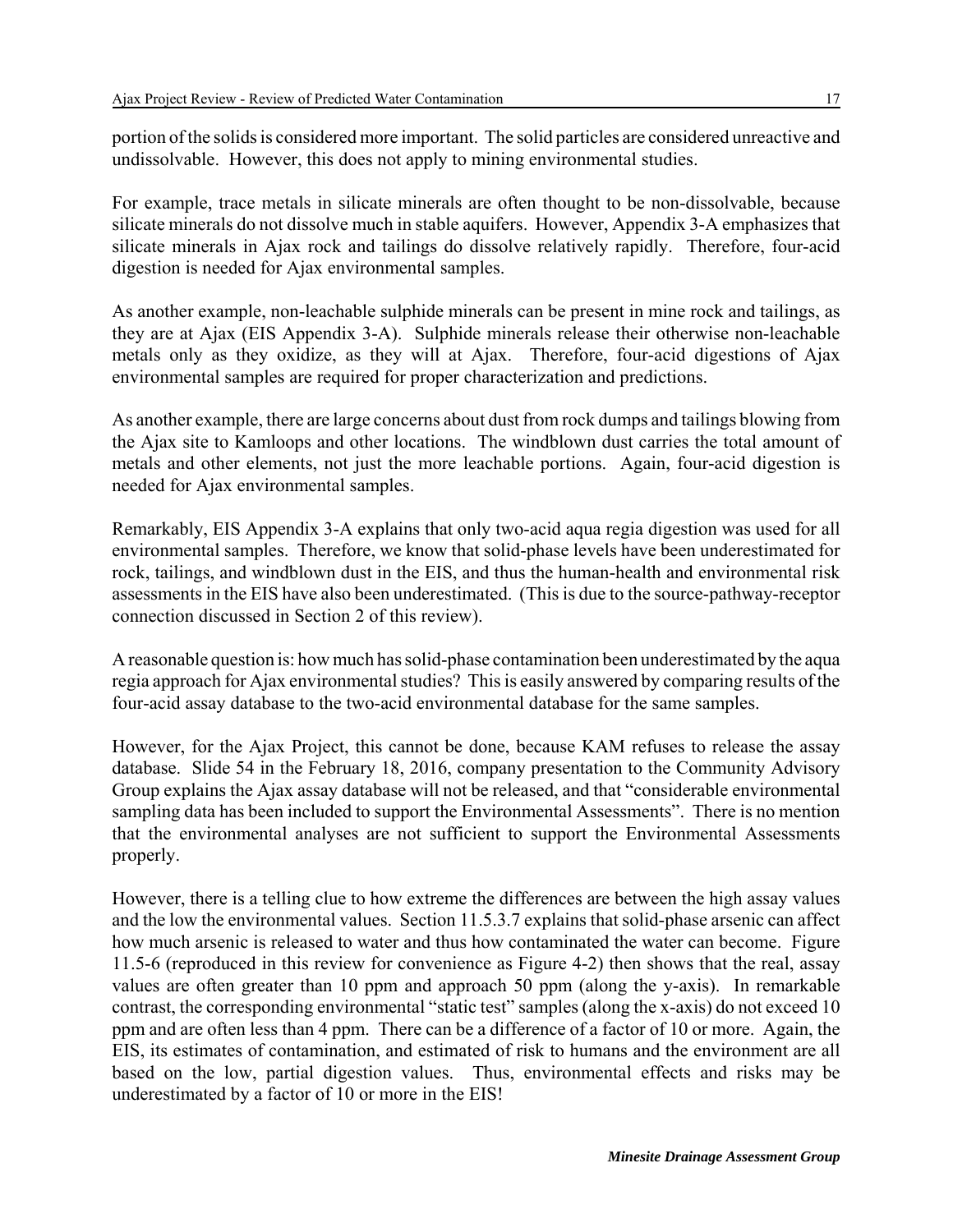

**Figure 4-2. A copy of Figure 11.5-6 from the Ajax EIS, showing that Ajax environmental "static test" analyses grossly underestimate the true total amount of arsenic measured by the Ajax assay database; KAM refuses to release the assay database, so the substantially lower environmental values were used to predict lower environmental contamination, lower effects of windblown dust, and lower risks to human health and the environment in the EIS.**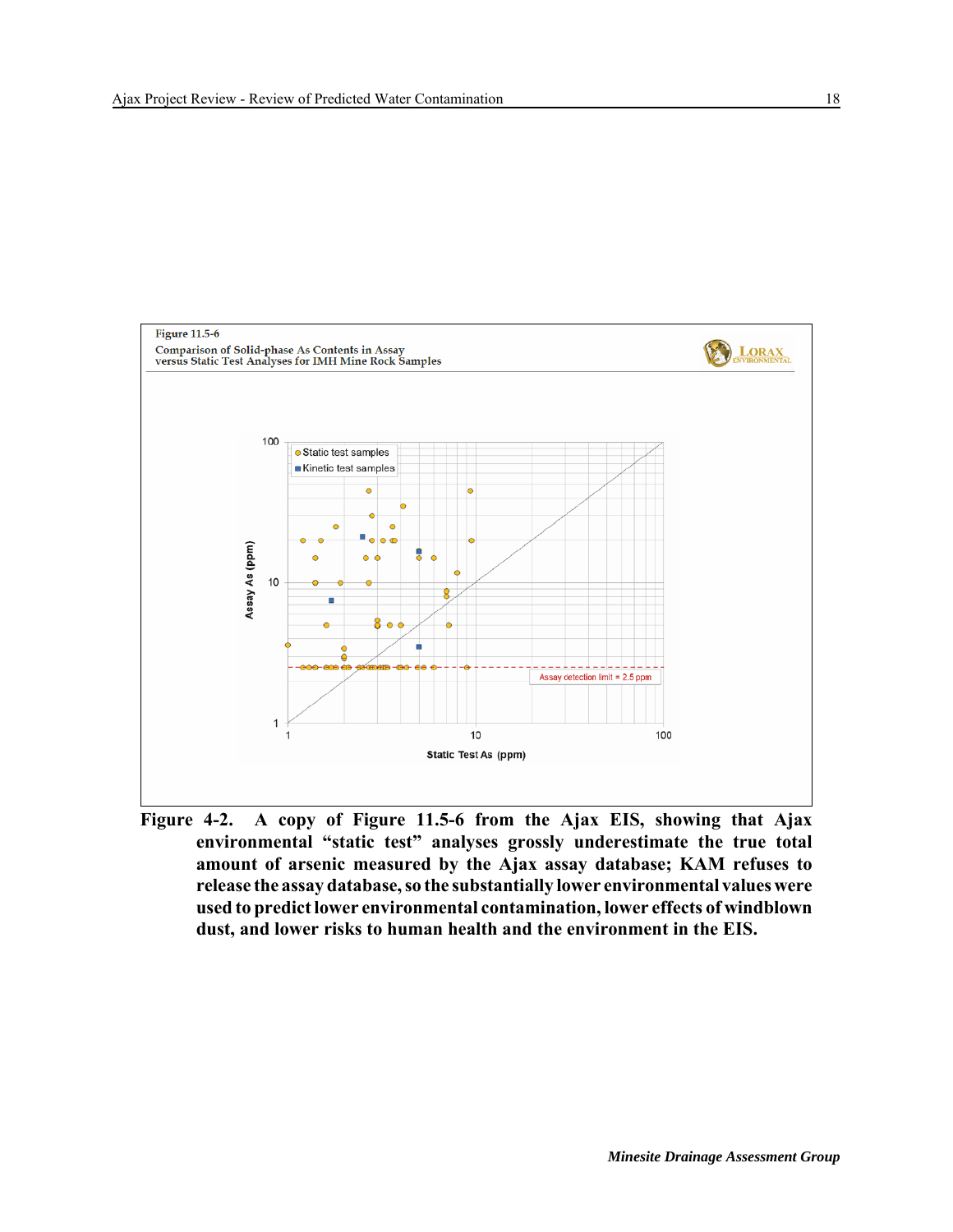This approach and its underestimation of effects and risks are not precautionary (see Section 1 of this review), may not lead to non-zero harm, and may not even be reasonable. Nevertheless, KAM refuses to release the assay database.

# 4.3 Lack of usage of historical geochemical data during operation at the earlier Ajax mining operation

#### Summary:

The Ajax site is not a "greenfields" site, pristine and without previous mining. Mining occurred there, although on a much smaller scale than is now proposed, in the 1980's and 1990's. This older operation would have kept monitoring records, showing how much higher contamination was during operation relative to decades after closure. Surprisingly, the Ajax EIS has no assessment of the past contaminant data during operation. It is not hard to find, even we could find some.

Only data long after closure, some only back to 2007 but most starting in 2011, is provided in the Ajax EIS. Despite the data coming many years after closure, it is used for predictions during proposed active mining at the proposed Ajax site, which can lead to underestimations of source contamination.

In any case, the post-closure data for the previous smaller-scale mining shows that water quality is still poor. Since the proposed operation is vastly larger, the water quality can only become much worse.

#### Details:

Section 3.3 of the EIS explained,

"The Ajax property includes three areas: the Ajax West Pit, the Ajax East Pit (both pits were formerly mined in the 1980s and 1990s) and the Ajax East Extension (previously known as Monte Carlo)."

Also,

"The Project is located on the footprint of the previous Ajax East and Ajax West open pits and associated access and haul roads and reclaimed mine rock piles." (EIS Section 2.2.3)

Because mining took place in the 1980's and 1990's, there would be monitoring reports and databases on water contamination during active mining. There would also be old solid-phase testwork like acid-base accounts (ABAs) indicating sulphur levels and the potential for ML-ARD.

These analyses would have been made during active mining when contaminant levels would be highest due to mining activity. Such high levels are due to the ongoing day-to-day blasting, excavation, hauling, dumping, and dozer-grading which enhance the percentages of finer particles and the reaction rates of many minerals. After mine closure, contaminant levels may decrease, so monitoring data after closure is not as reliable.

Surprisingly, the Ajax EIS has no assessment of the past contaminant data during mining in the 1980's and 1990's. Only data long after closure, some only back to 2007 but most starting in 2011,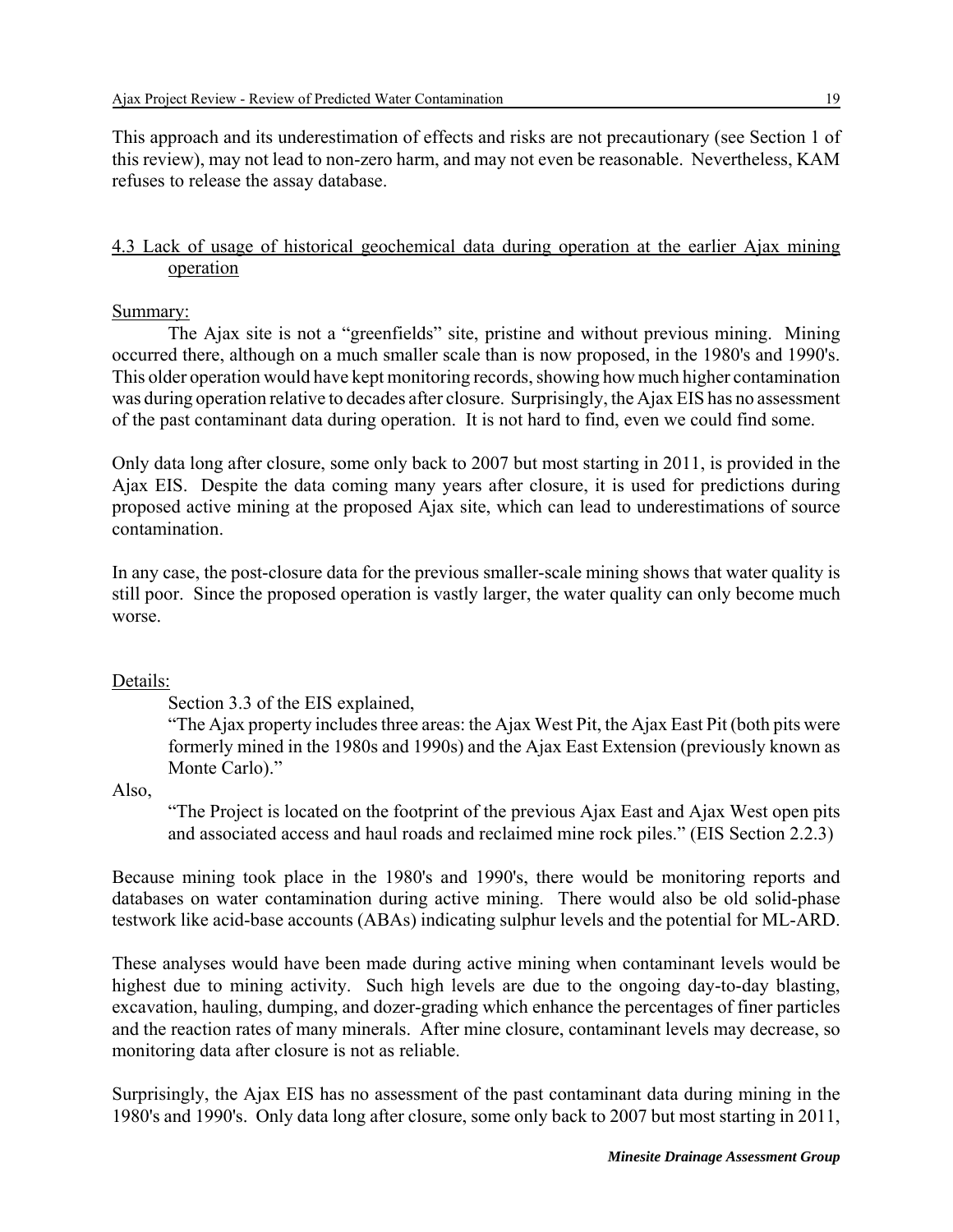is provided (Appendix 3-A of the EIS). Despite the data coming many years after closure, it is used for predictions during proposed active mining at the Ajax site, which can lead to underestimations of source contamination.

The data from the old mining operation should not be hard to find. MDAG has found a few hundred ABA from historical analyses of waste rock, low-grade ore, ore, and tailings. If we have this information, why doesn't KAM have it? Therefore, it appears the EIS intentionally ignored the operational data from the previous operation. This may account in part for the underestimation of contamination from the proposed project.

Although the water contamination during the former operation is conspicuously missing, the Ajax EIS does look at contamination more than 15 years after closure. Section 6.3 of Appendix 3-A explains that post-closure water samples were collected from a mine-rock seep, two monitoring wells ( $\sim$ 40 m and  $\sim$ 18 m deep) in the backfilled East Pit (although Section 8 of the same appendix says the wells were ~28 m and ~6 m deep), and water held in small lakes on top of the backfilled West Pit.

Appendix 3-A explains, "These sites have been exposed to actual weathering conditions in the Ajax site for more than 15 years; mining activities were completed in 1997." While true, they are (1) not representative of the higher rates and concentrations expected during operation (where the old operational data has been ignored, as discussed above), and (2) not representative of the higher proposed waste piles estimated at 85-270 m high (EIS Table 3.9-1). So water contamination at the proposed Ajax Operation could be much worse, for both operation and closure.

Despite the much worse contamination expected from the proposed Ajax site, Appendix G of Appendix 3-A shows that water contamination long after closure of the previous, smaller mining operation is still bad. For example, sulphate in the pit lakes, rock porewater in the backfilled pit, and the mine-rock seep typically have sulphate concentrations above 1000 mg/L.

Furthermore, concentrations fluctuate significantly, with sulphate from the waste-rock seep (WR-SEEP) varying from 475 to 2390 mg/L (average of 1400 mg/L), based on an annual sampling frequency less than monthly. Therefore, seasonal fluctuations around the average can be significant. As another example, dissolved copper in the seep had an average of 0.02 mg/L, but reached a maximum of 0.0637 mg/L (3 times higher than average). These variations, which can produce higher concentrations that can be more toxic and persist for weeks and months, are important to note, because they are not included in Ajax predictions! This is discussed in a subsection below on contaminant variability.

Figure 6-44 of Appendix 3-A compares molybdenum concentrations in on-site waters to British Columbia water-quality guidelines. The 30-day-duration guideline is 1 mg/L, with an allowable measured maximum of 2 mg/L. This seems okay, until one considers the federal CCME guideline for protection of aquatic life is only 0.073 mg/L! Suddenly, just about every molybdenum analysis is far above the federal guideline. This shows the seriousness of the existing water contamination, decades after initial mining and at a much smaller scale than proposed now for Ajax. Obviously, the provincial guidelines give a much better impression, but even some higher provincial guidelines are exceeded.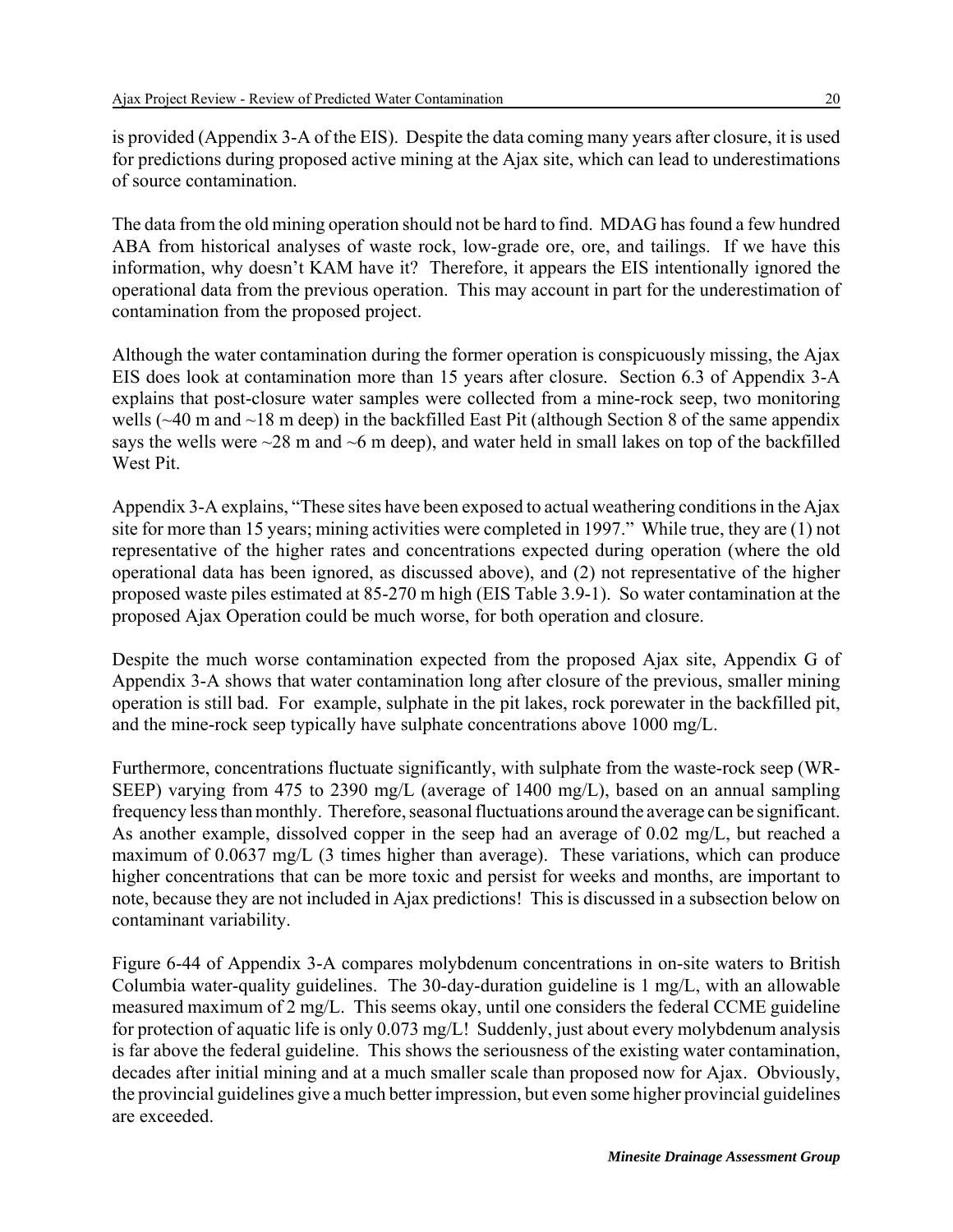Finally, Appendix 3-A attempts to minimize concern over water contamination in the backfilled pit. "It should also be noted samples from the monitoring wells were recovered from the saturated zone within the backfilled pit which could lead to an increased solubility for redox-sensitive species."

There is a failure to mention the much larger, opposite problem: the saturated conditions nearly halt the oxidative weathering reaction. As a result, the monitor wells would be showing much lower contaminant levels than expected during active mining and long after closure at the proposed Ajax site. Oxidative weathering is, in fact, the focus of most of this Appendix 3-A in the EIS, and thus the monitor wells do not show the higher, more realistic impacts.

# 4.4 Source leaching of metals and other elements, leading to contamination of waters in surface and subsurface pathways

# Summary:

The Ajax EIS also predicted water contamination using "kinetic rates", which show the amount of contamination released by 1 kg of rock, tailings, or overburden. These rates are then scaled up ("upscaled") to the number of kg proposed for each minesite component at Ajax.

This is a monumental task, fraught with difficulties, pretending that contamination from more than 100,000,000,000 kg under on-site conditions can be derived from small tests containing mostly 1 kg under laboratory conditions. Other issues that make the usage of small-scale kinetic rates unreliable for Ajax include:

- the selection of an average rate for upscaling especially when higher rates were ignored;
- dried out on-site "field bins";
- the usage of small "scaling factors" to consistently lower contaminant predictions;
- the reduction of full-scale predictions based on maximum "caps" derived from small-scale information (left side of Figure 4-1) and unreliable databases; and
- predictions of only "average annual" concentrations despite the knowledge that higher shorter-term, potentially toxic concentrations could persist for weeks or months.

Contaminant levels for all elements were predicted in mg/L, allowing comparisons to guidelines and to other minesites, except nitrogen species (nitrate, nitrite, and ammonia). Contaminant levels of these nitrogen species were simply predicted as kilograms for most minesite components at the proposed Ajax site. These levels suggest nitrate, nitrite, and ammonia will be at very high toxic levels in Ajax waters, but there is no way to know.

Therefore, just as with the mg/L approach in Section 4.1, the kinetic-rate approach used in the Ajax EIS also significantly underestimated water contamination. Thus, the likely impacts, damage, and harm to human health and environmental quality are unrealistically low. As explained above, there are not just one or two reasons that contamination was underestimated with kinetic rates, but several reasons. This is not precautionary at all, contradicting the Ajax EIS' commitment to the Precautionary Principle and Zero Harm (see Section 1 of this review).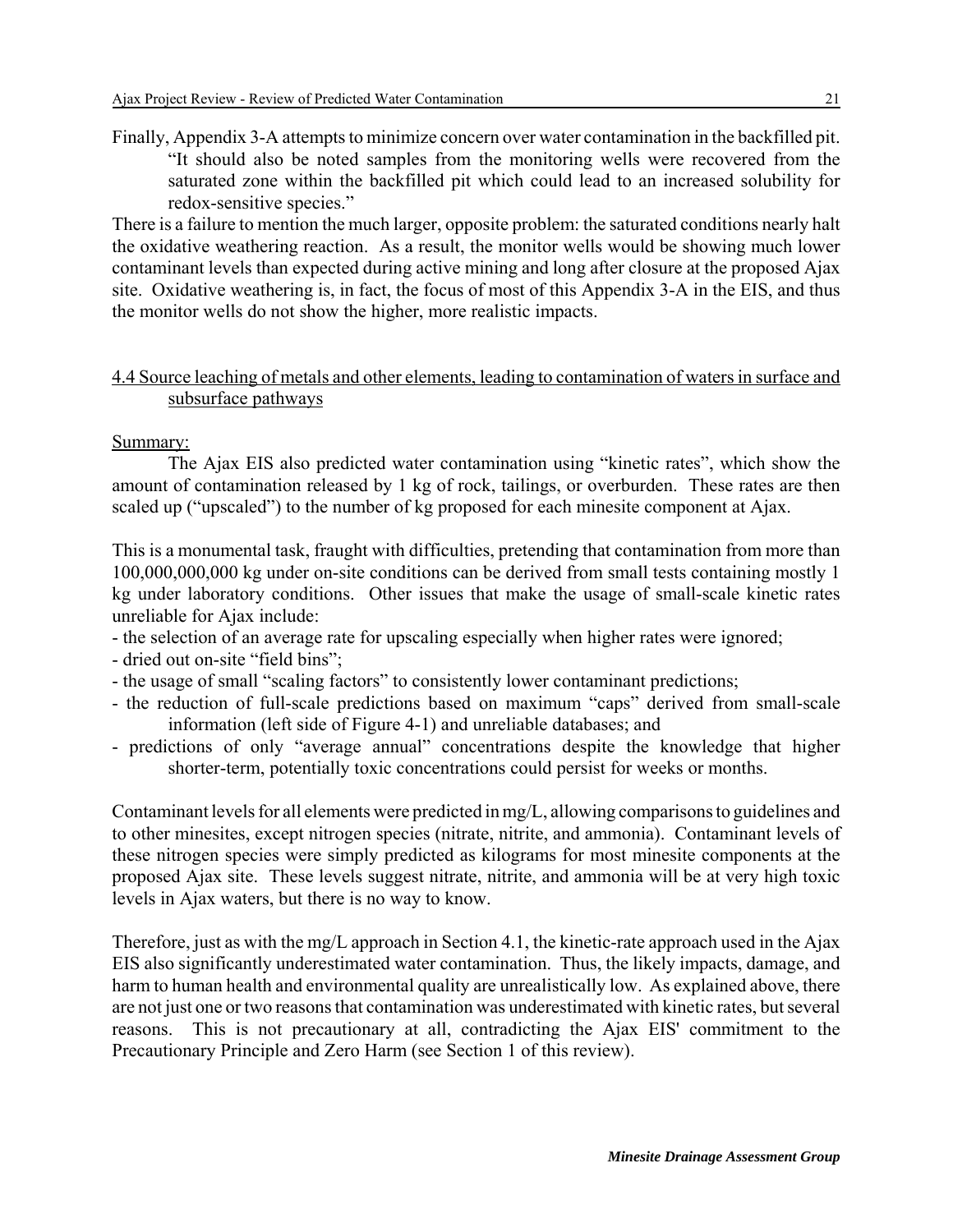## Details:

The previous subsections have shown that water contamination for the Ajax Project has been substantially underestimated in the Ajax EIS. The contamination can be much worse than predicted. There is even more evidence for this in the EIS, as explained in this subsection which focusses on some details of predictions for the full-scale contaminant levels, should mining ever proceed at Ajax.

For clarity, we point out that the previous subsections and this one are addressing the near-neutral water contamination predicted for most of the Ajax site. The effects of acidic conditions and the development of acid rock drainage (ARD) would be additional to this. ARD can be expected to develop at Ajax, likely within a few years, as explained in the following subsections of this review. This would add to the contamination discussed here.

Section 4.1 above explained how near-neutral contaminant concentrations from small samples at Ajax (less than 1 m high, left side of Figure 4-1) could grossly underestimate contamination under full-scale mining (right side, where proposed heights reach 270 m). Nevertheless, the EIS compared these diluted concentrations to provincial water-quality guidelines to conclude most concentrations will be acceptable. There is another way to use the results of small samples, using "kinetic rates" rather than concentrations. However, it is important to note that the dilute small-test concentrations were still used with kinetic rates, to "cap" many full-scale predictions at those dilute levels (Appendix C of Appendix 3-B). So the conclusion remains that water contamination has been substantially underestimated in the Ajax EIS.

The kinetic-rate approach uses the contaminant leaching rates from small tests (left side of Figure 4-1) on a per-kilogram basis. These rates are applied to the number of kg estimated for various minesite components like the waste-rock dump, TSF, etc. (see the list in Section 2 of this review).

While such an approach may sound reasonable, it has difficulties. Studies of full-scale minesite components have repeatedly shown that full-scale contamination cannot be reliably predicted from small samples.

Here are some reasons why the Ajax EIS grossly underestimated water contamination using kinetic rates.

- Many laboratory-based kinetic tests for Ajax weighed about 1 kg, with the larger on-site tests weighing hundreds of kg. In contrast, many minesite components will contain hundreds of billions of kg! How many people believe that such small samples could provide all the important geochemical, physical, and biological information needed to reliably predict fullscale contamination from volumes that are larger by at least 1,000,000,000 times?
- There are several kinetic rates defined for each sample, such as the first-week rate, the first-tenweek-average rate, the full-test-average rate, the last-five-week rate, the long-term-stable rate, etc. Which rate should be used for full-scale predictions? Laboratory-based kinetic tests showed that concentrations and rates were relatively high in early weeks and generally decreased in later weeks (e.g., Figures 6-15 through 6-20 of Appendix 3-A).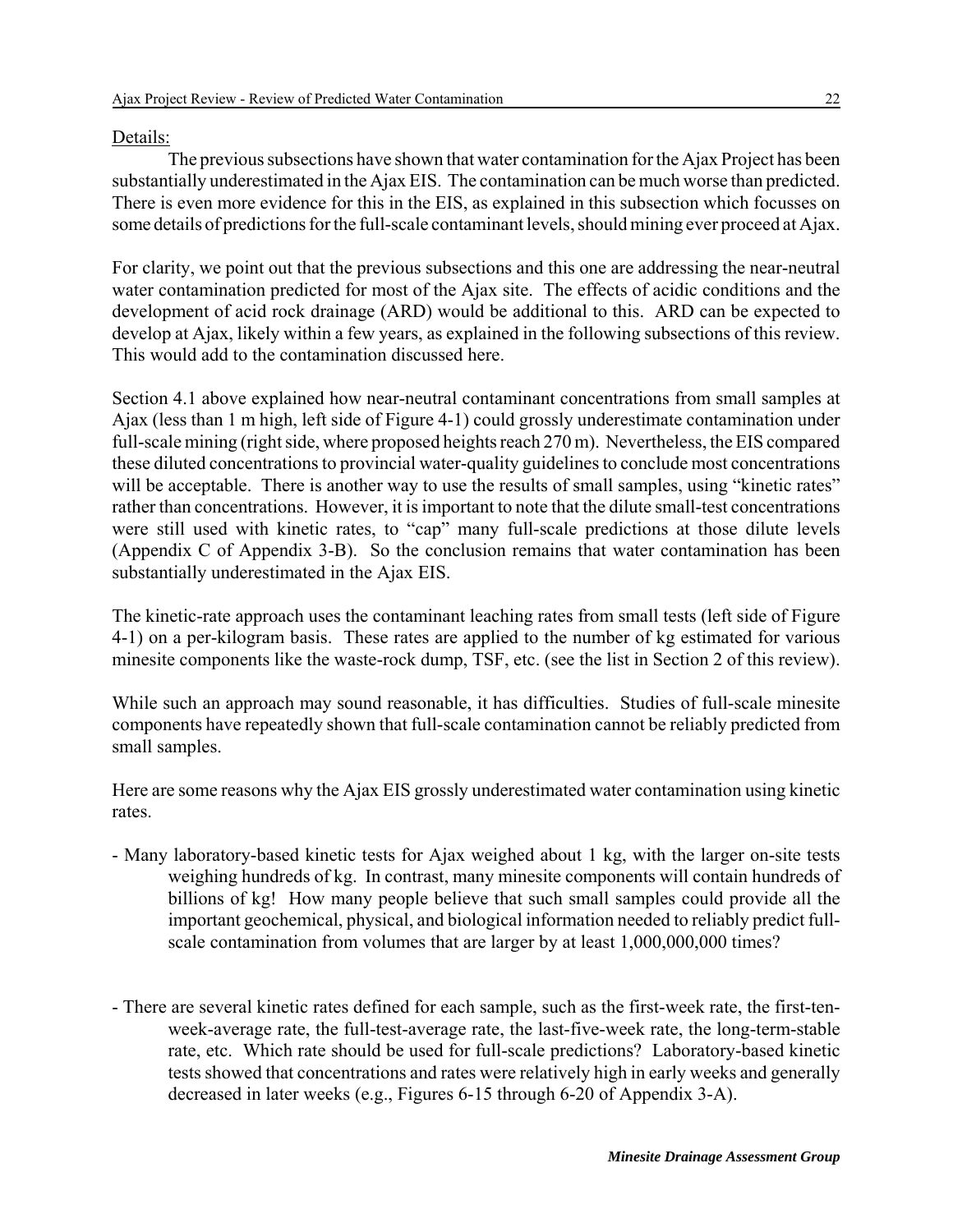As explained in other subsections of this review, active mining leads to relatively high rates, and ongoing mining produces ongoing tonnages with relatively high rates. Unlike predictions of ARD based on Weeks 40-45 of testing (Section 4.5 of this review), the pHneutral contaminant predictions for most of the Ajax EIS used rates from Weeks 109-117 to Weeks 181-189 (Table 6-5 of Appendix 3-A). This shows that the kinetic rates used to predict water contamination during proposed operation at Ajax were unrealistically low, and thus contamination can be expected to be higher than EIS predictions.

Furthermore, several kinetic tests had not reached these much later weeks, so they were simply ignored altogether. Therefore, while ARD predictions were based on 10 kinetic tests, near-neutral rates were based on only 5 tests (Table 6-5 of Appendix 3-A). This approach intentionally ignored samples with the higher rates and reactivity.

Also, the most reactive rock at Ajax is the higher sulphur rock that represents about onequarter of the total. In Table 6-5, Col-3 containing elevated sulphide produced leaching rates that were up to 100x higher than the other samples. Therefore, metal-leaching rates under active mining conditions can be expected to be even higher for the higher-sulphur rock at Ajax ignored in the predictions. This is discussed further in Section 4.6, where it also affects the "lag time" until ARD appears at Ajax.

We could not check metal-leaching rates and estimate active-mining rates, because KAM did not provide spreadsheets with the data for our review. Also, the Ajax geochemical assay database contains many more metal analyses, using a proper analytical technique unlike the environmental studies in the Ajax EIS (see Section 4.2 of this review). However, KAM refuses to release the assay database, so we cannot estimate how much worse the water contamination at Ajax would be if mining ever started.

- Another weakness in the Ajax kinetic testing involves the on-site testwork using "field bins". Section 3.1.4 of Appendix 3-A shows that the field weathering bins have drainage holes directly in the bottom, allowing all water to drain. In reality, full-scale minesite components like huge rock piles and tailings impoundments retain some moisture inside, sometimes there is even a water table, and this moisture moves upwards to higher levels during evaporation and then drains downward after condensing. Moisture and water cause the reaction rates of several minerals to accelerate. Two important points come from this:

(1) The field weathering bins drained completely and due to their small size likely dried out at times, and thus they would underestimate the geochemical reactivity and water contamination from more realistic moist rock, and

(2) In full-scale components, much of the rock surfaces is moistened and reacts frequently, leading to increased contamination, which is in contrast to the lower reactive rock surface used for the Ajax predictions of water contamination (discussed in more detail below).

This unrealistic drying was even recognized later in Appendix 3-A for the Unsaturated Columns, where the EIS states, "Such dry conditions were deemed unrealistic on a large scale where residual moisture can be expected in the majority of the MRSF volume." If such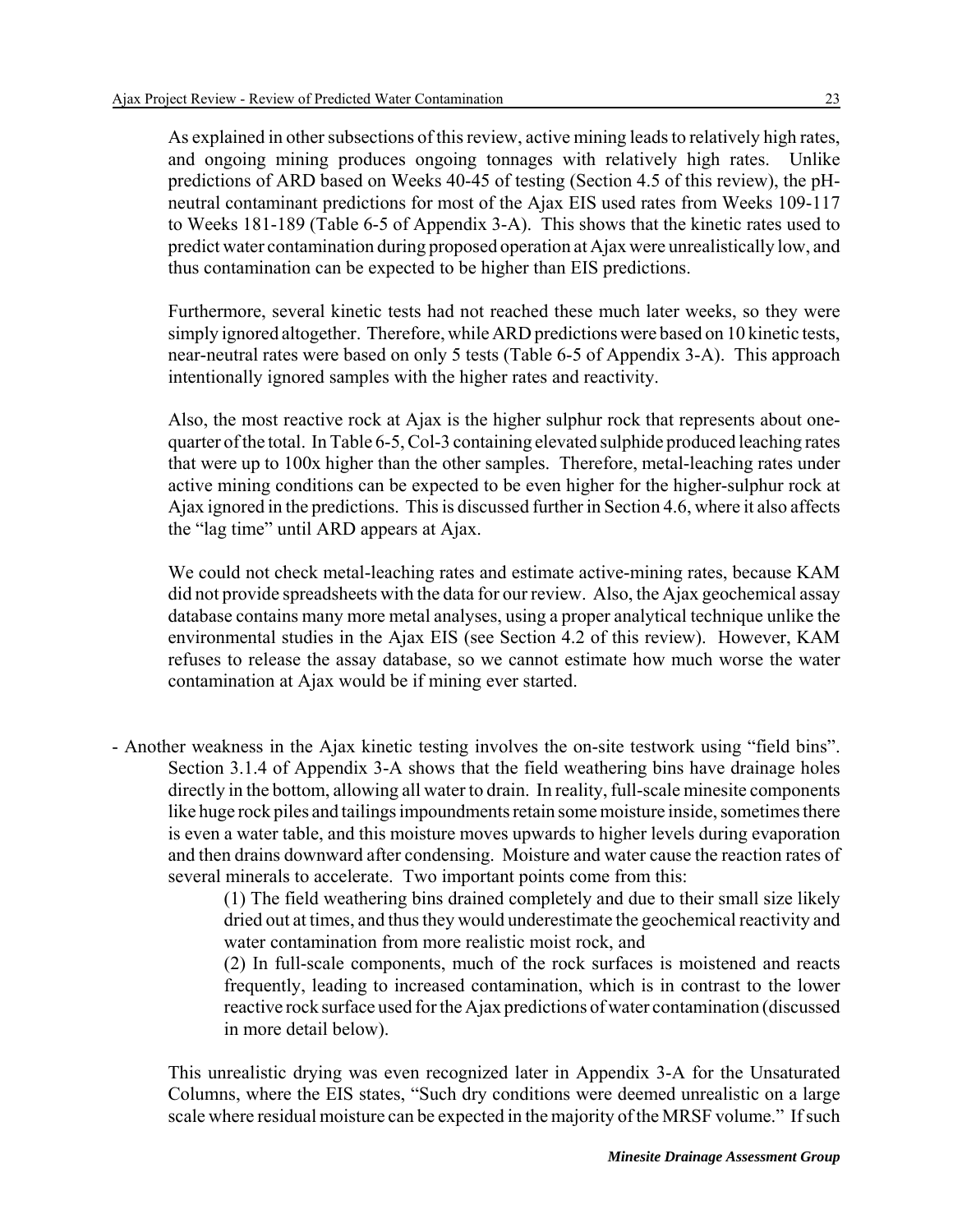drying was unrealistic, why are contaminant predictions based on testwork where such drying occurred? The EIS states,

"It is precisely this type of [mineralogical] variability that suggests field bin studies be used to inform the more controlled laboratory kinetic testing."

So the unreliable field testwork was used to adjust the laboratory kinetic tests.

- The per-kg kinetic rates from the small Ajax tests are mathematically scaled upwards by factors of 1,000,000,000 times or more. This leads to predictions of massive loadings that show contamination could be quite serious. However, to make the situation less dire, "scaling factors" are used to substantially lower the upscaled contamination until it is reduced to more acceptable levels.

There are hundreds of more physical, geochemical, and biological processes that can affect full-scale rates. The effect (individual scaling factor) of each one is multiplied by the others to obtain the single "cumulative scaling factor" (CSF). If even one individual scaling factor is missed, the resulting full-scale predictions can be very wrong.

First, one would think the mining industry would have case studies and proofs of valid cumulative scaling factors, from comparing small-scale testwork to full-scale minesites, but this would be wrong. MDAG is one of the few that have searched the literature and found only a handful of these CSFs, and several come from MDAG studies. They lie in the range of 5% to 60% (0.05 to 0.60).

Second, some individual scaling factors are greater than 100% and some are less than 100%. When all are multiplied together to calculate the CSF, they should lie in the range of 5% to 60% based on the few reported studies.

The Ajax EIS only used individual scaling factors less than 100%, ignoring those above 100% that would raise the predictions of contamination. Furthermore, the low scaling factors used in the Ajax EIS, when multiplied together, resulted in low CSFs of 0.08% to 0.50% with one maximum of 1% (Table 2-3 of Appendix 3-B). The average Ajax CSF is 0.29%, with a median of 0.30% and a 90<sup>th</sup> percentile of 0.44%. These Ajax values around 0.30% are 16 times to 200 times less than the few confirmed CSFs at other minesites! Thus, based on known CSF values, full-scale water contamination at Ajax based on kinetic rates would be 16-200 times higher than predicted in the EIS! This is in addition to all the other underestimations highlighted in this review.

- As mentioned above, predicted full-scale concentrations from the minesite components at Ajax were not allowed to go above selected maximum values in mg/L ("caps", Appendix 3-B). The scaling up of per-kg kinetic rates can create large contaminant loads and, for the Ajax Project, less-than-1.0 scaling factors were used to bring them down. Still, that was not enough - caps were selected to restrict large contaminant loads.

The Ajax contaminant caps for the full-scale components were taken from three sources.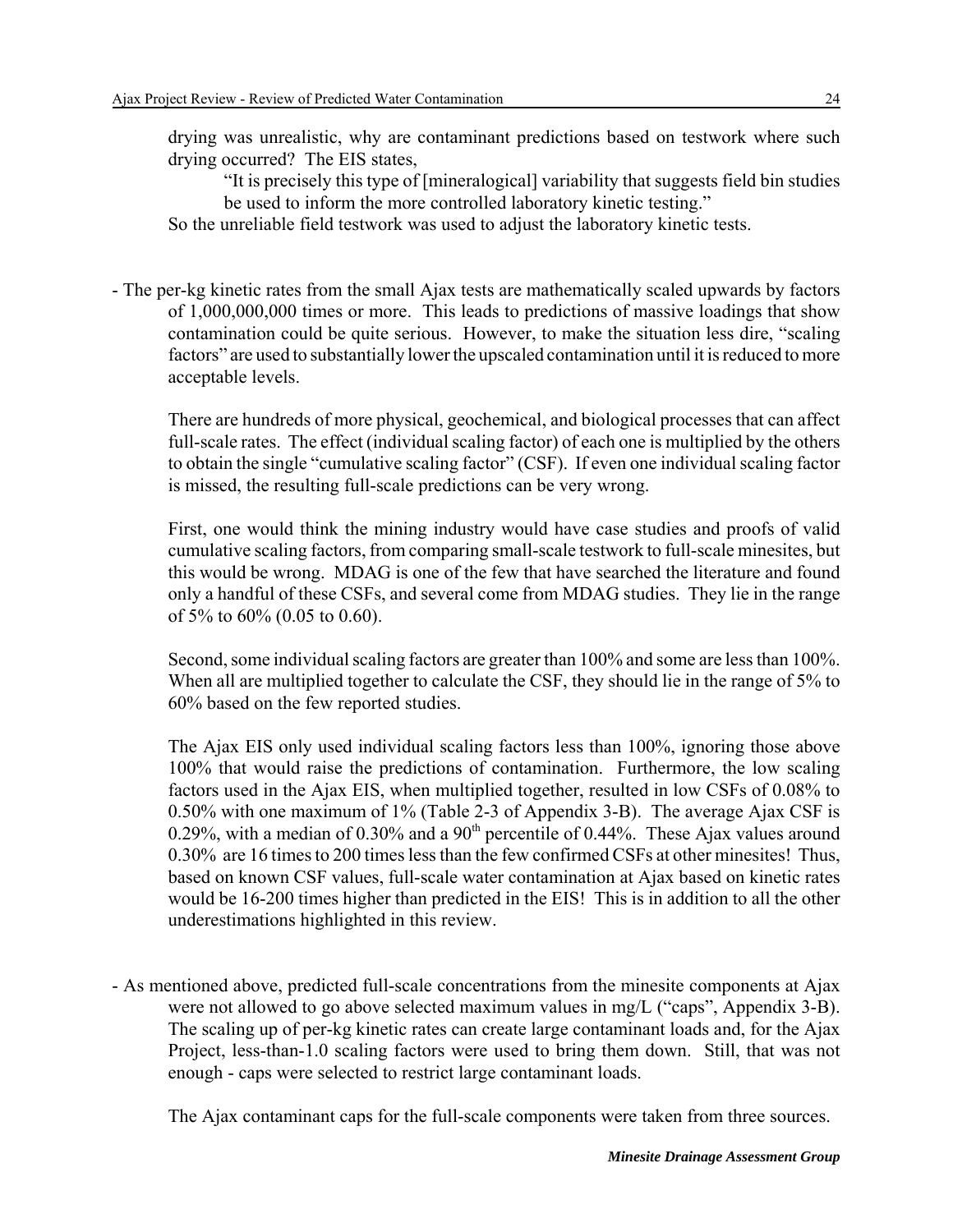First, most caps for the full-scale components (right side of Figure 4-1) were taken from, amazingly, the maximum concentrations measured in the small testwork (left side of Figure 4-1). So much of this review has explained the many reasons why small-scale testwork, particularly contaminant concentrations in mg/L, underestimate full-scale concentrations. Now we see the EIS uses those underestimated concentrations to cap the full-scale ones. Put simply the Ajax EIS used the left side of Figure 4-1 to cap the maximum from the right side! Thus, these caps are much too low.

Second, the mine-rock piezometers in the backfilled pit from the smaller-scale, earlier mining operations provided some maximum caps. The previous subsection (Section 4.3) explained the reasons why these would underestimate contaminant levels. Thus, these caps are too low.

Third, an ambiguous "neutral drainage database from BC porphyry copper minesites (SRK, 2004)" was used for some caps. The reference, SRK (2004), is from an EIS submitted to the British Columbia government in 2004. As with the Ajax EIS, this other EIS also used scaling factors and caps. In any case, as with any database, one would wonder whether it has been validated and confirmed, especially since it is being used for all-important caps at Ajax.

That SRK database has not been validated or confirmed, and in fact is known to be biased. For example, one British Columbia minesite in that database has over 5000 water analyses, but the SRK database for that site includes only about 70 of those 5000 analyses. Who picked the 70 from the 5000? Why were only about 1% of the analyses used? Did SRK pick the highest or lowest values from the 5000? The questions continue, but it is clear this SRK database is not reliable for caps, including caps for the Ajax Project where risks to human health and the environment can depend on them. Where is the Ajax Precautionary Principle in this? The SRK caps are unreliable at best and much too low at worst.

- As Appendix 3-B explained, the geochemical source-term predictions at Ajax are presented as "average annual" values. As explained throughout this review, these contaminant predictions drastically underestimate the much higher contamination that can be expected if full-scale mining proceeded at Ajax.

As mentioned above, certain average rates were selected; for Ajax, low rates late in the testwork were selected to represent active mining and closure. Even if we could accept the contaminant predictions for Ajax as reasonable, and we cannot, there is yet another problem. This problem lies in the words, "average annual".

"Average annual" means that, in a simple situation, contaminant concentrations will be higher than average for half the year and lower half the year. If the higher half is much higher than the average annual, then toxic levels can be reached and persist for up to six months. That is sufficient time to damage the environment, kill aquatic life, and degrade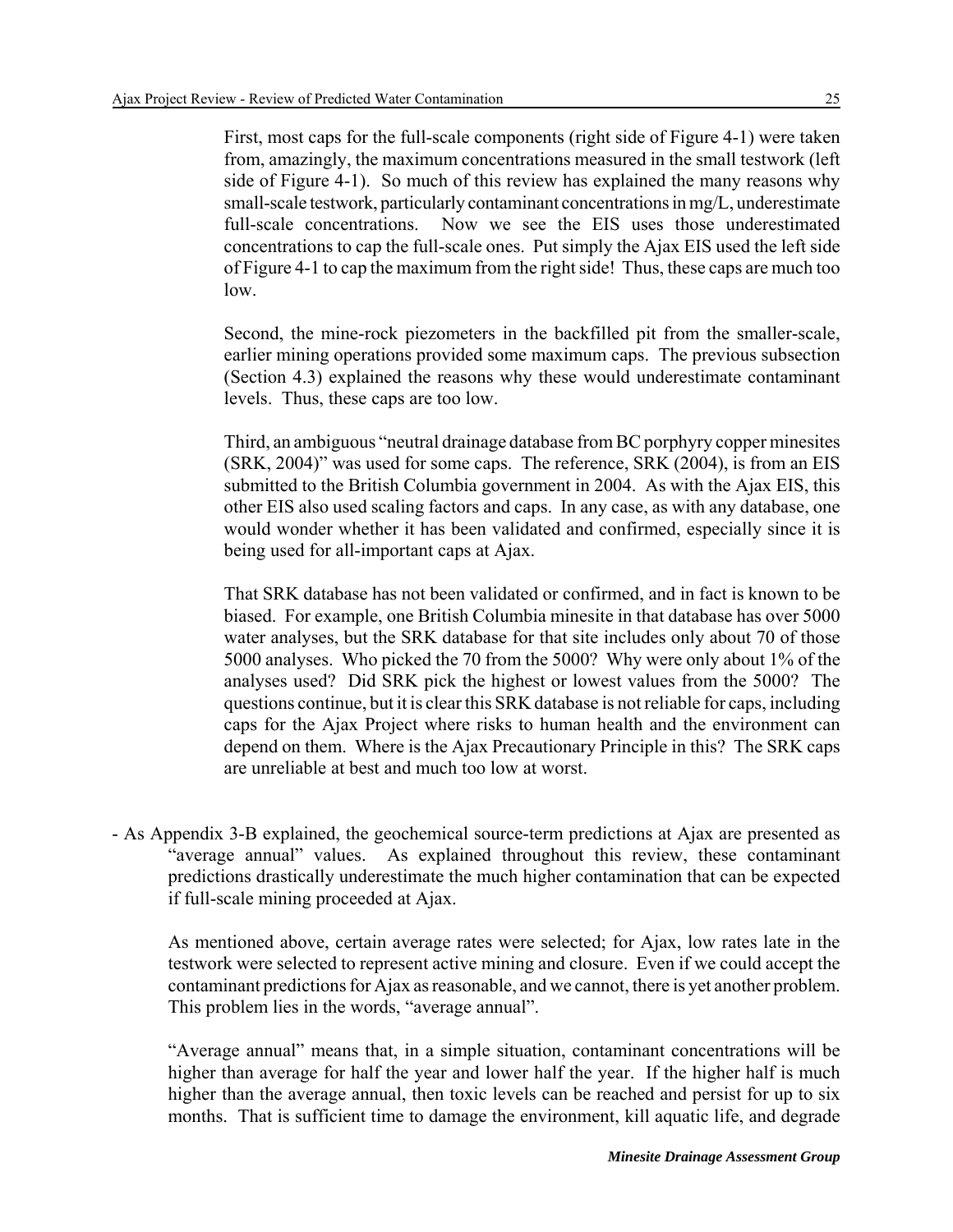human health. Also, after up to six months of such degradation, a subsequent six months of below-average levels will not restore previous conditions, just in time for up to the next six months of degradation.

A simple illustration of this is in Figure 4-3 in this review. Figure 4-3 is based on real, fullscale near-neutral drainage, from waste rock, at a British Columbia copper minesite. In fact, this minesite is one of those in the special SRK database that Ajax chose for capping its maximum concentrations. This figure shows that the average annual concentration (0.0874 mg/L at the horizontal dashed line) can be exceeded for weeks or months each year, to levels that would be toxic to aquatic life. The horizontal dashed line in Figure 4-3 is how the Ajax EIS predicts high peaks in contaminant levels, whereas the solid, highly variable line shows reality with toxicity events.

- There may be arguments that contaminant concentrations at Ajax would be smoothed out to average annual levels. However, these arguments would be wrong.

For surface drainages into ditches and ponds, there might be some smoothing, but pulses of elevated contamination above average annual would still occur. In fact, Figure 4-3 shows real, full-scale pulses in a ditch draining waste rock. Perhaps if the ponds had retention times (holding all water entering them) for an entire year with no release, then the average annual might apply. However, this is not the plan for Ajax surface drainages and ponds according to the EIS.

For groundwater, movement along subsurface flowpaths might not smooth out peaks of contaminants fully. Thus, at the nearby residential wells and the reaches of creeks, such smoothing would not result in average annual levels. This can be seen in EIS Appendix 6.5- A (reviewed here in Section 3.2 of this review). The contaminant-plume modelling in that EIS appendix was based on tracking pulses of contamination through the Peterson Creek Aquifer. Thus, the potential for contaminant pulses has been raised at Ajax, but not incorporated into the average annual predictions for all geochemical source terms.

Therefore, "annual average" predictions of geochemical contaminant source terms are not sufficient to estimate risks to the environment and human health near the Ajax Project.

- While many contaminant concentrations in Appendix 3-B were predicted from kinetic rates from the Ajax testwork, there is one major exception. Nitrogen species, namely nitrate, nitrite, and ammonia, can reach toxic levels from leftover residues from explosives. The contaminant levels of nitrogen species cannot be predicted in advance with rock samples, because they were not blasted during full-scale mining. This requires a rough guess based on other minesites, as explained in Section 4 of Appendix 3-B.

The loadings of most contaminants were converted into aqueous concentrations in mg/L for most elements in Ajax drainages (Appendix D of Appendix 3-B). These can be compared to water-quality guidelines and to other minesites to identify toxicity concerns.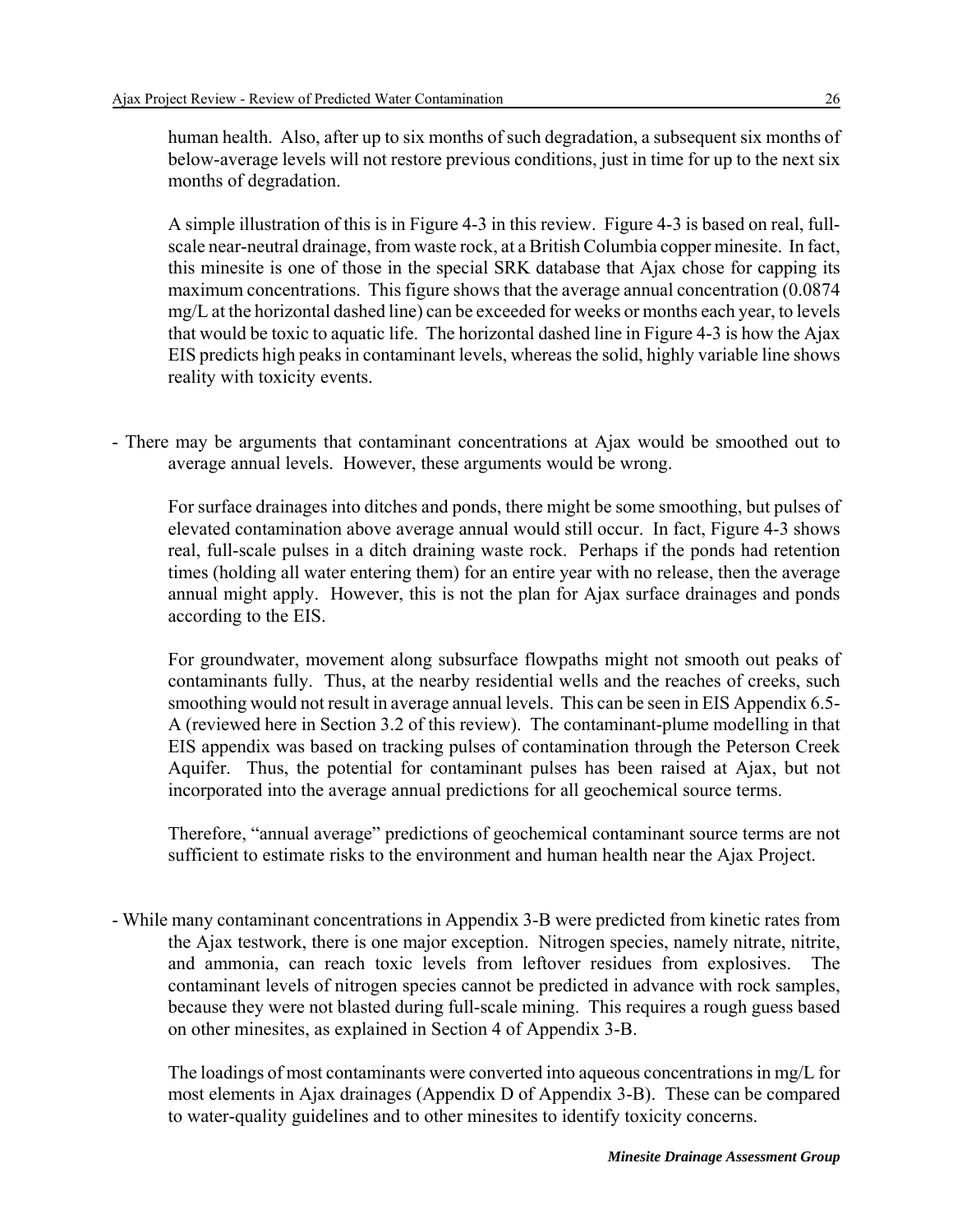

**Figure 4-3. Aqueous concentrations of copper (mg/L) draining from waste rock at a copper minesite in British Columbia, showing that the average-annual value (dashed line) provides no information on toxic peaks that can persist for weeks or months; the average-annual approach was used for all source-term predictions of water contamination in the Ajax EIS.**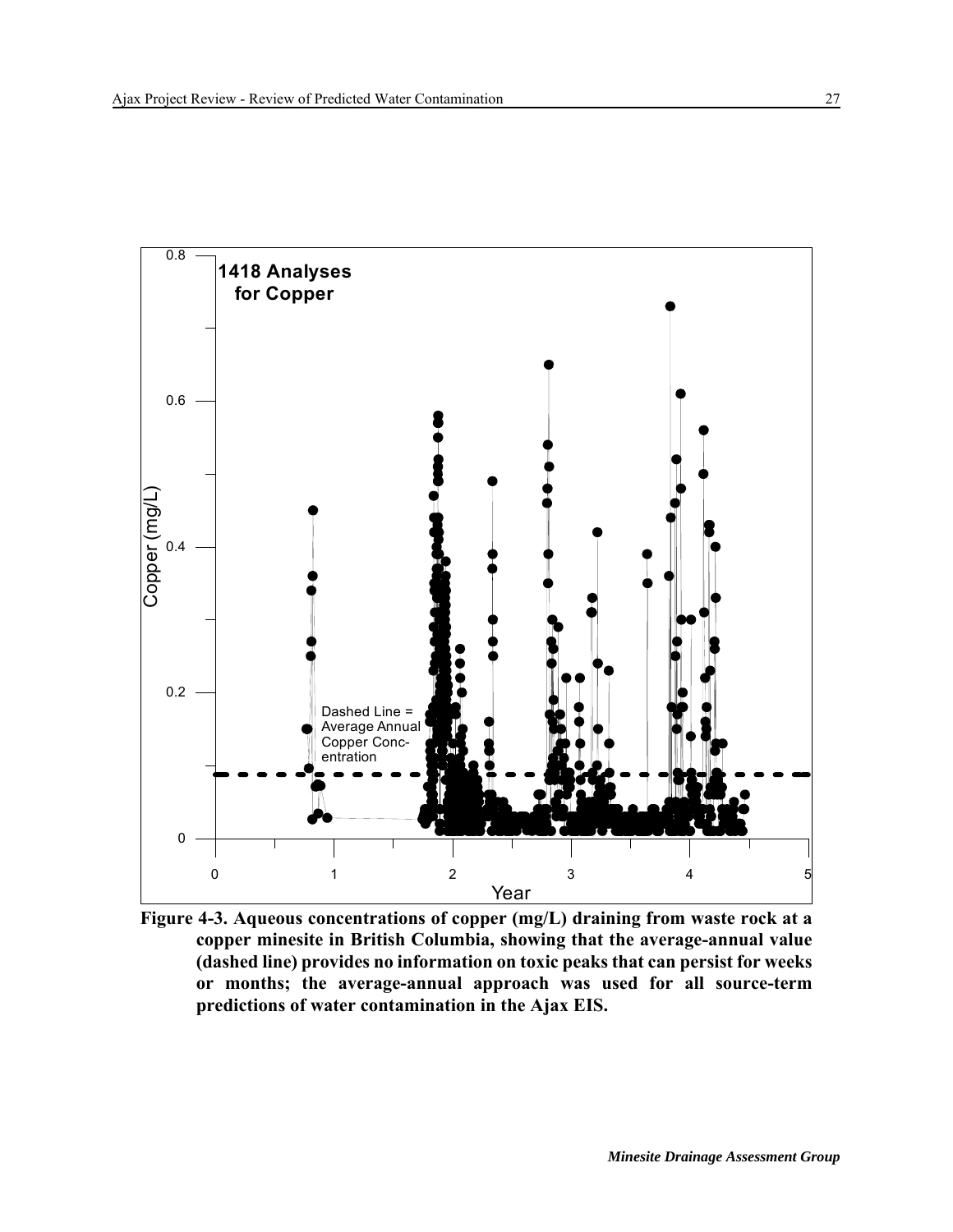Prominently missing from these predictions of concentrations in Appendix D are the nitrogen species, so no one can judge whether they are of concern. Despite the missing predictions, Appendix C does include caps, but only for the TSF Pond. These unrealistically low caps were discussed above.

In any case, Section 4 of Appendix 3-B includes tables of loadings for nitrogen species in kg. We cannot tell what these translate to in mg/L, but they could be at toxic levels. Surprisingly, some loadings are absolutely zero for up to 10 years of mining.

Table 4-6 of Appendix 3-B is the only one that shows predictions of nitrogen species in mg/L. However, these were for post-closure pit water, and they were simply guesswork taken from other sites. Nevertheless, these pit-lake predictions show elevated concentrations of nitrogen species in dilute water long after closure, so operational levels from other minesite components will likely be highly toxic.

Also, post-closure pit-lake predictions for nitrogen species are the only place we can find recognition of short-term fluctuations around the average annual. Section 4.4 simply says, "Daily levels are expected to fluctuate. . . .".

Therefore, just as with the mg/L approach in Section 4.1, the kinetic-rate approach used in the Ajax EIS also significantly underestimated water contamination, Thus, the likely impacts, damage, and harm to human health and environmental quality are also unrealistically low. As explained above, there are not just one or two reasons that contamination was underestimated with kinetic rates, but several reasons. This is not precautionary at all, contradicting the Ajax EIS' commitment to the Precautionary Principle and Zero Harm (see Section 1 of this review).

# 4.5 How many tonnes of proposed mine rock will be capable of releasing ARD at Ajax?

Summary:

Minesites can have contaminated drainages associated with various pH ranges. The best known is "acid rock drainage" (ARD), but the other pH ranges (near neutral and alkaline) can also be toxic and even more expensive to mitigate. Nevertheless, there is a regulatory fear of ARD in British Columbia, so portions of the EIS focus on it.

The EIS estimates percentages of waste and ore-grade rock expected to release ARD after some lag time (lag time is discussed in the following subsection). This rock is called PAG (potentially acid generating), relative to NPAG (non-PAG) rock, although virtually all rock at Ajax can in fact generate acidity.

The PAG percentages vary with the method used for analyses of Neutralization Potential (NP). The EIS in Chapter 11 finally settles on an unspecified "modified" NP method, which results in much less ARD rock than the precautionary CaNP method used in most of Appendix 3-A. In fact, the unspecified method provides about the same percentage as the "bulk NP Sobek" value for waste rock (the largest tonnage of rock at Ajax) in Chapter 11, although the Sobek method was dismissed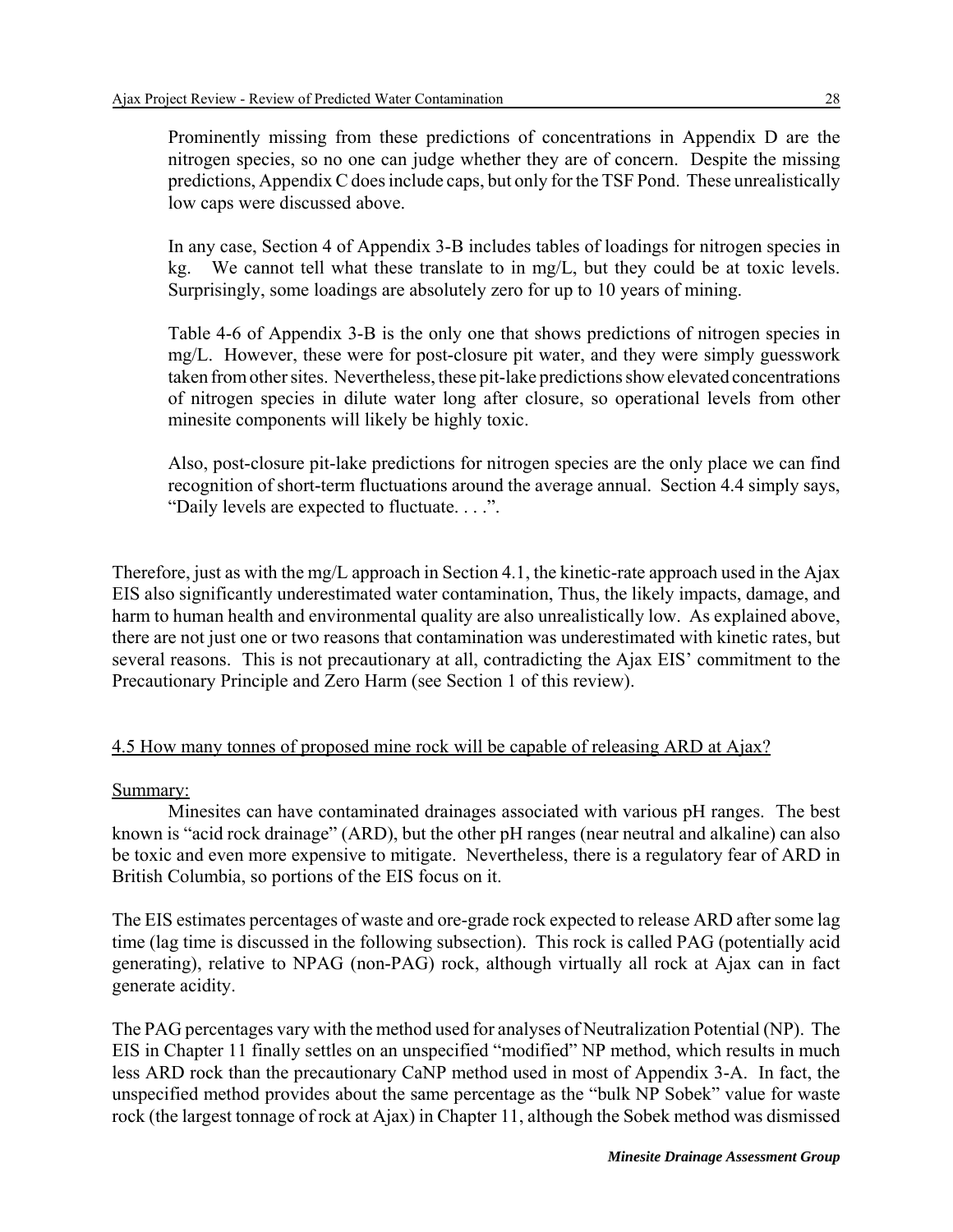in Appendix 3-A as significantly unreliable.

The problem with identifying PAG and NPAG rock lies in the misconception that PAG rock is "bad", so NPAG rock (in the other pH ranges) must be "good". This is wrong. Yet, the Ajax EIS discusses how NPAG as well as overburden will be used for mine construction if it "is available". First, this NPAG rock and overburden have been shown to carry high levels of potentially toxic metals and other elements, even using the partial-digestion method in the environmental studies (Section 4.2 above). Second, water did leach unacceptably high concentrations from NPAG rock and overburden even in the dilute kinetic tests used in the Ajax EIS (Sections 4.1, 4.3, and 4.4).

#### Details:

Water contamination at minesites is often divided into categories based on pH: ARD is acid rock drainage, NRD is near-neutral rock drainage, and LRD is alkaline rock drainage. All three pH categories can be, and often are, toxic to aquatic life. The costs to mitigate or treat the contamination is not dependent on pH. For example, mitigation costs for some NRD can exceed those for world-class ARD.

Despite these realities, impressions and non-technical priorities lead to disproportional concerns and fears over ARD relative to NRD and LRD in some jurisdictions. British Columbia is one of them. Due to this, the potential for ARD has received special attention in the Ajax EIS.

As a result, this subsection, and those following, focus on ARD-related predictions and mitigation, or lack thereof, for the proposed Ajax site. In any case, the preceding subsections have shown water contamination has been underestimated, no matter what its pH range, so these subsections are additional evidence of the lack of the Precautionary Principle and Zero Harm espoused in the EIS.

In the EIS, differing percentages of waste rock, low-grade ore, medium-grade ore, and high-grade ore are predicted to release ARD eventually (see Table 4-1 in this review). The percentages are based on the simple ratio of (1) how much acidity a sample can neutralize (the Neutralization Potential, or NP) relative to (2) the amount of acidity a sample can generate based on a sulphur value (the Acid Potential, or AP).

We could spend pages discussing only the NP methods used in the Ajax EIS, and how they affected Ajax predictions. However, we opt at this point simply to point out that the percentage of PAG rock depends significantly on the method (Table 4-1). Most of Appendix 3-A uses the CaNP method as a precautionary approach, saying the "bulk" Sobek method overestimates full-scale  $NP<sup>2</sup>$ . However, at the end of that appendix, the Precautionary Principle was "thrown to the wind" and higher values of NP from some unspecified "modified" method were used to reduce the PAG percentages. Notably, for waste rock, the PAG percentages using this modified NP method (8%) were close to those using the "unreliable" Sobek method (5%).

<sup>&</sup>lt;sup>2</sup> The next subsection of this review (4.6) discusses how the CaNP method misled interpretations of "carbonate-removed" samples which actually did not have carbonate removed. The more accurate bulk Sobek method confirmed mineralogical examinations that the carbonate was still present.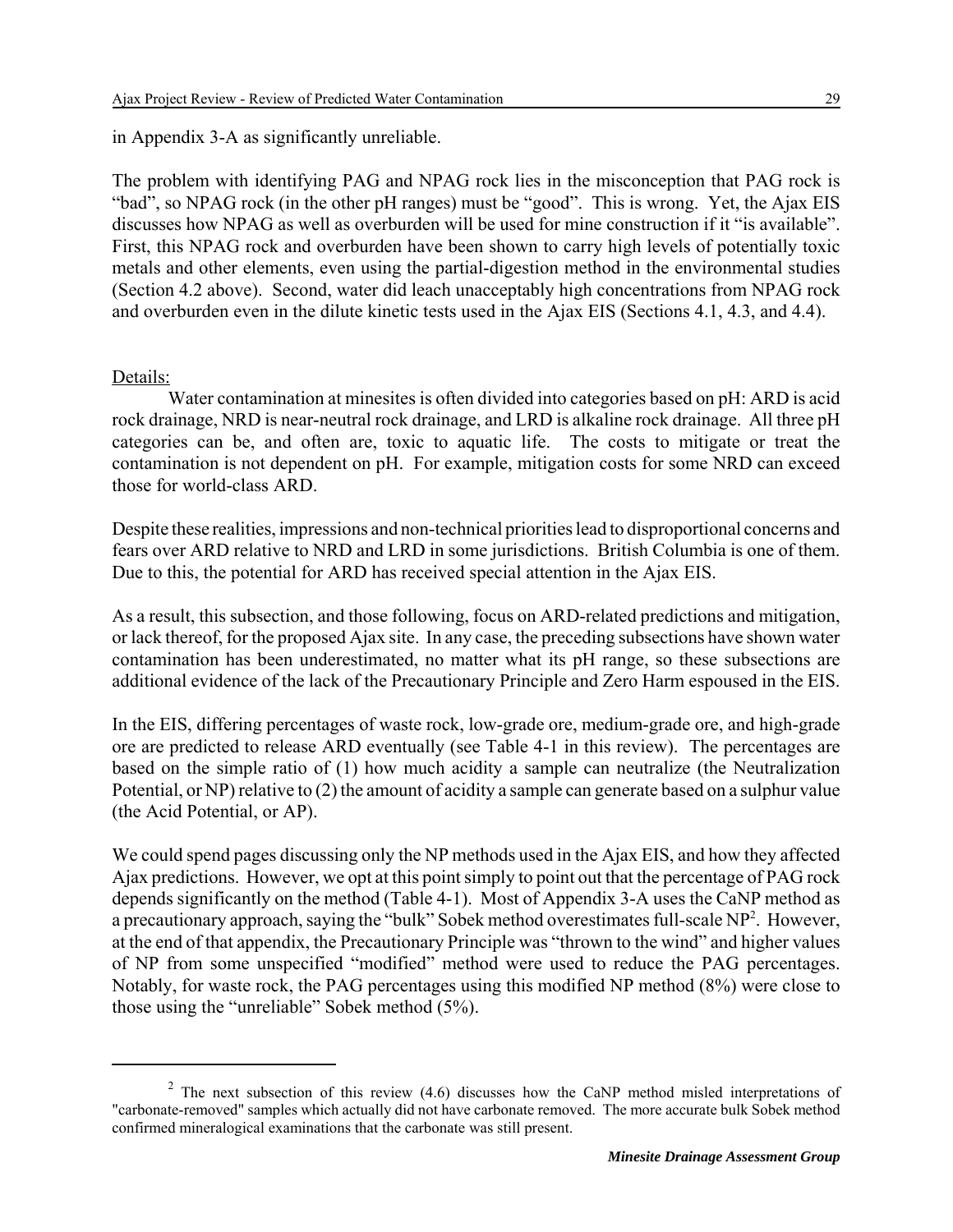| Table 4-1. Percentages of net-acid-generating (PAG) rock from various parts of the Ajax<br><b>EIS</b>                                                                                                                                                                      |                       |                           |                    |                    |  |  |
|----------------------------------------------------------------------------------------------------------------------------------------------------------------------------------------------------------------------------------------------------------------------------|-----------------------|---------------------------|--------------------|--------------------|--|--|
| Based on                                                                                                                                                                                                                                                                   | Percentage of Samples |                           |                    | <b>Block Model</b> |  |  |
| NP Method                                                                                                                                                                                                                                                                  | CaNP <sup>1</sup>     | "Bulk" Sobek <sup>1</sup> | Unsp. Modified $2$ | Unsp. Modified $2$ |  |  |
| Waste Rock <sup>3</sup>                                                                                                                                                                                                                                                    | 21%                   | 5%                        | 8%                 | 8%                 |  |  |
| Low-Grade Ore                                                                                                                                                                                                                                                              | 29%                   | 9%                        | 22%                | 22%                |  |  |
| Medium-Grade Ore <sup>4</sup>                                                                                                                                                                                                                                              | 32%                   | 12%                       | 17%                | 21%                |  |  |
| High-Grade Ore                                                                                                                                                                                                                                                             | 39%                   | 17%                       | 33%                | 20%                |  |  |
| <sup>1</sup> From Table 5-2 of Appendix 3-A.                                                                                                                                                                                                                               |                       |                           |                    |                    |  |  |
| <sup>2</sup> From Table 11.5-5; many "modified" NP methods exist and each method can yield a different value, but EIS<br>table does not specify which modification was used; for waste rock, the modified-based percentages are<br>close to the "unreliable" Sobek values. |                       |                           |                    |                    |  |  |
| <sup>3</sup> Waste rock has the largest tonnage of all rock at Ajax.                                                                                                                                                                                                       |                       |                           |                    |                    |  |  |
| <sup>4</sup> Medium-grade ore has the largest tonnage of all ore grades.                                                                                                                                                                                                   |                       |                           |                    |                    |  |  |

To continue, any sample with a ratio (Net Potential Ratio, or NPR = NP/AP) below 2.0 is called "PAG" (Potentially Acid Generating)in the Ajax EIS. All other samples are considered "NPAG" (Non Potentially Acid Generating). This is misleading and gives the false impression that NPAG rock cannot generate acid; the truth is the direct opposite.

Most rock, including that at Ajax contains sulphide, even when sulphide may be below the detection limit. Thus, literally all rock at Ajax is potentially acid generating. The Ajax EIS is really trying to distinguish rock that will release ARD (PAG) after some lag time (Section 4.6) from rock that is not expected to do so ever (NPAG).

It is very important to keep in mind that NPAG rock can be as reactive as, or more reactive, than PAG rock, but NPAG theoretically contains sufficient NP so that ARD is never released. Of course, Table 4-1 above and the associated discussion raise the issues of what full-scale NP actually is at the Ajax Project and what method should be used to measure it. In any case, NPAG rock can release near-neutral drainage that is still toxic and can cost more to mitigate than ARD.

So, from a water-contamination perspective, PAG rock is "bad" and NPAG is also "bad". Please note that KAM is suffering from this misconception, because it intends to use NPAG rock around the minesite for roads, etc., in the false belief that NPAG rock must be "good" because PAG rock is "bad".

Still, KAM may yet choose to use PAG rock, and cause additional ARD, if construction warrants it. EIS Section 3.1.3 says,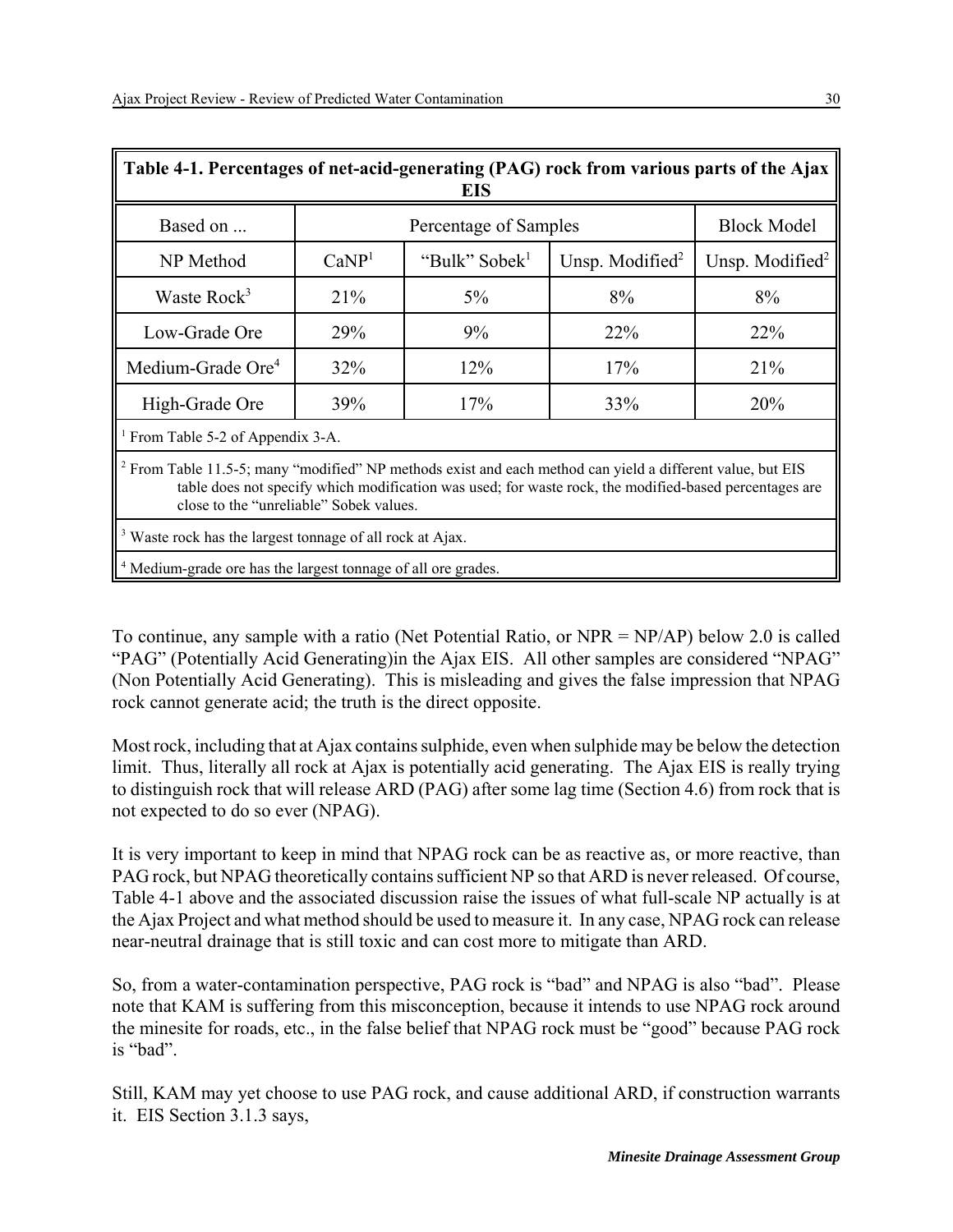"Overburden and non-potential acid generating (NPAG) mine rock from the open pit will be used as much as possible during construction where it has been determined that sufficient material is available."

This is ominous and ambiguous, so this cheaper option of using whatever type of rock is available can be expected.

Furthermore, the major IMH waste-rock unit, which has virtually no predicted PAG tonnage, has been identified for usage during construction (if it "is available"). However, even its underestimated aqua-regia two-acid metal levels (see Section 4.2 above) are problematic near and above the median range for elements like copper, chromium, and vanadium. In other words, actual levels of metals and other potentially toxic elements in 50% or more of the IMH samples are problematic. Again, such "good" rock is actually "bad" rock for construction at Ajax, but there is apparently no other choice.

Finally, the quotation above says overburden will be used around the minesite during construction if it "is available". As explained in Sections 4.1, 4.2, and 4.4 of this review, overburden can contaminate water, although highly diluted testwork was used to minimize this. Again, water contamination has been underestimated in the Ajax EIS.

# 4.6 How quickly will rock begin releasing ARD at Ajax (the ARD "lag time")?

Summary:

The EIS argues that lag times until ARD could arise at the Ajax site is 76 to 1849 years, which is after sulphide and associated acid generation has ceased. In effect, ARD could not appear at Ajax. However, these long lag times are based on lower-sulphur samples. The higher-sulphur samples that can consume NP faster, generate acidity longer, and have much shorter lag times were ignored in the EIS lag times, because the chosen testwork could not figure this out. The lag times are further extended in the EIS by (1) non-carbonate NP not considered in the lag-time calculations, which was erroneously based on carbonate-removed testwork that still contained carbonate and (2) two "conservative" assumptions that are wrong.

#### Details:

In the Ajax EIS, a certain percentage of rock is predicted to release ARD eventually, as discussed in the previous subsection of this review. An important aspect of ARD release is the estimated "lag time" until it happens. Predictions of ARD lag times in the EIS and its Appendix 3-A for PAG rock should be based on:

- the full-scale on-site rates of sulphide oxidation and acid generation;
- the amounts of full-scale on-site Neutralization Potential (NP) available to neutralize acidity.

As discussed in the preceding subsections, particularly Sections 4.1 and 4.5, (1) the full-scale rates during active mining have been underestimated, and (2) the full-scale amount of NP is ambiguous or at least variable depending on the selected NP method. Therefore, the lag times during full-scale active mining have been overestimated (are unrealistically too long) and ARD can be expected at Ajax within a few years. The rest of this subsection will examine this is more detail.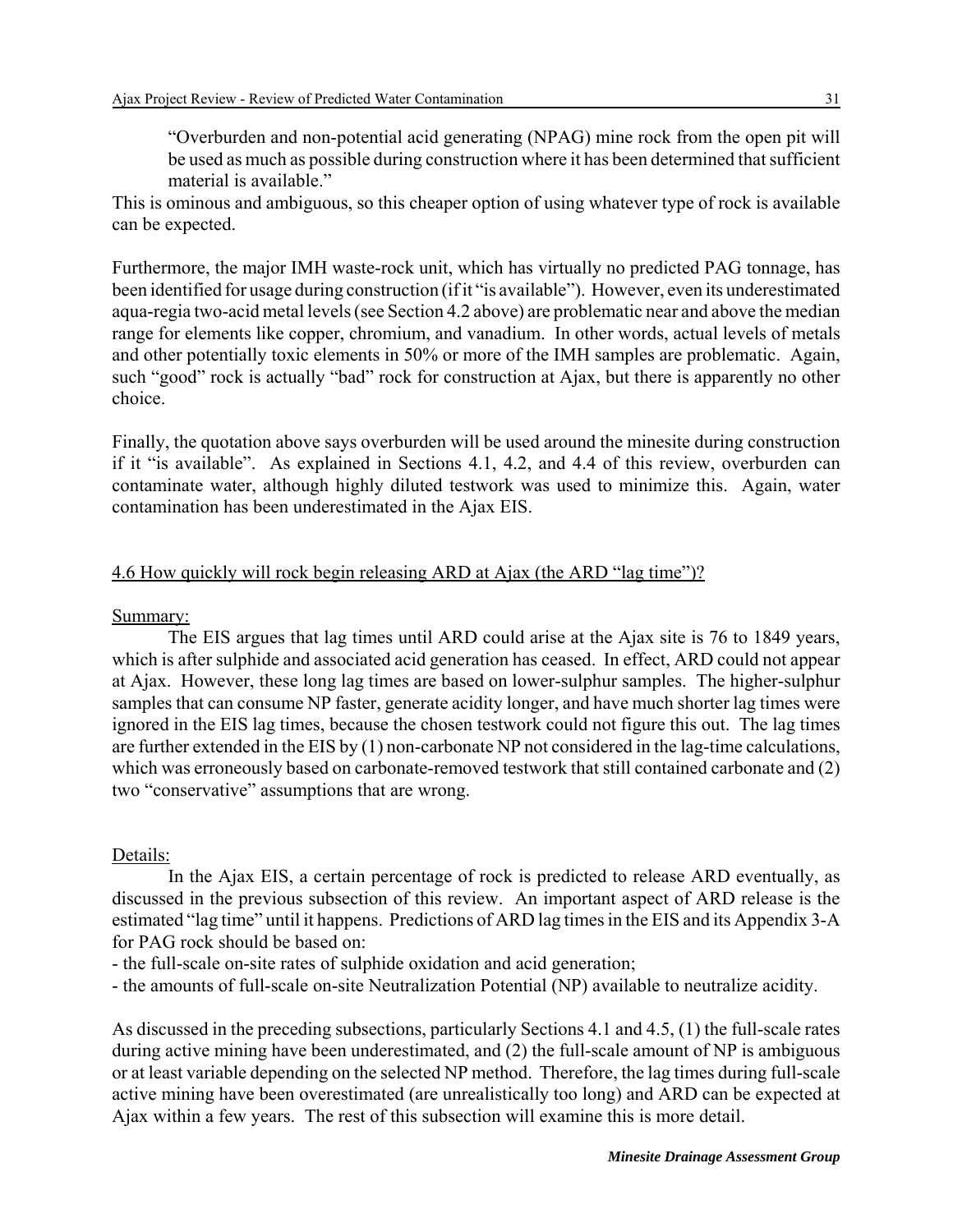Before discussing Ajax waste rock, the proposed low-grade and medium-grade ore stockpiles require a note. These stockpiles will contain about 20% PAG material (EIS Table 11.5-5), a significantly higher percentage than waste rock, for decades or longer. Furthermore, because the Ajax EIS states the intent of Ajax is to find more ore and keep the mine running longer, these lower-grade stockpiles may be around even longer (at the Year 17, they still contain more than 50 million tonnes). Therefore, their lag times to net acidity become critical, because the copper cannot be recovered by the mill process if the ore becomes acidic and coated in secondary-mineral precipitants. If this happens, then these "ore stockpiles" will become long-term acidic waste-rock dumps. Please read Section 4.8 below to see the mitigation proposed for the ore stockpiles should ARD arise (hint: there is no proposed mitigation).

For waste rock at Ajax, Table 4-4 in Appendix 3-A shows that kinetic test HC4, with carbonate removed, still contained high amounts of carbonates: calcite at 0.50% and ankerite/dolomite at 1.0%. This means that all interpretations of non-carbonate silicate neutralization and stable pH ranges are unreliable. In turn, this invalidates all predictions of lag times to net acidity and additional NP contributions from non-carbonate minerals.

Here is a paragraph from Appendix 3-A, which can now be seen to be unreliable, yet so important to the unreliable predictions for the geochemical source terms (and thus for the pathways and receptors and risk assessments throughout the EIS):

"This [testwork] indicates that in CaNP-depleted SLD material of median S content [which is actually not CaNP-depleted], sulphide oxidation is sufficiently slow, and/or silicate buffering sufficiently fast, to keep drainage pH neutral over extended periods of time. At higher S contents, silicate minerals are still capable of buffering drainage between 5 and 6. These are important findings that will be accounted for during source term development and PAG-NPAG classification."

It was not as if the ongoing presence of carbonate in the carbonate-removed samples was not recognized in the EIS. The next paragraph in Appendix 3-A says,

"As expected, there is a discrepancy with respect to alkalinity release between untreated and pre-treated . . . . This [discrepancy] is consistent with residual carbonate content in the sample due to the ineffective carbonate removal by the H2SO4 pre-leach. Overall it appears as if the NaOAc-leach is the most efficient method of removing NP from the mine rock samples."

However, the implications of that remaining carbonate, and the resulting incorrect interpretations for the geochemical source terms, lag times, and risks, were dismissed.

Focussing on the numerical predictions of lag times in the Ajax EIS, Table 6-2 of Appendix 3-A says that CaNP will be depleted in 76 to 1849 years, long after sulphide is exhausted, so in effect no ARD can form. However, a closer look at the samples and data show that those very long lag times are implausible, and more reasonable lag times and precautionary-principle lag times are much shorter.

Here are the reasons why lag times are likely overestimated and ARD could arise at Ajax in a matter of a few years.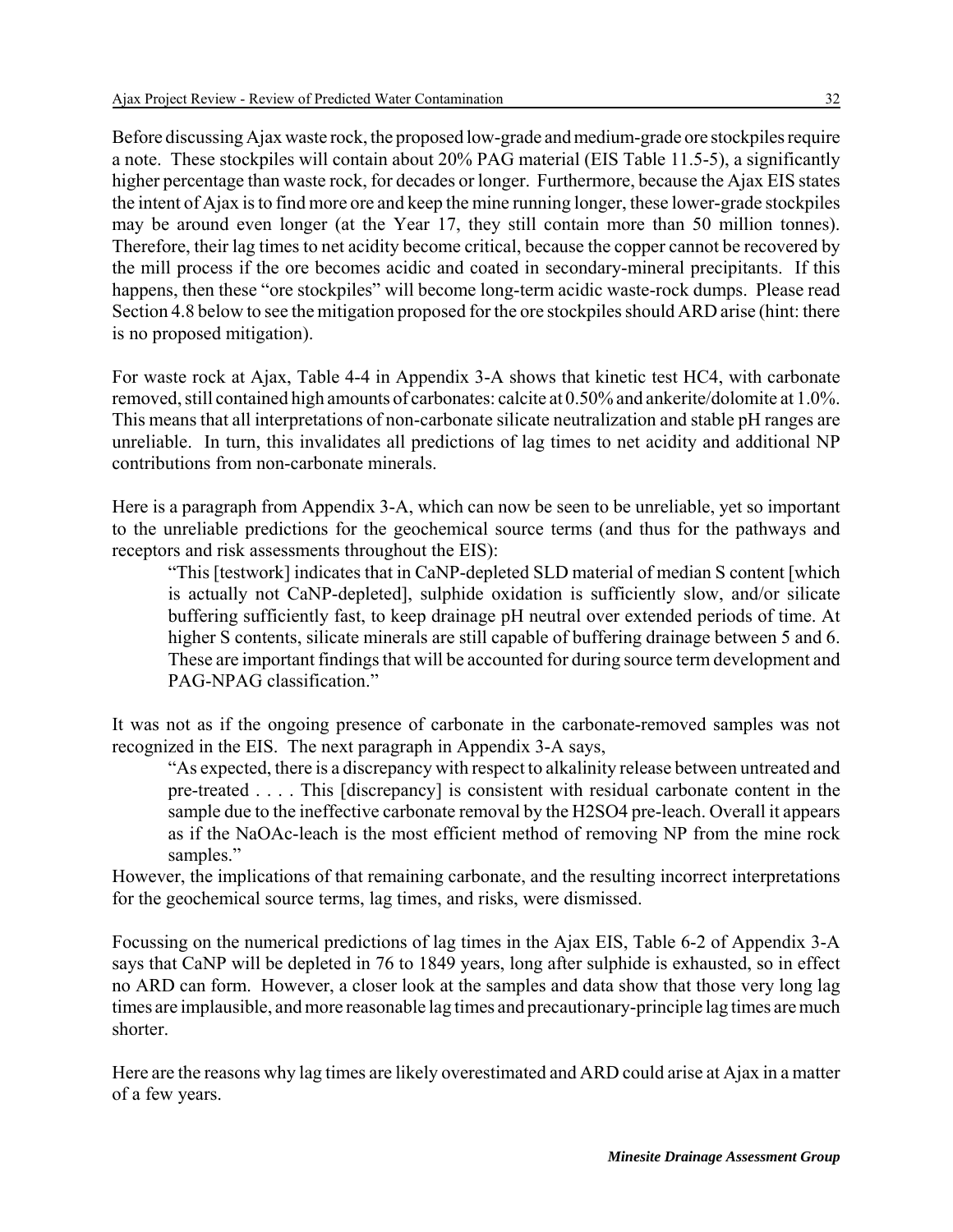- The results show a general correlation of rates for acid generation and sulphate production with solid-phase sulphur levels. This makes sense: the greater the amount of sulphur, the greater the rate of acid generation, and in turn the greater the rate of CaNP consumption. These samples, which appear to represent about one-quarter of the waste rock, can have the shortest lag times.

So what are the lag times of the columns with elevated non-SO4 sulphur levels, the ones which could have the shortest lag times? They were ignored! Appendix 3-A says,

"Note that this table [6-2] only provides information pertaining to kinetic test samples with low sulphate mineral content in order to eradicate the effect of sulphate dissolution on CMR values, and therefore, NP depletion calculations."

It makes sense that the samples with highest total-sulphur levels would have elevated sulphate and sulphide levels. However, ignoring these all-important samples because the testwork could not differentiate between sulphate dissolution and sulphide oxidation is simply the fault of the EIS testwork. Meanwhile, the very samples of most concern for ARD with short lag times were ignored! So lag times for the onset of ARD from Ajax rock could well be much shorter than stated in the EIS.

- As explained earlier in this review, higher rates of acid generation and NP consumption can be expected, and would occur, in Ajax rock during mining, transport, and dumping. Therefore, a higher rate from early weeks should be used for calculations, leading to shorter lag times.

How much higher were the rates in the early weeks relative to the low rates used in the EIS for lag-time estimates (Weeks 40-45)? Column 14 would be the most important here, because it had the highest non-SO4 sulphur levels of the columns that were not ignored. Table 6-2 of Appendix 3-A says its sulphate rate was 13 mg/kg/wk at Weeks 40-45. What was the rate at Weeks 1-5, for example? There is no way to know - the EIS does not present the information for this column. Figures like 6-5 do not show Col-14. Appendix D-1.2 Col 14 lists only the first 11 weeks of testing, so there is no way even to confirm the stated rate at Weeks 40-45. Again, results of the all-important high-sulphur test work for reasonable lag times is minimized or missing.

Nevertheless, Appendix D-1.2 Col 14 shows the sulphate rate dropped by a factor of 5 over the first 11 weeks. Thus, by Weeks 40-45, the rate could have been 50-100 times lower. This means that the long lag time for Col-14 in Table 6-2 of 119 years could, in reality, during active mining be shockingly only 1 to 2 years! Also, the sulphur would not be depleted in this short time, so ARD would appear within a few years.

Even for the columns listed in Table 6-2, much shorter precautionary lag times can be estimated. For example, Col-2 is said to have a lag time of 110 years. However, Appendix D-1.2 Col 2 shows that the sulphate rate at Week 1 dropped by a factor of 50 to Week 45, and by a factor of 10 from Week 11 to Week 45. So its active-mining lag time could realistically be 2 to 11 years, so ARD would arise during the proposed mining at Ajax.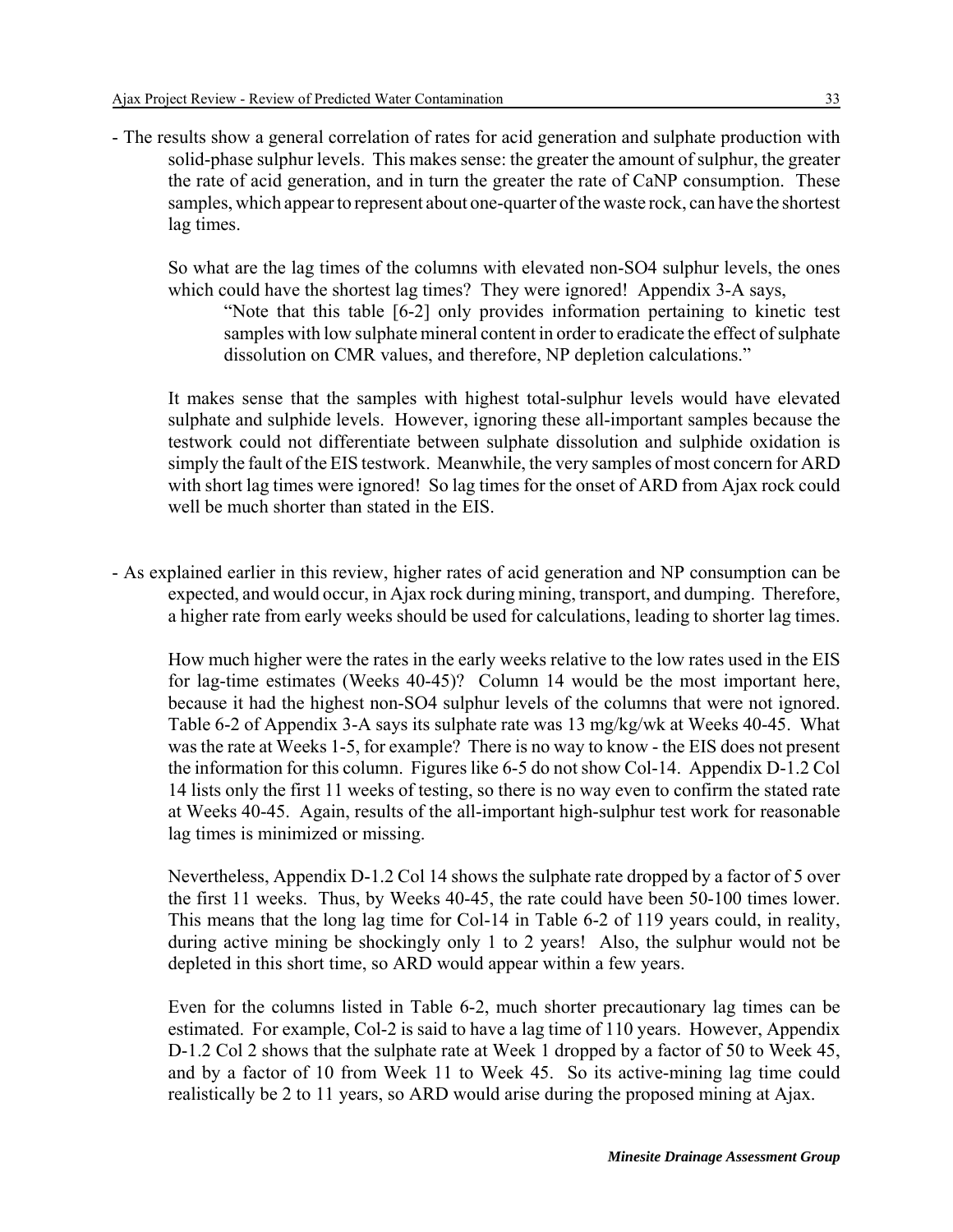- Various grades of ore may have a higher percentage of PAG rock (EIS Table 11.5-5), but waste rock has produced the highest measured level of sulphide and total sulphur measured in the Ajax ABA database (Figure 5-3 of Appendix 3-A). Furthermore, several waste-rock samples have the highest sulphide levels, and thus the highest acid-generating capacities. This can lead to the highest consumption rate of NP depletion and the shortest lag times, but again the high-sulphur samples were ignored because the testwork was not sufficient.
- Again, the columns with the highest acid-generating sulphur levels were ignored in the lag time, so their lag times could be even shorter than a year. The testwork in the EIS cannot tell us because it could not identify the oxidation rate, so these shorter lag times were ignored. We could not do the calculations ourselves, because KAM did not provide spreadsheets with the data for our review.

Predictions in the EIS of very long and unrealistic lag times for ARD, at 76 to 1849 years, are not done yet. The EIS argues they are even longer. Section 7.2 of Appendix 3-A discusses why ARD during mine life is even more unlikely due to "conservative assumptions" which really are not conservative at all, but simply wrong and unreliable.

- Assumption 1: "Not all material surfaces in a full-scale MRSF will be flushed on a regular basis, such that calculation based on kinetic test cells will likely overestimate the CaNP removal rate, prolonging the time to onset of acidic drainage."

This is wrong, because the material surfaces do not have to be flushed at all. All (100%) of rock surfaces will be oxidizing and sulphides will be generating acidity, and all local NP will be neutralizing that acidity as the NP is consumed. This wrong Assumption 1 implies that, in the fullscale minesite components (right side of Figure 4-1), water flushing drives the removal of NP, not acid generation. Additionally, most surfaces are flushed periodically even if a smaller percentage is flushed annually. Processes like condensation, intense storms, rock slaking, and ongoing geotechnical settlement ensure most rock surfaces are flushed periodically. Therefore, this Assumption 1 is not conservative at all.

- Assumption 2: "PAG mine rock will be intermixed with NAG material such that any generated acidity may be neutralized by excess NP contained in the MRSF."

This is wrong, as explained in the next subsection. There will be no "intermixing", only layering, which does not meet the provincial ARD policy. This Assumption 2 is not conservative at all, just plain wrong.

# 4.7 "Blending" of net-acid-generating ("NPAG") rock with net-acid-neutralizing rock to prevent ARD at the proposed Ajax Project

Summary:

The Ajax Project is not proposing ARD mitigation in waste rock using "mixing" and "blending" as stated, but by layering. Such layering is not reliable, can lead to rapid ARD production in the net-acid-generating layers (see Section 4.6 above), and requires onerous proof of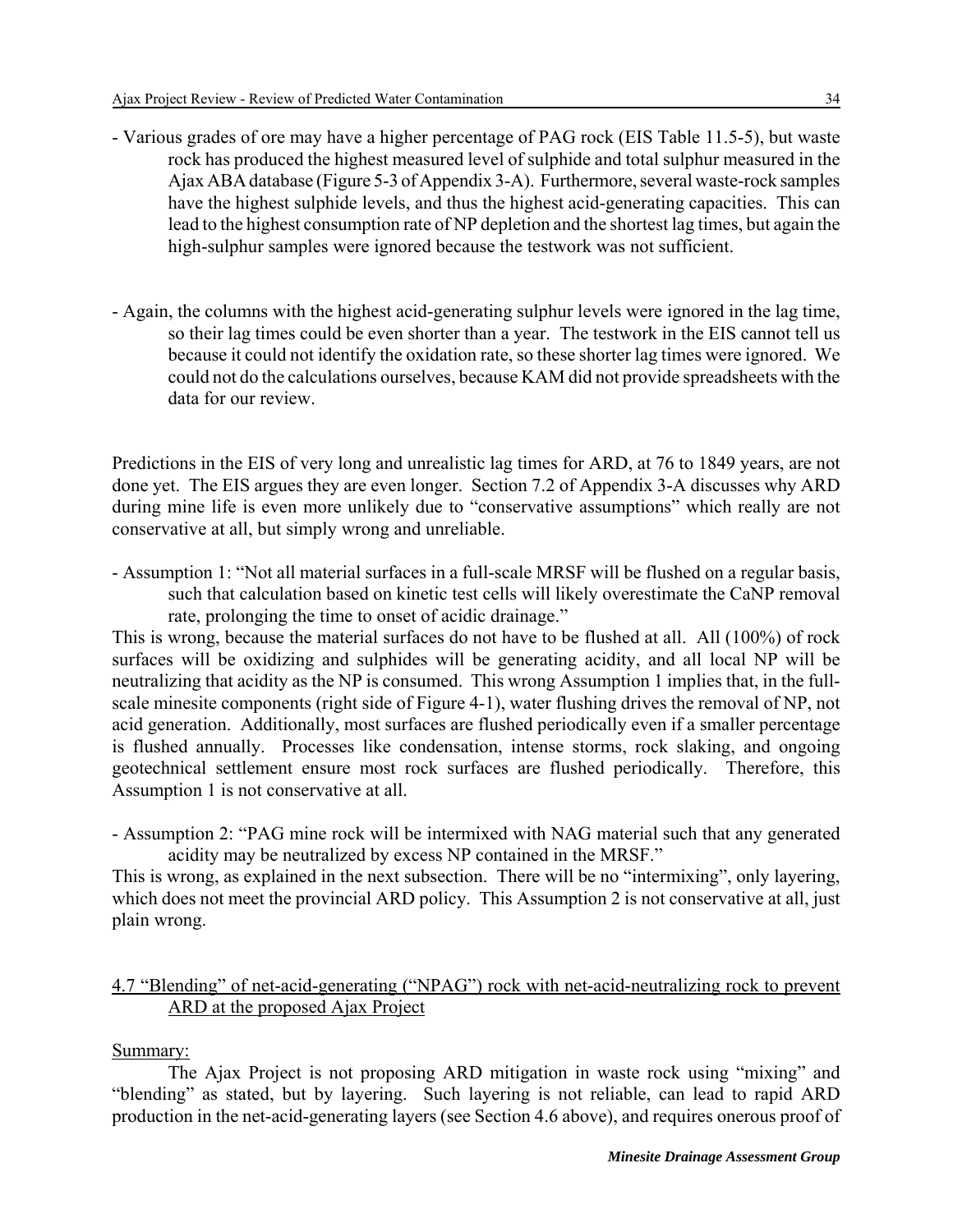success in advance under the provincial ML-ARD Policy.

#### Details:

A relatively small but ambiguous percentage of waste rock could release acid rock drainage (ARD) upon the proposed mining at Ajax (Section 4.4 of this review). Like a cancer, ARD overwhelms the neutralizing capacity of adjacent and underlying rock. Then this rock becomes acidic and releases ARD. The right side of Figure 4-1 shows how this can happen if any layer becomes acidic, which has actually happened at full-scale minesites, like Samatosum in British Columbia.

Therefore, the Ajax EIS addresses how the formation and spread of ARD would be prevented in the waste-rock dumps. The next subsection discusses ore, for which no ARD mitigation is proposed, despite its higher capacity to release ARD.

For Ajax waste rock, Section 3.4 of the EIS explains,

"In general, NPAG [net-neutralizing] material will be used for construction over Project life and PAG [net-acid-generating] material will be placed in Mine Rock Storage Facilities (MRSFs) and mixed with NPAG such that the resultant neutralization potential ratio (NPR) is 3.0 to further reduce potential for ML/ARD."

It is very important to note the EIS uses the word, "mixed".

Thus, mixing (or blending) of "PAG" and "NPAG" rock to an NPR of 3.0 is proposed in the EIS to minimize ARD. Studies have shown that NPR of mixtures is not the criterion that determines minimization of ARD, but factors such as distances between PAG zones. This can be seen in an obvious question to the quotation above: at what volume/tonnage must the mixture have an average NPR = 3.0? Does every kg have to be mixed to an NPR of 3.0, does every tonne have to be mixed, every 1000 t?

Section 11.5.3 discusses "blending" of one truckload of rock with one or more of another. Section 11.5.4 then elaborates that each PAG load would be end dumped, followed by a dozer spreading it to a 1 m thickness, and an NPAG layer at least 1 m thick would be placed on top, until both layers reach an average NPR of 3.

This is then clarified that dumping would be on a slope ("the face") of the waste-rock dump, where a dozer would have difficulty maintaining a constant thickness.

"The assumed standard operating procedure for end dumping mine rock at Ajax is creating 20 m-high lifts with 300 t capacity haul trucks (truck capacity may change with advancement of Project design). With these standard conditions, one truck load of mine rock would produce a thickness of 0.5 m over average width of 8.15 m on the face of the MRSF." (Section 11.5.4)

This could create a subvertical to vertical zone of PAG material that could lead to ARD forming and migrating through it and then acidifying adjacent rock.

In any case, this meters-thick layering really is not mixing or blending (it is just "layering"). Layering to prevent ARD has not been tested and verified on a large scale at the site. Thus, the Ajax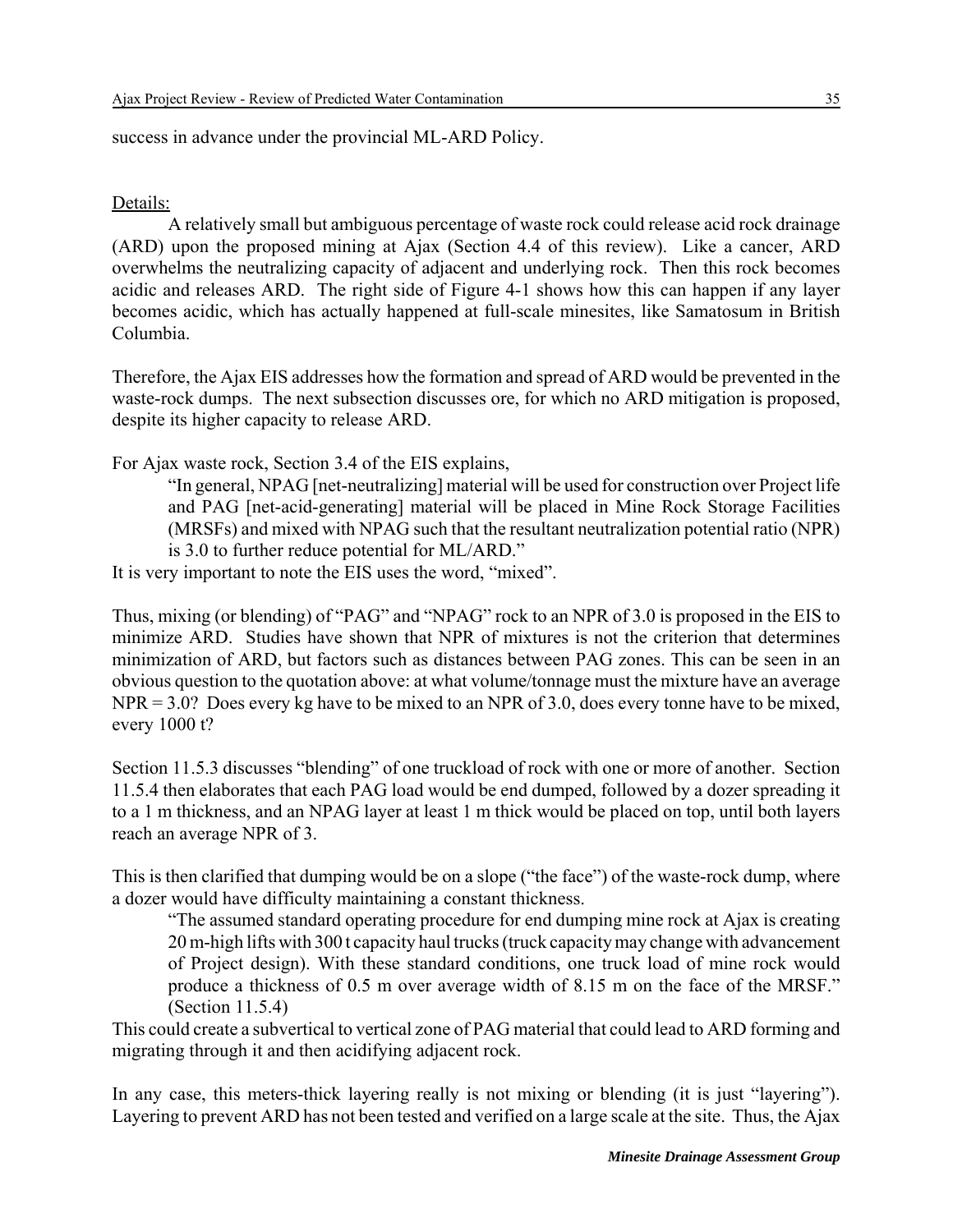EIS fails to meet KAM Ajax' core value of Zero Harm and its commitments under the Precautionary Principle as stated in Section 3.2 of the EIS.

Moreover, the *British Columbia Policy for Metal Leaching and Acid Rock Drainage at Minesites in British Columbia* states,

"Blending will only be accepted as an environment protection tool if supported by detailed design criteria, strong evidence of feasibility and effectiveness, and in the case of a segregated blend, adequate back-up or contingency measures."

The EIS meets none of these requirements in the formal government Policy.

Therefore, the proposed prevention of ARD for Ajax waste rock fails to meet government policy and has a good chance of causing ARD to arise and spread through the waste rock.

#### 4.8 ARD mitigation for ore stockpiles

#### Summary:

Some ore-grade rock in the proposed Ajax low-grade and medium-grade stockpiles may not be processed for decades or ever. This rock has a higher potential to release ARD stronger and faster than waste rock. However, there is no proposed mitigation for ARD at all, unlike waste rock. Furthermore, the onset of ARD in these ore stockpiles can make copper economically unrecoverable and thus cause this "ore" to become "waste". Therefore, the proposed ore stockpiles should be viewed as additional waste-rock dumps at Ajax, with additional long-term environmental impacts and human-health risks (from blowing dust, water contamination, etc.) beyond those currently in the EIS. The provincial government should ensure this is addressed for the Ajax Project, and financial security for long-term ARD treatment is in place if the Project should ever be approved.

#### Details:

The preceding Section 4.7 of this review discussed the proposed, but unreliable, mitigation of layering for ARD in waste rock. However, it is important to understand that some ore may also be left behind on site after closure or after an unexpected shutdown, effectively to become "waste rock". There is no proposed mitigation for preventing ARD in the ore stockpiles, and the various grades of ore have much higher percentages of ARD-releasing rock than waste rock (EIS Table 11.5-5). Therefore, ARD is even more likely from ore stockpiles (see also Section 4.6 above), with no proposed ARD mitigation at all!

Up to 60% of ore will not be immediately processed, but stockpiled in the low-grade, medium-grade, and high-grade ore stockpiles. With low-grade and medium-grade ore representing 60% of ore, Appendix 3-A explained,

"The higher-grade ore will be sent directly to the mill for processing while low- and medium- ore grade will be placed in the ore stockpile in years of excess ore production." Section 3.9 says,

"The low-grade and medium grade stockpiles will store lower grade ore until the end of mine life or to supplement ROM ore. Once the pit reserves are exhausted, all ore stockpiles will be mined with production equipment in a top-down sequence and delivered to the mill for